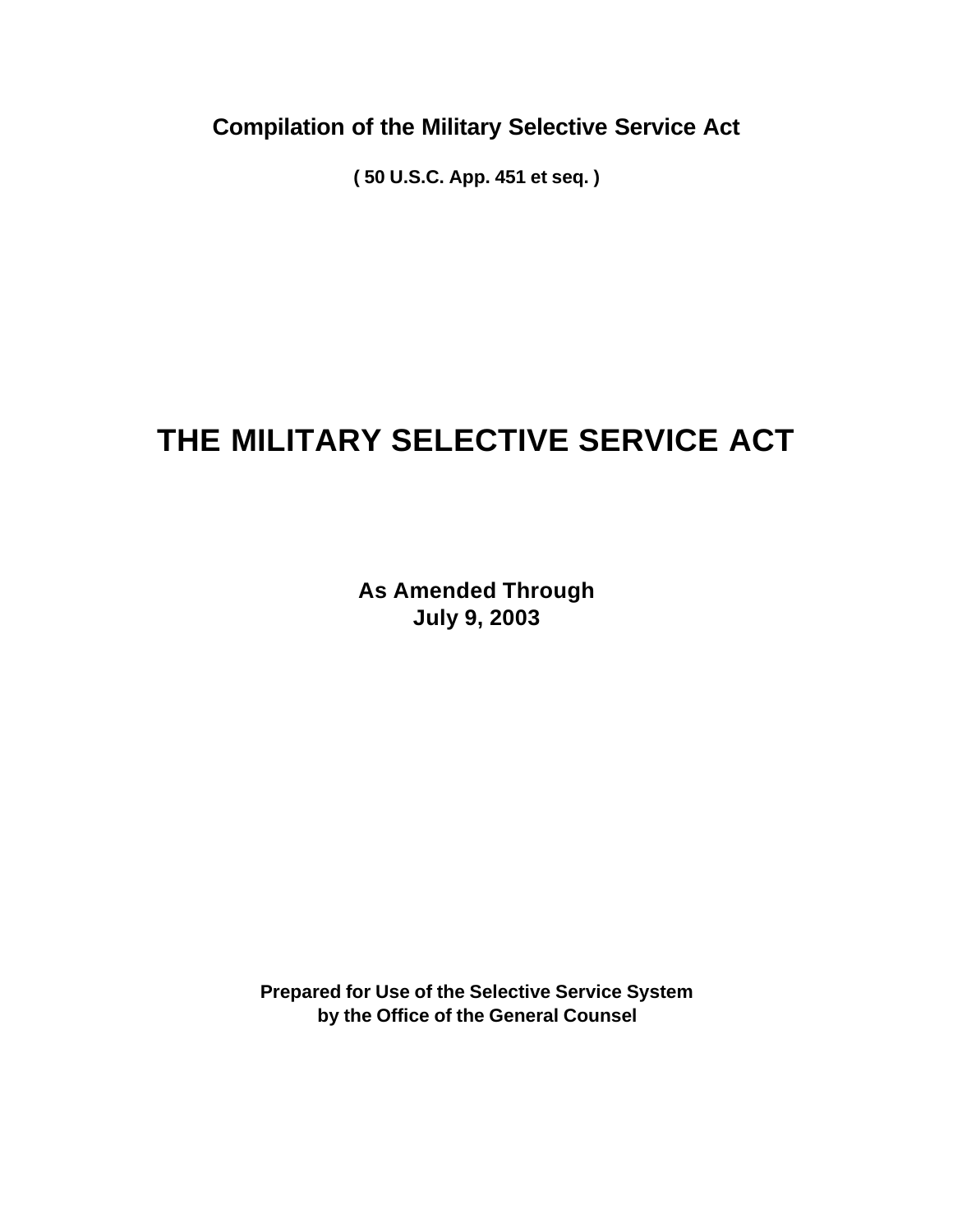## **THE MILITARY SELECTIVE SERVICE ACT**

**( As Amended Through July 9, 2003 )**

# **50 U.S.C. App. 451 et seq.\***

| <b>U.S.C.</b><br>Sec. |           | Page                                                                                                                                                                                                         |  |
|-----------------------|-----------|--------------------------------------------------------------------------------------------------------------------------------------------------------------------------------------------------------------|--|
| 451.                  |           |                                                                                                                                                                                                              |  |
| 452.                  | Repealed. |                                                                                                                                                                                                              |  |
| 453.                  |           |                                                                                                                                                                                                              |  |
|                       | (a)       | Proclamation 4771 as amended by Proclamation 7275                                                                                                                                                            |  |
| 454.                  |           |                                                                                                                                                                                                              |  |
|                       | (a)       | Age limits; training in National Security Training Corps; physical and<br>mental fitness; adequate training facilities; assignment to stations and<br>units; training period; medical specialist categories. |  |
|                       | (b)       | Length of service; release of individuals accepted into Army National<br>Guard, Air National Guard, and other Reserve components.                                                                            |  |
|                       | (c)       | Opportunity to enlist in Regular Army; voluntary induction; volunteers<br>under 18 years old.                                                                                                                |  |
|                       | (d)       | Transfer to Reserve component; period of service.                                                                                                                                                            |  |
|                       | (e)       | Pay and allowances.                                                                                                                                                                                          |  |
|                       | (f)       | Additional compensation from civilian sources.                                                                                                                                                               |  |
|                       | (g)       | Occupational deferment recommendations by National Security Council.                                                                                                                                         |  |
|                       | (h)       | Repealed.                                                                                                                                                                                                    |  |
|                       | (i), (j)  | Omitted.                                                                                                                                                                                                     |  |
|                       | (k)       | Reduction of periods of service; establishment of National Security<br>Training Corps; composition; service; pay.                                                                                            |  |
|                       | (1)       | Terminated.                                                                                                                                                                                                  |  |
|                       |           | 454a to 454d, Omitted                                                                                                                                                                                        |  |

454e. Volunteer service of physicians and dentists; minimum period ..................... 13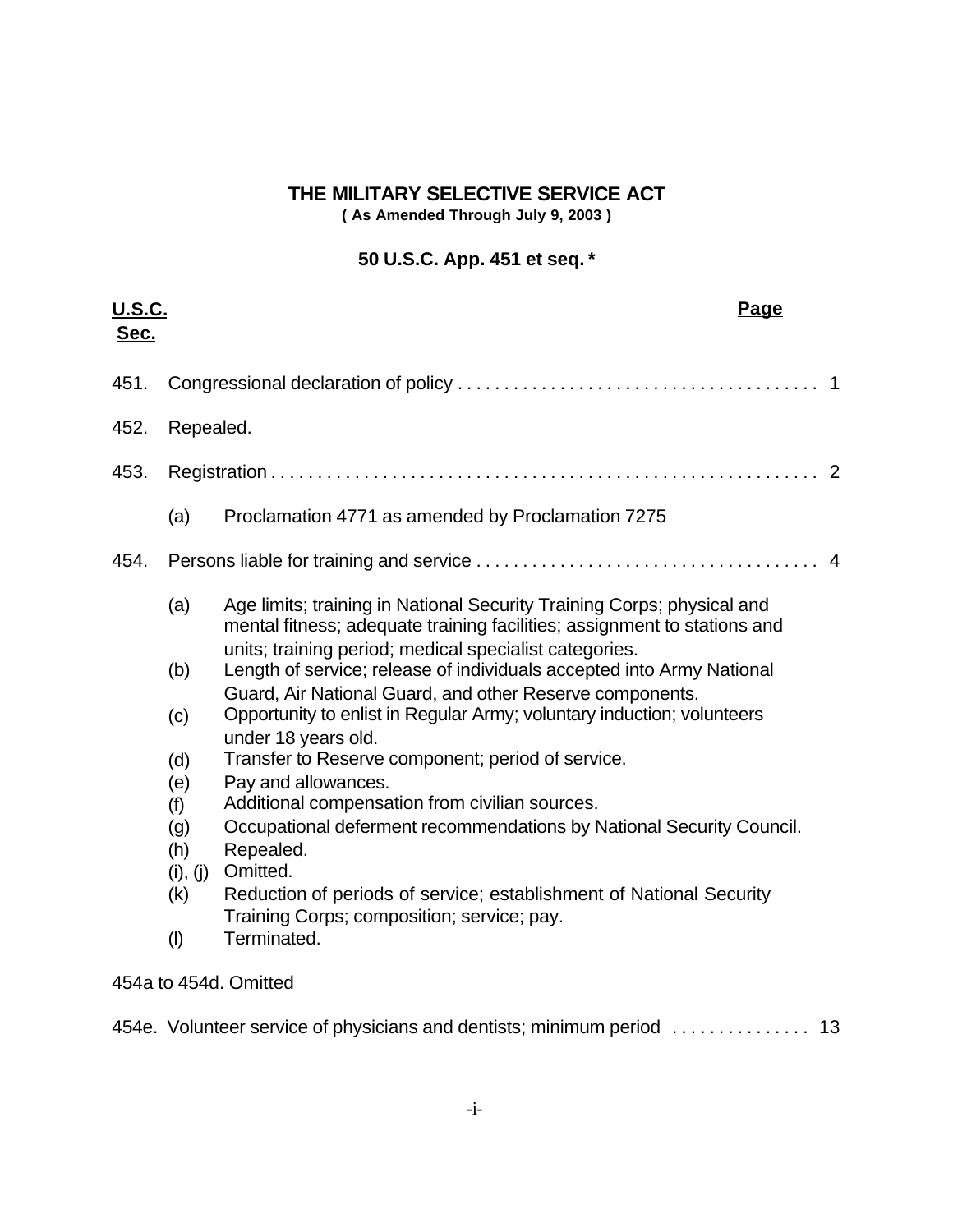| 455.         |                                                                           |                                                                                                                                                                                                                                                                                                                                                                                                                                                                |    |  |
|--------------|---------------------------------------------------------------------------|----------------------------------------------------------------------------------------------------------------------------------------------------------------------------------------------------------------------------------------------------------------------------------------------------------------------------------------------------------------------------------------------------------------------------------------------------------------|----|--|
| 456.         |                                                                           |                                                                                                                                                                                                                                                                                                                                                                                                                                                                |    |  |
| 457.<br>458. | Repealed.<br>Bounties for induction; substitutes; purchase of release  27 |                                                                                                                                                                                                                                                                                                                                                                                                                                                                |    |  |
| 459.         |                                                                           |                                                                                                                                                                                                                                                                                                                                                                                                                                                                |    |  |
|              | (a)<br>(b)<br>(c)                                                         | Certificate recording proficiency and merit; physical examination.<br>Right to vote; manner; poll tax.<br>Reports on separated personnel.                                                                                                                                                                                                                                                                                                                      |    |  |
| 460.         |                                                                           |                                                                                                                                                                                                                                                                                                                                                                                                                                                                |    |  |
|              | (a)<br>(b)<br>(c)<br>(d)<br>(e)<br>(f)<br>(g)<br>(h)                      | Establishment; construction; appointment of Director; termination<br>and reestablishment of Office of Selective Service Records.<br>Administrative provisions.<br>Delegation of President's authority.<br>Acceptance of gifts and voluntary services.<br>Assignment of armed forces personnel.<br>Settlement of travel claims, etc.<br>Reports to Congress.<br>Maintenance of System after institution of all volunteer program for<br>meeting manpower needs. |    |  |
| 461.         |                                                                           |                                                                                                                                                                                                                                                                                                                                                                                                                                                                | 34 |  |
| 462.         |                                                                           |                                                                                                                                                                                                                                                                                                                                                                                                                                                                | 34 |  |
| 463.         |                                                                           |                                                                                                                                                                                                                                                                                                                                                                                                                                                                |    |  |
| 464.         | Soldiers' and Sailors' Civil Relief Act as applicable<br>38               |                                                                                                                                                                                                                                                                                                                                                                                                                                                                |    |  |
| 465.         | Notice of requirements of Act; voluntary enlistments unaffected<br>38     |                                                                                                                                                                                                                                                                                                                                                                                                                                                                |    |  |
| 466.         | 39                                                                        |                                                                                                                                                                                                                                                                                                                                                                                                                                                                |    |  |
| 467.         | 40                                                                        |                                                                                                                                                                                                                                                                                                                                                                                                                                                                |    |  |
| 468.         | 40                                                                        |                                                                                                                                                                                                                                                                                                                                                                                                                                                                |    |  |
|              | (a)                                                                       | Placement of orders; Congressional action: notification of committees                                                                                                                                                                                                                                                                                                                                                                                          |    |  |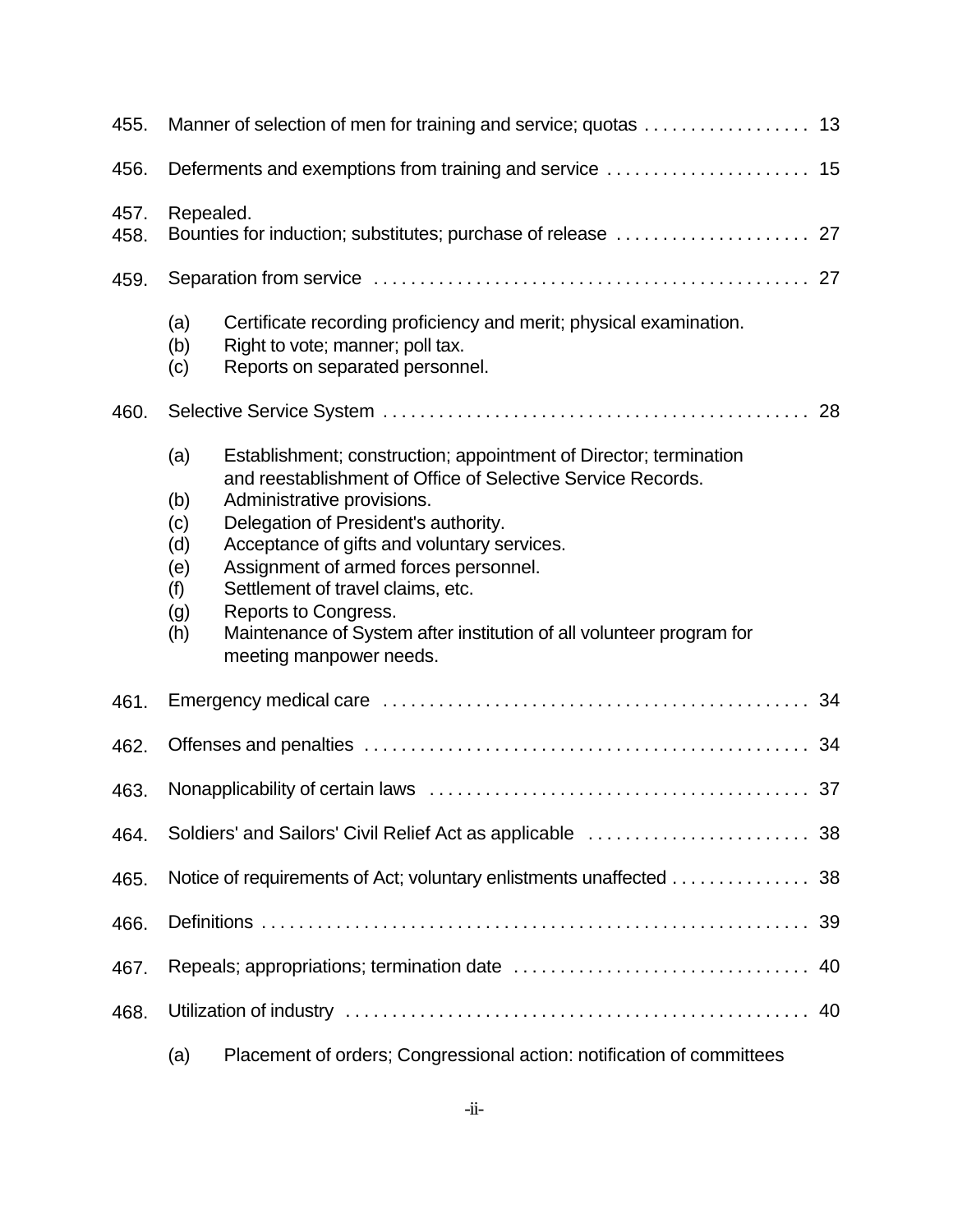|      | of certain proposed payment orders, resolution of disapproval, continuity<br>of session, computation of period; "small business" defined.<br>Precedence of Government placed orders.<br>(b)<br>Failure to give precedence; Government possession.<br>(c)<br>Payment of compensation by United States.<br>(d)<br>Application of Federal and State laws governing employees.<br>(e)<br>Penalties.<br>(f)<br>"Person" and "Government agency" defined.<br>(g)<br>Rules and regulations governing steel industry; mandatory.<br>(h) |  |  |
|------|---------------------------------------------------------------------------------------------------------------------------------------------------------------------------------------------------------------------------------------------------------------------------------------------------------------------------------------------------------------------------------------------------------------------------------------------------------------------------------------------------------------------------------|--|--|
| 469. |                                                                                                                                                                                                                                                                                                                                                                                                                                                                                                                                 |  |  |
| 470. |                                                                                                                                                                                                                                                                                                                                                                                                                                                                                                                                 |  |  |
|      | 471. Authority of President to order Reserve components to active service;<br>release from active duty; retention of unit organizations and equipment  43                                                                                                                                                                                                                                                                                                                                                                       |  |  |
|      |                                                                                                                                                                                                                                                                                                                                                                                                                                                                                                                                 |  |  |
|      | 472. Period of increased service applicable to all personnel  45                                                                                                                                                                                                                                                                                                                                                                                                                                                                |  |  |
| 473. |                                                                                                                                                                                                                                                                                                                                                                                                                                                                                                                                 |  |  |

**\*** To determine the corresponding MSSA section to each U.S. Code section listed, subtract 450 from the Code section. Therefore, for example, Code section 451 is section 1 in the MSSA; Code section 453 is section 3 in the MSSA; Code section 462 is section 12 in the MSSA. Exceptions: Code section 471(a) converts to MSSA section 22; Code section 472 converts to MSSA section 23; and Code section 473 converts to MSSA section 24.

**Note**: The MSSA, as published in 50 U.S.C. App. 451 et seq., can be found (with notes and the legislative history of amendments at the end of each section) at http://uscode.house.gov/usc.htm .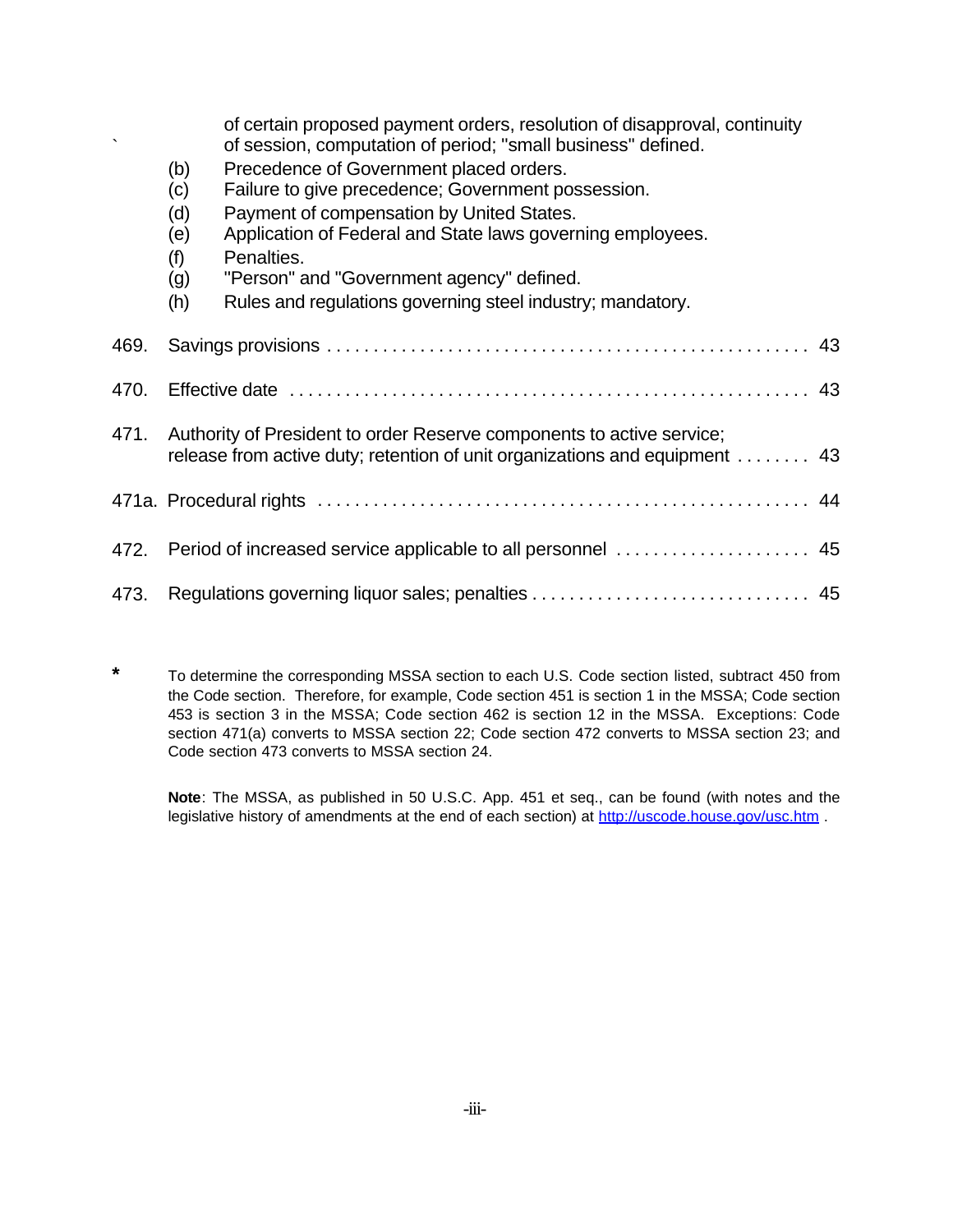# **THE MILITARY SELECTIVE SERVICE ACT (MSSA)**

*AN ACT* to provide for the common defense by increasing the strength of the Armed Forces of the United States, including the reserve components thereof, and for other purposes.

(*Note: The Act is provided as updated and published in the U.S. Code (50 U.S.C. App. 451 et seq.). In addition, headings in brackets [ ] are not part of the Act or Code but have been included for the convenience of the reader.*)

#### **Sec. 451. Congressional declaration of policy**

- (a) This Act may be cited as the ''Military Selective Service Act''.
- (b) The Congress declares that an adequate armed strength must be achieved and maintained to insure the security of this Nation.
- (c) The Congress further declares that in a free society the obligations and privileges of serving in the armed forces and the reserve components thereof should be shared generally, in accordance with *a* system of selection which is fair and just, and which is consistent with the maintenance of an effective national economy.
- (d) The Congress further declares, in accordance with our traditional military policy as expressed in the National Defense Act of 1916, as amended, that it is essential that the strength and organization of the National Guard, both Ground and Air, as an integral part of the first line defenses of this Nation, be at all times maintained and assured.

To this end, it is the intent of the Congress that whenever Congress shall determine that units and organizations are needed for the national security in excess of those of the Regular components of the Ground Forces and the Air Forces, and those in active service under this title (sections 451 to 471a of this Appendix), the National Guard of the United States, both Ground and Air, or such part thereof as may be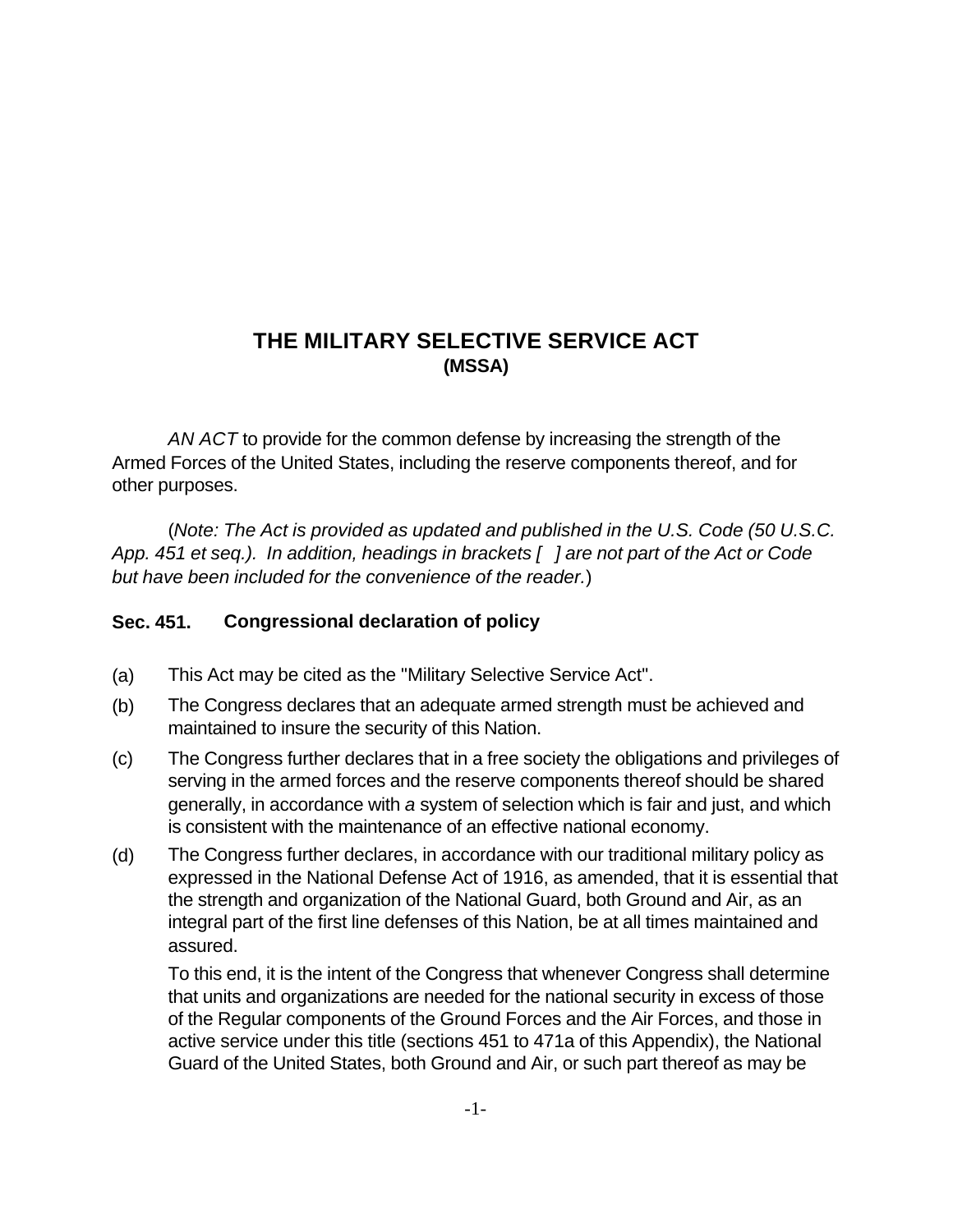necessary, together with such units of the Reserve components as are necessary for a balanced force, shall be ordered to active Federal service and continued therein so long as such necessity exists.

- (e) The Congress further declares that adequate provision for national security requires maximum effort in the fields of scientific research and development, and the fullest possible utilization of the Nation's technological, scientific, and other critical manpower resources.
- (f) The Congress further declares that the Selective Service System should remain administratively independent of any other agency, including the Department of Defense.

#### **Sec. 453. Registration**

- (a) Except as otherwise provided in this title (sections 451 to 471a of this Appendix) it shall be the duty of every male citizen of the United States, and every other male person residing in the United States, who, on the day or days fixed for the first or any subsequent registration, is between the ages of eighteen and twenty-six, to present himself for and submit to registration at such time or times and place or places, and in such manner, as shall be determined by proclamation of the President and by rules and regulations prescribed hereunder. The provisions of this section shall not be applicable to any alien lawfully admitted to the United States as a nonimmigrant under section 101(a)(15) of the Immigration and Nationality Act, as amended (66 Stat. 163; 8 U.S.C. 1101), for so long as he continues to maintain a lawful nonimmigrant status in the United States.
- (b) Regulations prescribed pursuant to subsection (a) may require that persons presenting themselves for and submitting to registration under this section provide, as part of such registration, such identifying information (including date of birth, address, and social security account number) as such regulations may prescribe.

#### **PROC. NO. 4771. REGISTRATION UNDER THE SELECTIVE SERVICE ACT**

Proc. No. 4771, July 2, 1980, as amended by Proc. No. 7275, Feb. 22, 2000, provided: Section 3 of the Military Selective Service Act, as amended (50 U.S.C. App. 453), provides that male citizens of the United States and other male persons residing in the United States who are between the ages of 18 and 26, except those exempted by Sections 3 and 6(a) of the Military Selective Service Act (50 U.S.C. App. 453 and 456(a)), must present themselves for registration at such time or times and place or places, and in such manner as determined by the President. Section 6(k) (50 U.S.C. App. 456(k)) provides that such exceptions shall not continue after the cause for the exemption ceases to exist. The Congress of the United States has made available the funds (H.J. Res. 521, approved by me on June 27, 1980 (Pub. L. 96-282, June 27, 1980, 93 Stat. 552)), which are needed to initiate this registration, beginning with those born on or after January 1,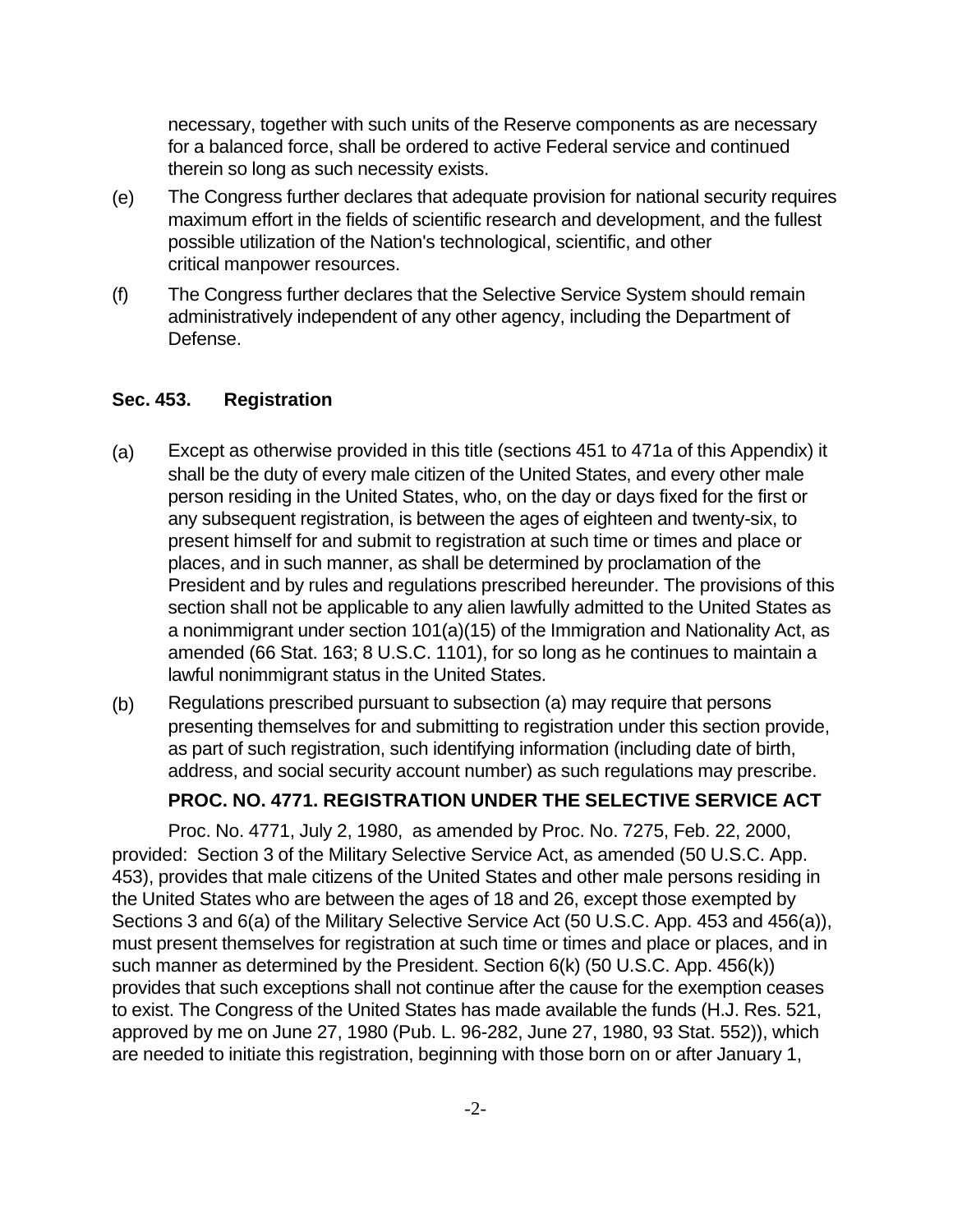1960.

NOW, THEREFORE, I, JIMMY CARTER, President of the United States of America, by the authority vested in me by the Military Selective Service Act, as amended (50 U.S.C. App. 451 et seq.), do hereby proclaim as follows:

# **1-1. PERSONS TO BE REGISTERED AND DAYS OF REGISTRATION**

1-101. Male citizens of the United States and other males residing in the United States, unless exempted by the Military Selective Service Act, as amended, who were born on or after January 1, 1960, and who have attained their eighteenth birthday, shall present themselves for registration in the manner and at the time and places as hereinafter provided.

1-102. Persons born in calendar year 1960 shall present themselves for registration on any of the six days beginning Monday, July 21, 1980.

1-103. Persons born in calendar year 1961 shall present themselves for registration on any of the six days beginning Monday, July 28, 1980.

1-104. Persons born in calendar year 1962 shall present themselves for registration on any of the six days beginning Monday, January 5, 1981.

1-105. Persons born on or after January 1, 1963, shall present themselves for registration on the day they attain the 18th anniversary of their birth or on any day within the period of 60 days beginning 30 days before such date; however, in no event shall such persons present themselves for registration prior to January 5, 1981.

1-106. Aliens who would be required to present themselves for registration pursuant to Sections 1-101 to 1-105, but who are in processing centers on the dates fixed for registration, shall present themselves for registration within 30 days after their release from such centers.

1-107. Aliens and noncitizen nationals of the United States who reside in the United States, but who are absent from the United States on the days fixed for their registration, shall present themselves for registration within 30 days after their return to the United States.

1-108. Aliens and noncitizen nationals of the United States who, on or after July 1, 1980, come into and reside in the United States shall present themselves for registration in accordance with Sections 1-101 to 1-105 or within 30 days after coming into the United States, whichever is later.

1-109. Persons who would have been required to present themselves for registration pursuant to Sections 1-101 to 1-108 but for an exemption pursuant to Section 3 or 6(a) of the Military Selective Service Act, as amended (50 U.S.C. App. 453 or 456(a)), or but for some condition beyond their control such as hospitalization or incarceration, shall present themselves for registration within 30 days after the cause for their exempt status ceases to exist or within 30 days after the termination of the condition which was beyond their control.

# **1-2. PLACES AND TIMES FOR REGISTRATION**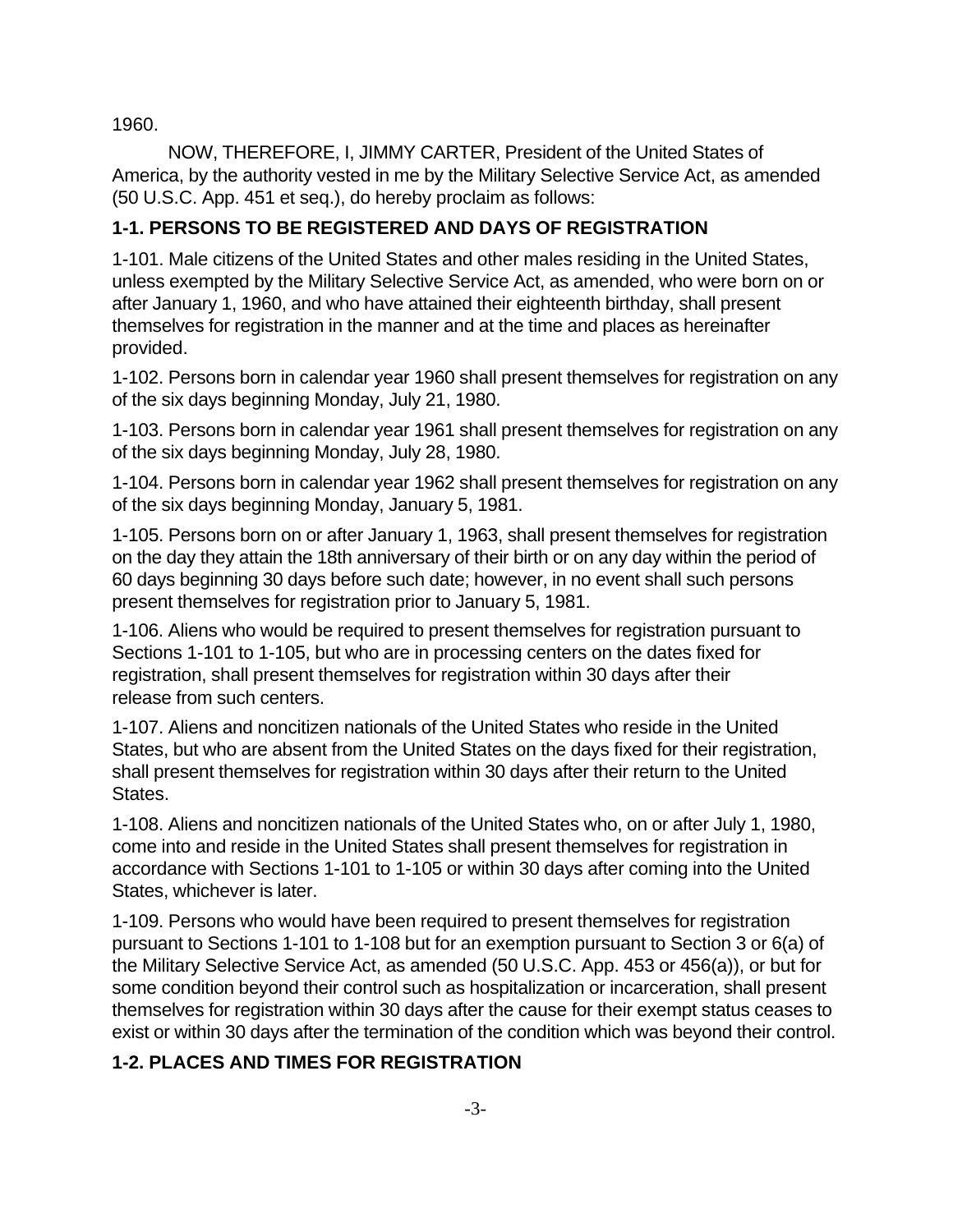1-201. Persons who are required to be registered and who are in the United States shall register at the places and by the means designated by the Director of Selective Service. These places and means may include but are not limited to any classified United States Post Office, the Selective Service Internet web site, telephonic registration, registration on approved Government forms, registration through high school and college registrars, and the Selective Service reminder mailback card.

1-202. Citizens of the United States who are required to be registered and who are not in the United States, shall register via any of the places and methods authorized by the Director of Selective Service pursuant to paragraph 1-201 or present themselves at a United States Embassy or Consulate for registration before a diplomatic or consular officer of the United States or before a registrar duly appointed by a diplomatic or consular officer of the United States.

1-203. The hours for registration in United States Post Offices shall be the business hours during the days of operation of the particular United States Post Office. The hours for registration in United States Embassies and Consulates shall be those prescribed by the United States Embassies and Consulates.

#### **1-3. MANNER OF REGISTRATION**

1-301. Persons who are required to be registered shall comply with the registration procedures and other rules and regulations prescribed by the Director of Selective Service.

1-302. When reporting for registration each person shall present for inspection reasonable evidence of his identity. After registration, each person shall keep the Selective Service System informed of his current address.

Having proclaimed these requirements for registration, I urge everyone, including employers in the private and public sectors, to cooperate with and assist those persons who are required to be registered in order to ensure a timely and complete registration. Also, I direct the heads of Executive agencies, when requested by the Director of Selective Service and to the extent permitted by law, to cooperate and assist in carrying out the purposes of this Proclamation.

IN WITNESS WHEREOF, I have hereunto set my hand this second day of July, in the year of our Lord nineteen hundred and eighty, and of the Independence of the United States of America the two hundred and fourth. *Jimmy Carter*.

#### **Sec. 454. Persons liable for training and service**

(a) **Age limits; training in National Security Training Corps; physical and mental fitness; adequate training facilities; assignment to stations and units; training period; medical specialist categories**

Except as otherwise provided in this title (sections 451 to 471a of this Appendix),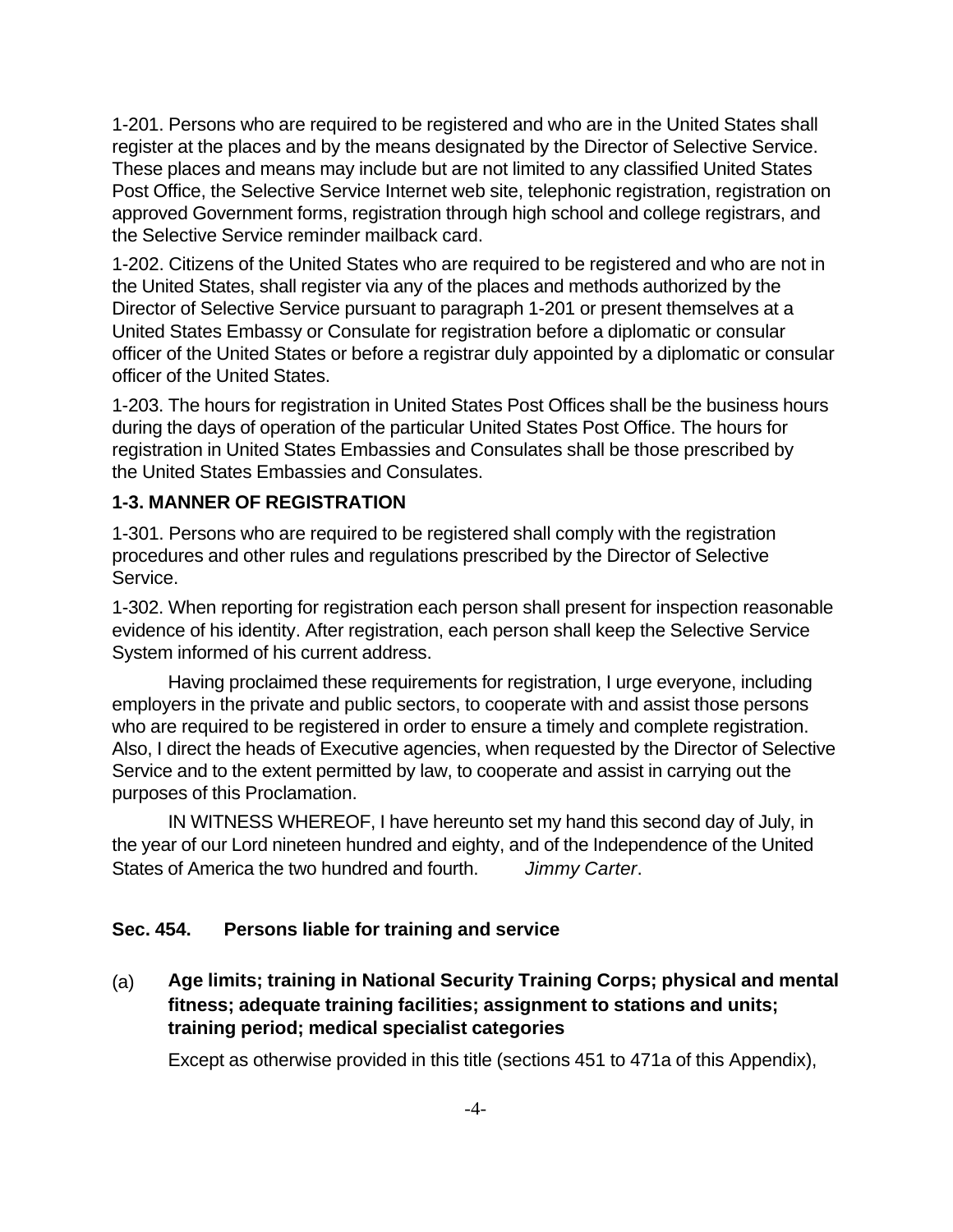every person required to register pursuant to section 3 of this title (section 453 of this Appendix) who is between the ages of eighteen years and six months and twenty-six years, at the time fixed for his registration, or who attains the age of eighteen years and six months after having been required to register pursuant to section 3 of this title (section 453 of this Appendix), or who is otherwise liable as provided in section 6(h) of this title (section 456(h) of this Appendix), shall be liable for training and service in the Armed Forces of the United States: Provided, That each registrant shall be immediately liable for classification and examination, and shall, as soon as practicable following his registration, be so classified and examined, both physically and mentally, in order to determine his availability for induction for training and service in the Armed Forces: Provided further, That, notwithstanding any other provision of law, any registrant who has failed or refused to report for induction shall continue to remain liable for induction and when available shall be immediately inducted. The President is authorized, from time to time, whether or not a state of war exists, to select and induct into the Armed Forces of the United States for training and service in the manner provided in this title (said sections) (including but not limited to selection and induction by age group or age groups) such number of persons as may be required to provide and maintain the strength of the Armed Forces.

At such time as the period of active service in the Armed Forces required under this title (said sections) of persons who have not attained the nineteenth anniversary of the day of their birth has been reduced or eliminated pursuant to the provisions of section 4(k) of this title (subsection (k) of this section), and except as otherwise provided in this title (said sections), every person who is required to register under this title (said sections) and who has not attained the nineteenth anniversary of the day of his birth on the date such period of active service is reduced or eliminated or who is otherwise liable as provided in section 6(h) of this title (section 456(h) of this Appendix), shall be liable for training in the National Security Training Corps: Provided, That persons deferred under the provisions of section 6 of this title (section 456 of this Appendix) shall not be relieved from liability for induction into the National Security Training Corps solely by reason of having exceeded the age of nineteen years during the period of such deferment. The President is authorized, from time to time, whether or not a state of war exists, to select and induct for training in the National Security Training Corps as hereinafter provided such number of persons as may be required to further the purposes of this title (said sections).

No person shall be inducted into the Armed Forces for training and service or shall be inducted for training in the National Security Training Corps under this title (said sections) until his acceptability in all respects, including his physical and mental fitness, has been satisfactorily determined under standards prescribed by the Secretary of Defense: Provided, That the minimum standards for physical acceptability established pursuant to this subsection shall not be higher than those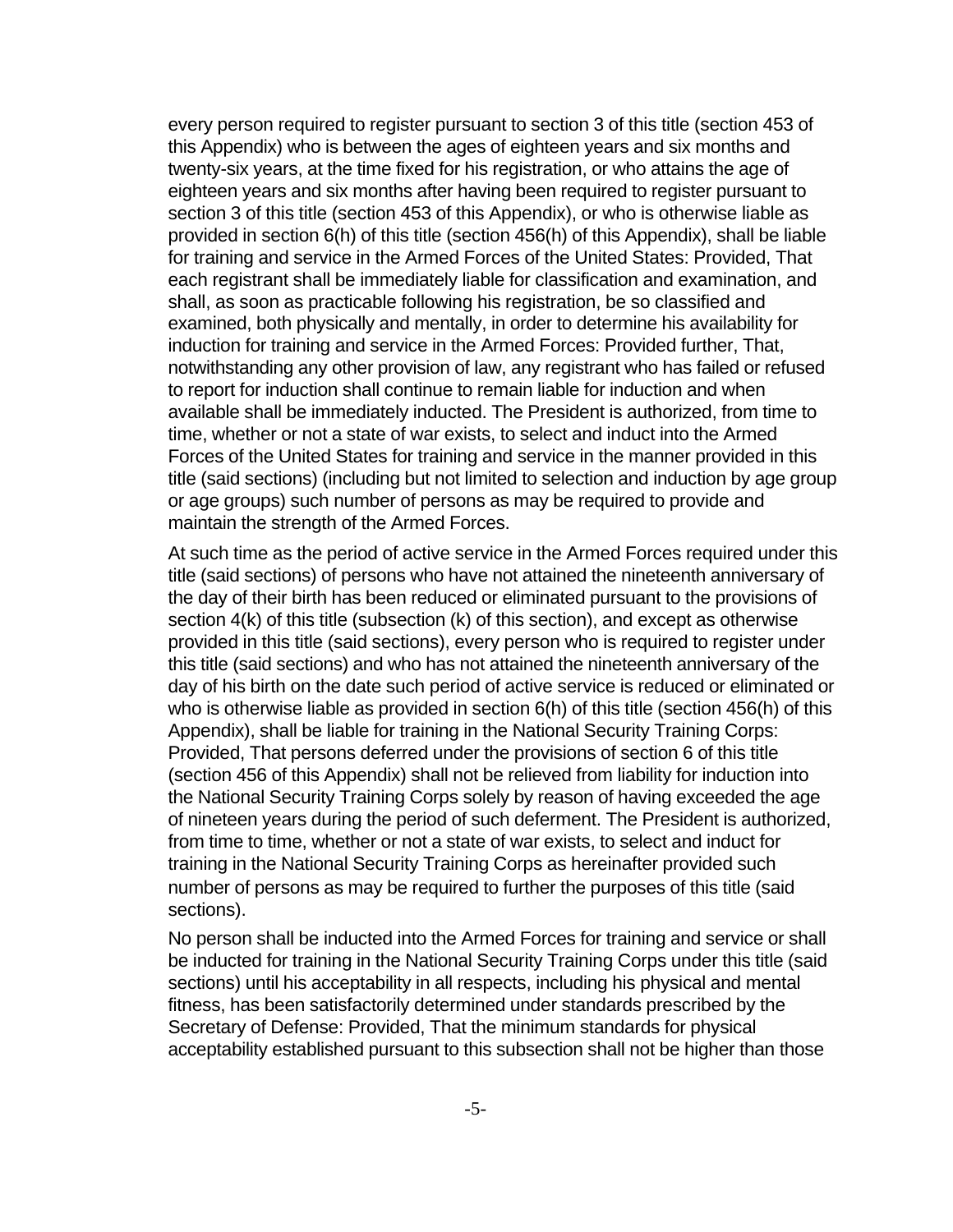applied to persons inducted between the ages of 18 and 26 in January 1945: Provided further, That the passing requirement for the Armed Forces Qualification Test shall be fixed at a percentile score of 10 points: And provided further, That except in time of war or national emergency declared by the Congress the standards and requirements fixed by the preceding two provisos may be modified by the President under such rules and regulations as he may prescribe.

No persons shall be inducted for such training and service until adequate provision shall have been made for such shelter, sanitary facilities, water supplies, heating and lighting arrangements, medical care, and hospital accommodations for such persons as may be determined by the Secretary of Defense or the Secretary of Transportation to be essential to the public and personal health.

The persons inducted into the Armed Forces for training and service under this title (said sections) shall be assigned to stations or units of such forces. Persons inducted into the land forces of the United States pursuant to this title (said sections) shall be deemed to be members of the Army of the United States; persons inducted into the naval forces of the United States pursuant to this title (said sections) shall be deemed to be members of the United States Navy or the United States Marine Corps or the United States Coast Guard, as appropriate; and persons inducted into the air forces of the United States pursuant to this title (said sections) shall be deemed to be members of the Air Force of the United States.

Every person inducted into the Armed Forces pursuant to the authority of this subsection after the date of enactment of the 1951 Amendments to the Universal Military Training and Service Act (June 19, 1951) shall, following his induction, be given full and adequate military training for service in the armed force into which he is inducted for a period of not less than twelve weeks, and no such person shall, during this twelve weeks period, be assigned for duty at any installation located on land outside the United States, its Territories and possessions (including the Canal Zone): Provided, That no funds appropriated by the Congress shall be used for the purpose of transporting or maintaining in violation of the provisions of this paragraph any person inducted into, or enlisted, appointed, or ordered to active duty in, the Armed Forces under the provisions of this title (said sections).

No person, without his consent, shall be inducted for training and service in the Armed Forces or for training in the National Security Training Corps under this title (said sections), except as otherwise provided herein, after he has attained the twenty-sixth anniversary of the day of his birth.

#### (b) **Length of service; release of individuals accepted into Army National Guard, Air National Guard, and other Reserve components**

Each person inducted into the Armed Forces under the provisions of subsection (a) of this section shall serve on active training and service for a period of twenty-four consecutive months, unless sooner released, transferred, or discharged in accordance with procedures prescribed by the Secretary of Defense (or the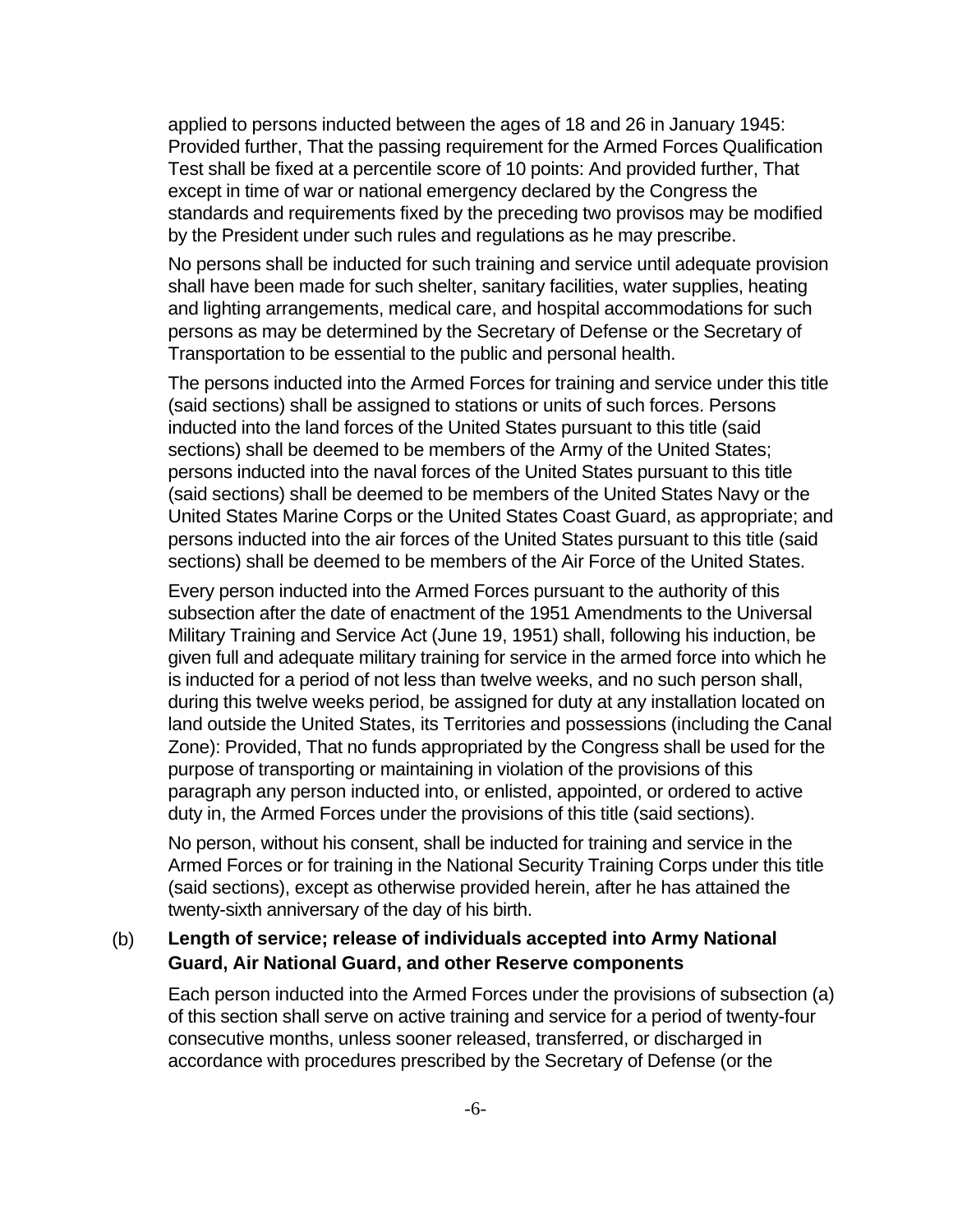Secretary of Transportation with respect to the United States Coast Guard) or as otherwise prescribed by subsection (d) of section 4 of this title (subsection (d) of this section). The Secretaries of the Army, Navy, and Air Force, with the approval of the Secretary of Defense (and the Secretary of Transportation with respect to the United States Coast Guard), may provide, by regulations which shall be as nearly uniform as practicable, for the release from training and service in the armed forces prior to serving the periods required by this subsection of individuals who volunteered for and are accepted into organized units of the Army National Guard and Air National Guard and other reserve components.

#### (c) **Opportunity to enlist in Regular Army; voluntary induction; volunteers under 18 years old**

- (1) Under the provisions of applicable laws and regulations any person between the ages of eighteen years and six months and twenty-six years shall be offered an opportunity to enlist in the regular army for a period of service equal to that prescribed in subsection (b) of this section: Provided, That, notwithstanding the provisions of this or any other Act, any person so enlisting shall not have his enlistment extended without his consent until after a declaration of war or national emergency by the Congress after the date of enactment of the 1951 Amendments to the Universal Military Training and Service Act (June 19, 1951).
- (2) Any enlisted member of any reserve component of the Armed Forces may, during the effective period of this Act, apply for a period of service equal to that prescribed in subsection (b) of this section and his application shall be accepted: Provided, That his services can be effectively utilized and that his physical and mental fitness for such service meet the standards prescribed by the head of the department concerned: Provided further, That active service performed pursuant to this section shall not prejudice his status as such member of such reserve component: And provided further, That any person who was a member of a reserve component on June 25, 1950, and who thereafter continued to serve satisfactorily in such reserve component, shall, if his application for active duty made pursuant to this paragraph is denied, be deferred from induction under this title (sections 451 to 471a of this Appendix) until such time as he is ordered to active duty or ceases to serve satisfactorily in such reserve component.
- (3) Within the limits of the quota determined under sections 5(b) (section 455(b) of this Appendix) for the subdivision in which he resides, any person, between the ages of eighteen and twenty-six, shall be afforded an opportunity to volunteer for induction into the Armed Forces of the United States for the training and service prescribed in subsection (b), but no person who so volunteers shall be inducted for such training and service so long as he is deferred after classification.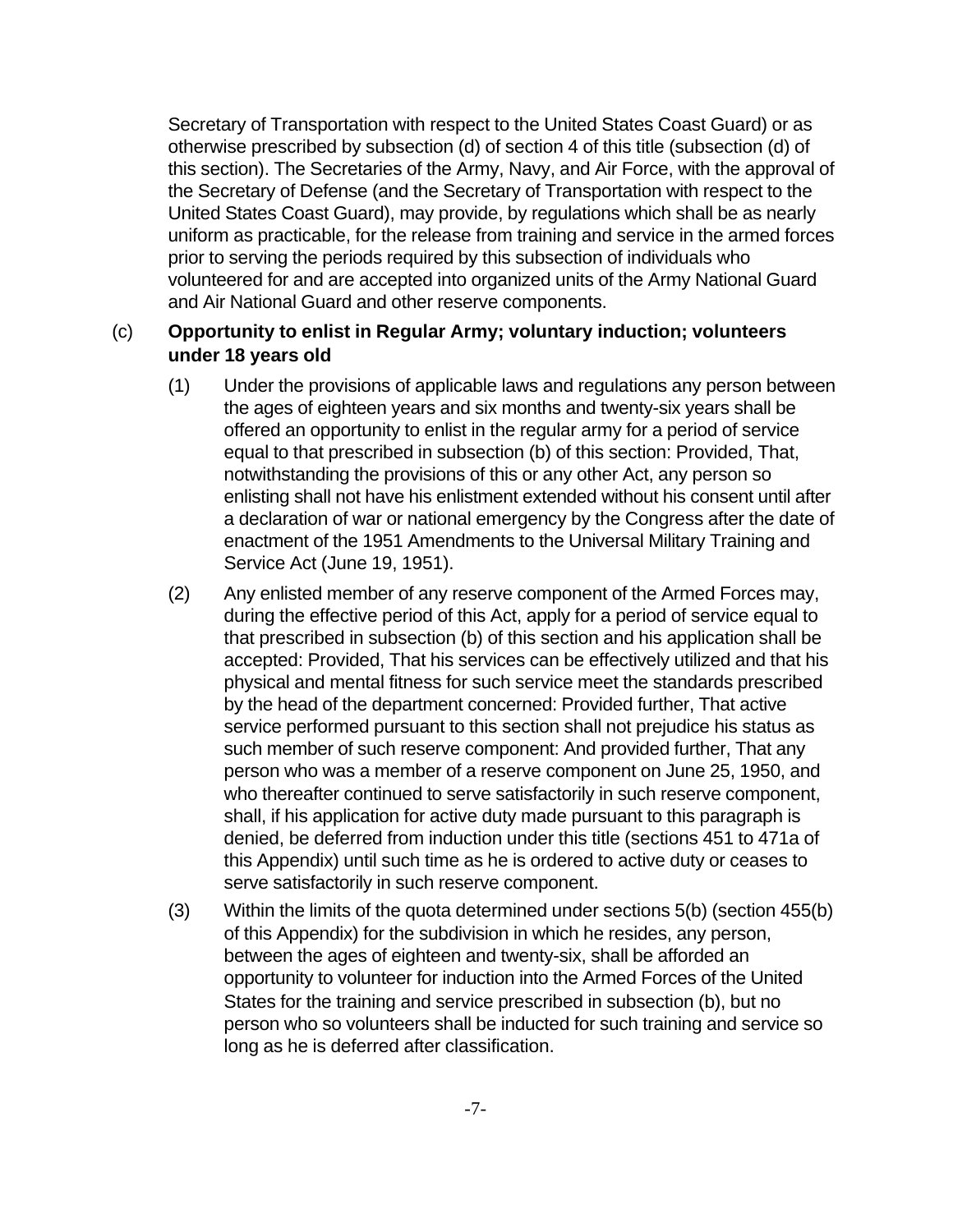- (4) Within the limits of the quota determined under section 5(b) (section 455(b) of this Appendix) for the subdivision in which he resides, any person after attaining the age of seventeen shall with the written consent of his parents or guardian be afforded an opportunity to volunteer for induction into the Armed Forces of the United States for the training and service prescribed in subsection (b).
- (5) Within the limits of the quota determined under section 5(b) (section 455(b) of this Appendix) for the subdivision in which he resides, at such time as induction into the National Security Training Corps is authorized pursuant to the provisions of this title (sections 451 to 471a of this Appendix), any person after attaining the age of seventeen shall with the written consent of his parents or guardian be afforded an opportunity to volunteer for induction into the National Security Training Corps for the training prescribed in subsection (k) of section 4 of this title (subsection (k) of this section).

#### (d) **Transfer to Reserve component; period of service**

- (1) Each person who hereafter and prior to the enactment of the 1951 Amendments to the Universal Military Training and Service Act (June 19, 1951) is inducted, enlisted, or appointed and serves for a period of less than three years in one of the armed forces and meets the qualifications for enlistment or appointment in a reserve component of the armed force in which he serves, shall be transferred to a reserve component of such armed force, and until the expiration of a period of five years after such transfer, or until he is discharged from such reserve component, whichever occurs first, shall be deemed to be a member of such reserve component and shall be subject to such additional training and service as may now or hereafter be prescribed by law for such reserve component: Provided, That any such person who completes at least twenty-one months of service in the armed forces and who thereafter serves satisfactorily (1) on active duty in the armed forces under a voluntary extension for a period of at least one year, which extension is authorized, or (2) in an organized unit of any reserve component of any of the armed forces for a period of at least thirty-six consecutive months, shall, except in time of war or national emergency declared by the Congress, be relieved from any further liability under this subsection to serve in any reserve component of the armed forces of the United States, but nothing in this subsection shall be construed to prevent any such person, while in a reserve component of such forces, from being ordered or called to active duty in such forces.
- (2) Each person who hereafter and prior to the enactment of the 1951 Amendments to the Universal Military Training and Service Act (June 19, 1951) is enlisted under the provisions of subsection (g) of this section and who meets the qualifications for enlistment or appointment in a reserve component of the armed forces shall, upon discharge from such enlistment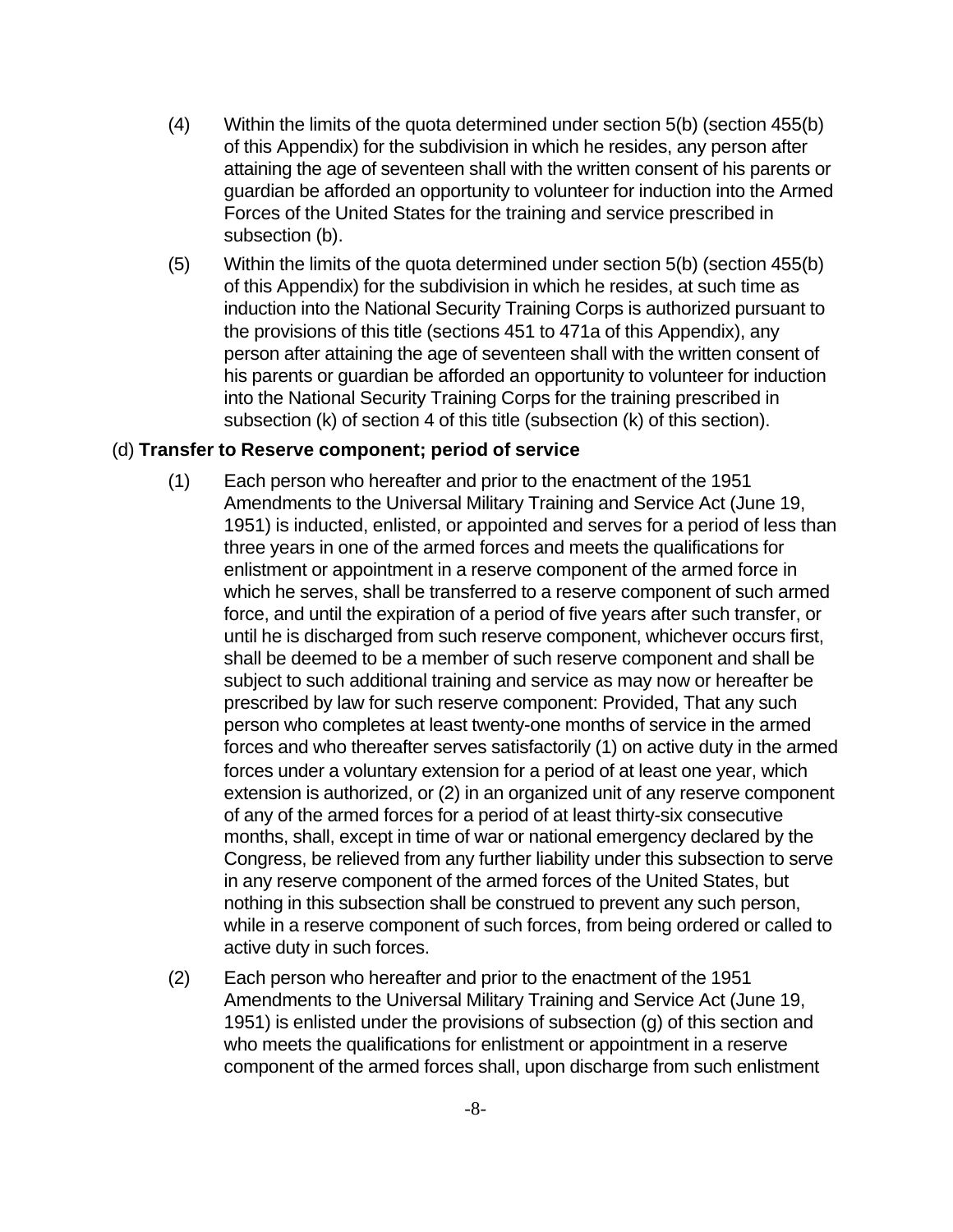under honorable conditions, be transferred to a reserve component of the armed forces of the United States and shall serve therein for a period of six years or until sooner discharged. Each such person shall, so long as he is a member of such reserve component, be liable to be ordered to active duty, but except in time of war or national emergency declared by the Congress no such person shall be ordered to active duty, without his consent and except as hereinafter provided, for more than one month in any year. In case the Secretary of the Army, the Secretary of the Navy, or the Secretary of the Air Force determines that enlistment, enrollment, or appointment in, or assignment to, an organized unit of a reserve component or an officers' training program of the armed force in which he served is available to, and can without undue hardship be filled by, any such person, it shall be the duty of such person to enlist, enroll, or accept appointment in, or accept assignment to, such organized unit or officers' training program and to serve satisfactorily therein for a period of four years. Any such person who fails or refuses to perform such duty may be ordered to active duty, without his consent, for an additional period of not more than twelve consecutive months. Any such person who enlists or accepts appointment in any such organized unit and serves satisfactorily therein for a period of four years shall, except in time of war or national emergency declared by the Congress, be relieved from any further liability under this subsection to serve in any reserve component of the armed forces of the United States, but nothing in this subsection shall be construed to prevent any such person, while in a reserve component of such forces, from being ordered or called to active duty in such forces. The Secretary of Defense is authorized to prescribe regulations governing the transfer of such persons within and between reserve components of the armed forces and determining, for the purpose of the requirements of the foregoing provisions of this paragraph, the credit to be allowed any person so transferring for his previous service in one or more reserve components.

(3) Each person who, subsequent to June 19, 1951, and on or before August 9, 1955, is inducted, enlisted, or appointed, under any provision of law, in the Armed Forces, including the reserve components thereof, or in the National Security Training Corps prior to attaining the twenty-sixth anniversary of his birth, shall be required to serve on active training and service in the Armed Forces or in training in the National Security Training Corps, and in a reserve component, for a total period of eight years, unless sooner discharged on grounds of personal hardship, in accordance with regulations and standards prescribed by the Secretary of Defense (or the Secretary of Transportation with respect to the United States Coast Guard). Each such person, on release from active training and service in the Armed Forces or from training in the National Security Training Corps, shall, if physically and mentally qualified, be transferred to a reserve component of the Armed Forces, and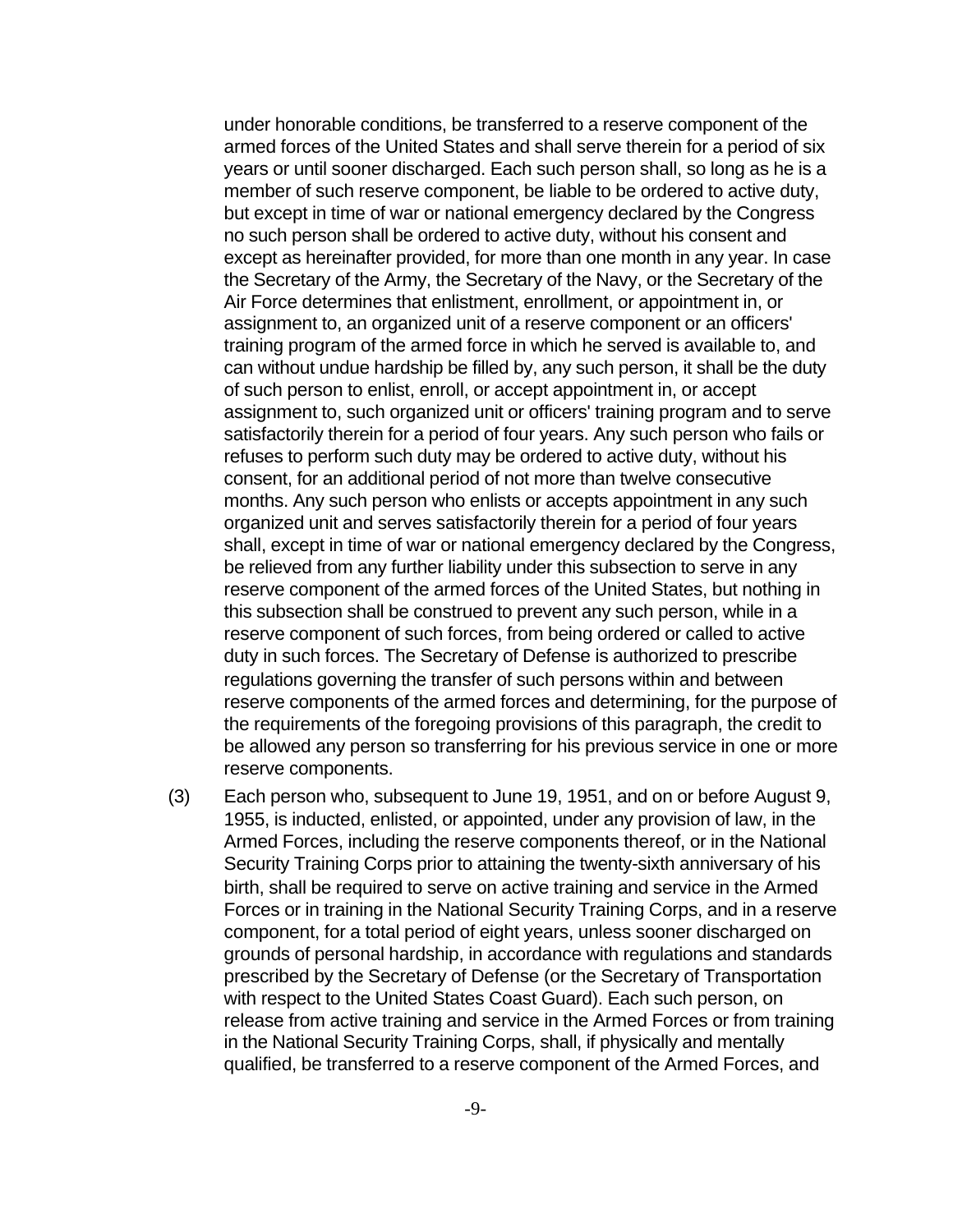shall serve therein for the remainder of the period which he is required to serve under this paragraph and shall be deemed to be a member of the reserve component during that period. If the Secretary of the Army, the Secretary of the Navy, or the Secretary of the Air Force, or the Secretary of Transportation with respect to the United States Coast Guard, determines that enlistment, enrollment, or appointment in, or assignment to, an organized unit of a reserve component or an officers' training program of the armed force in which he served is available to, and can, without undue personal hardship, be filled by such a person, that person shall enlist, enroll, or accept appointment in, or accept assignment to, the organized unit or officers' training program, and serve satisfactorily therein.

#### (e) **Pay and allowances**

With respect to the persons inducted for training and service under this title (sections 451 to 471a of this Appendix) there shall be paid, allowed, and extended the same pay, allowances, pensions, disability and death compensation, and other benefits as are provided by law in the case of other enlisted men of like grades and length of service of that component of the armed forces to which they are assigned. Section 3 of the Act of July 25, 1947 (Public Law 239, Eightieth Congress), is amended by deleting therefrom the following: ''Act of March 7, 1942 (56 Stat. 143 to 148, ch. 166), as amended''. The Act of March 7, 1942 (56 Stat. 143 to 148), as amended, is made applicable to persons inducted into the armed forces pursuant to this title (said sections).

#### (f) **Additional compensation from civilian sources**

Notwithstanding any other provision of law, any person who is inducted into the armed forces under this Act and who, before being inducted, was receiving compensation from any person may, while serving under that induction, receive compensation from that person.

## (g) **Occupational deferment recommendations by National Security Council**

The National Security Council shall periodically advise the Director of the Selective Service System and coordinate with him the work of such State and local volunteer advisory committees which the Director of Selective Service may establish, with respect to the identification, selection, and deferment of needed professional and scientific personnel and those engaged in, and preparing for, critical skills and other essential occupations. In the performance of its duties under this subsection the National Security Council shall consider the needs of both the Armed Forces and the civilian segment of the population.

- (h) Repealed. June 19, 1951, ch. 144, title I, Sec. 1(h), 65 Stat. 80
- (i), (j) Omitted

## (k) **Reduction of periods of service; establishment of National Security**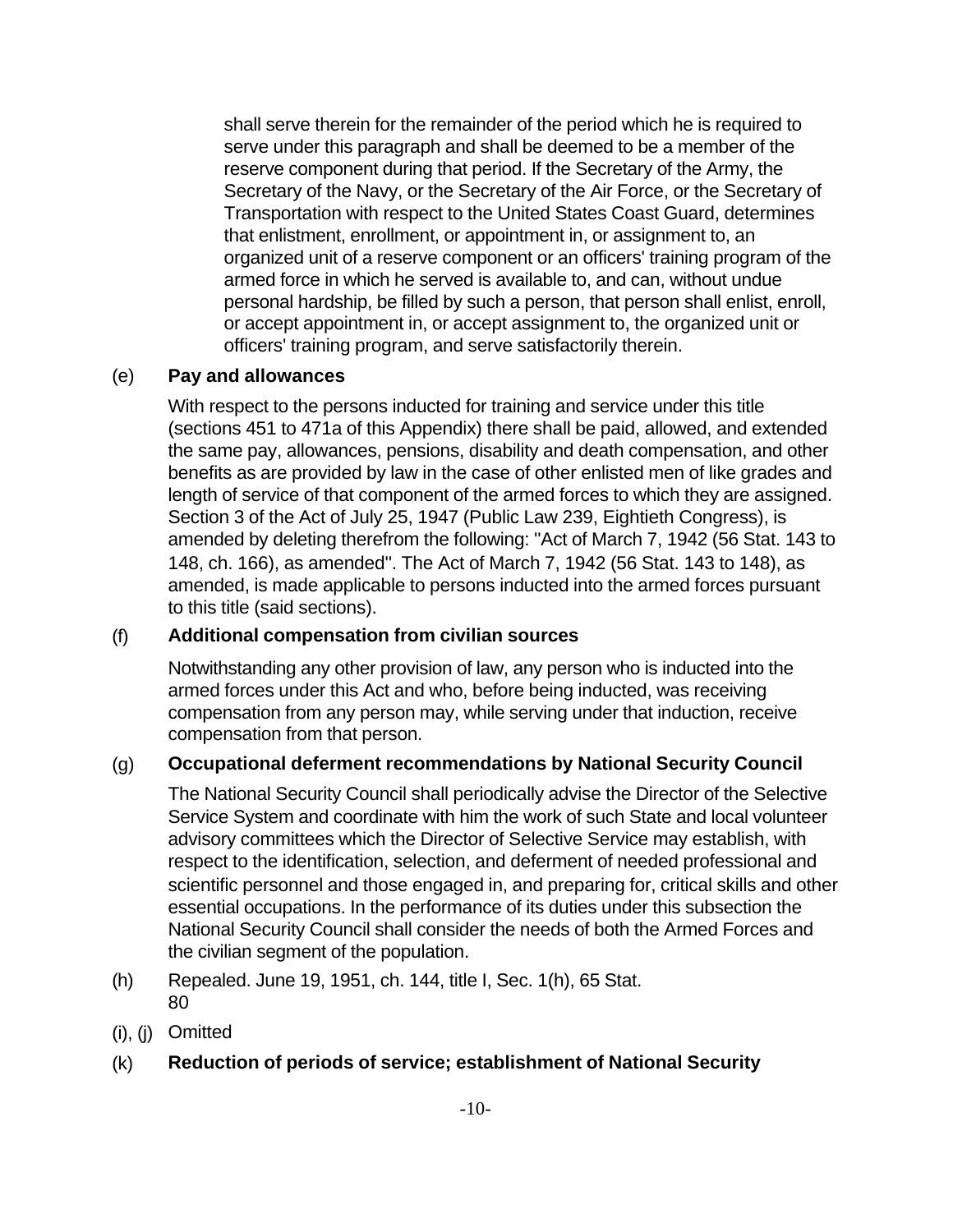#### **Training Corps; composition; service; pay**

- (1) Upon a finding by him that such action is justified by the strength of the Armed Forces in the light of international conditions, the President, upon recommendation of the Secretary of Defense, is authorized, by Executive order, which shall be uniform in its application to all persons inducted under this title (sections 451 to 471a of this Appendix) but which may vary as to age groups, to provide for (A) decreasing periods of service under this title (said sections) but in no case to a lesser period of time than can be economically utilized, or (B) eliminating periods of service required under this title (said sections).
- (2) Whenever the Congress shall by concurrent resolution declare
	- (A) that the period of active service required of any age group or groups of persons inducted under this title (said sections) should be decreased to any period less than twenty-four months which may be designated in such resolution; or
	- (B) that the period of active service required of any age group or groups of persons inducted under this title (said sections) should be eliminated,

the period of active service in the Armed Forces of the age group or groups designated in any such resolution shall be so decreased or eliminated, as the case may be. Whenever the period of active service required under this title (said sections) of persons who have not attained the nineteenth anniversary of the day of their birth has been reduced or eliminated by the President or as a result of the adoption of a concurrent resolution of the Congress in accordance with the foregoing provisions of this section, all individuals then or thereafter liable for registration under this title (said sections) who on that date have not attained the nineteenth anniversary of the day of their birth and have not been inducted into the Armed Forces shall be liable, effective on such date, for induction into the National Security Training Corps as hereinafter established for initial military training for a period of six months.

- (3), (4) Repealed.
- (5) The Commission shall, subject to the direction of the President, exercise general supervision over the training of the National Security Training Corps, which training shall be basic military training. The Commission shall establish such policies and standards with respect to the conduct of the training of members of the National Security Training Corps as are necessary to carry out the purposes of this Act. The Commission shall make adequate provisions for the moral and spiritual welfare of members of the National Security Training Corps. The Secretary of Defense shall designate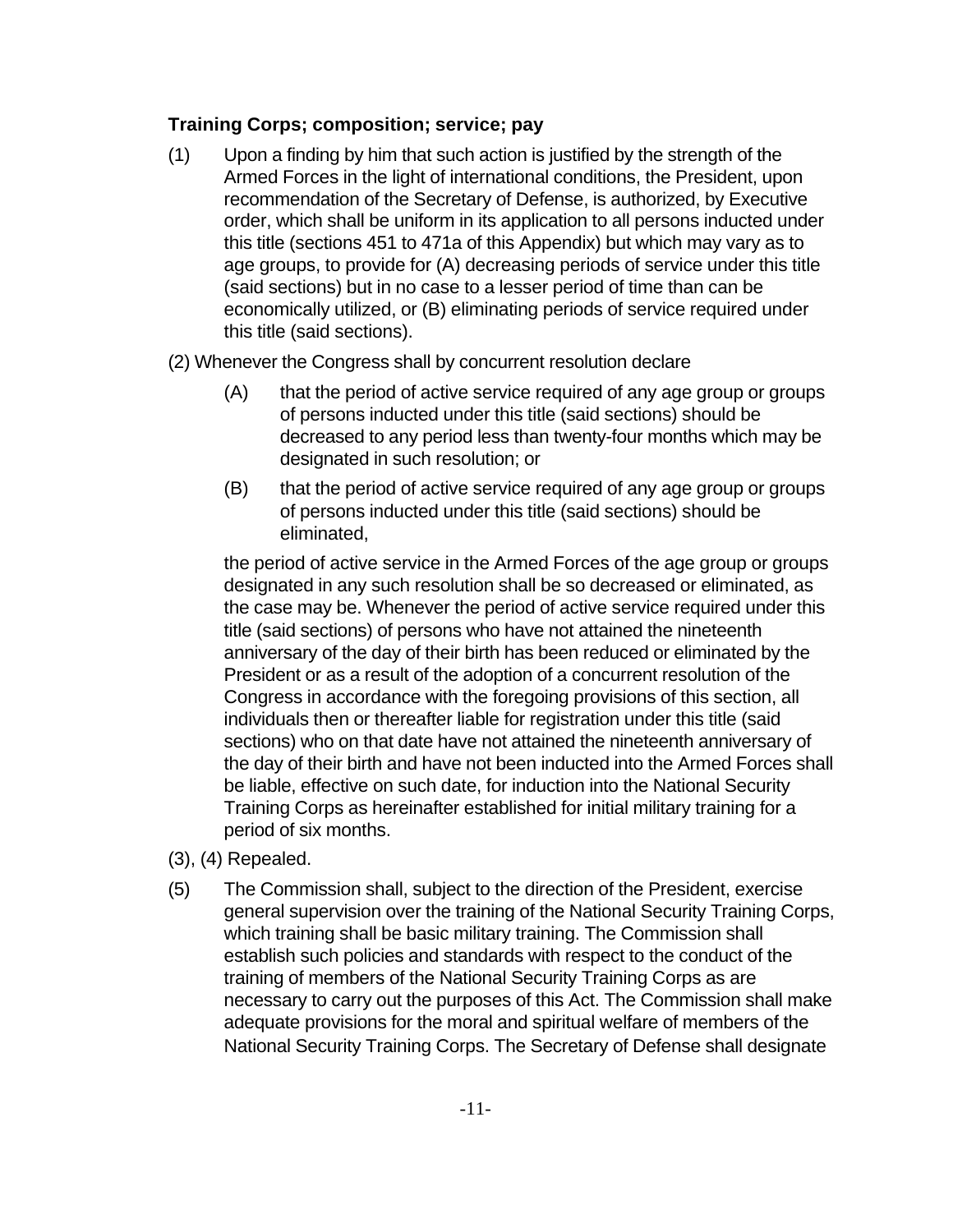the military departments to carry out such training. Each military department so designated shall carry out such military training in accordance with the policies and standards of the Commission. The military department or departments so designated to carry out such military training shall, subject to the approval of the Secretary of Defense, and subject to the policies and standards established by the Commission, determine the type or types of basic military training to be given to members of the National Security Training Corps.

- (6) Repealed.
- (7) Not later than four months following confirmation of the members of the Commission, the Commission shall submit to the Congress legislative recommendations which shall include, but not be limited to -
	- (A) a broad outline for a program deemed by the Commission and approved by the Secretary of Defense to be appropriate to assure that the training carried out under the provisions of this Act shall be of a military nature, but nothing contained in this paragraph shall be construed to grant to the Commission the authority to prescribe the basic type or types of military training to be given members of the National Security Training Corps;
	- (B) measures for the personal safety, health, welfare and morals of members of the National Security Training Corps;
	- (C) a code of conduct, together with penalties for violation thereof;
	- (D) measures deemed necessary to implement the policies and standards established under the provisions of paragraph (5) of this subsection; and
	- (E) disability and death benefits and other benefits, and the obligations, duties, liabilities and responsibilities, to be granted to or imposed upon members of the National Security Training Corps.

All legislative recommendations submitted under this paragraph shall be referred to the Committees on Armed Services of the two Houses, and each of such committees shall, not later than the expiration of the first period of 45 calendar days of continuous sessions of the Congress, following the date on which the recommendations provided for in this paragraph are transmitted to the Congress, report thereon to its House: Provided, That any bill or resolution reported with respect to such recommendations shall be privileged and may be called up by any member of either House but shall be subject to amendment as if it were not so privileged.

- (8) No person shall be inducted into the National Security Training Corps until after -
	- (A) a code of conduct, together with penalties for violation thereof, and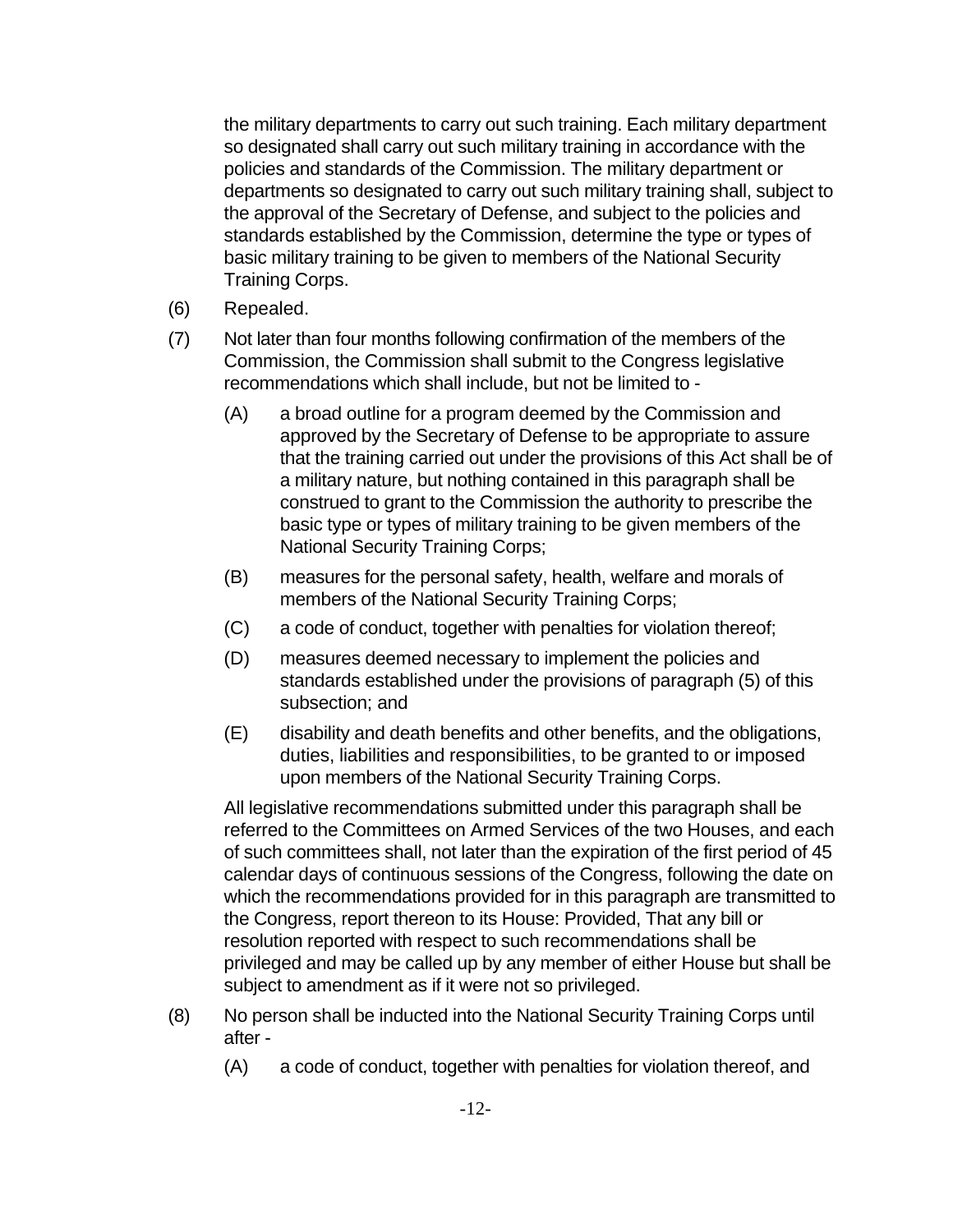measures providing for disability and death benefits have been enacted into law; and

- (B) such other legislative recommendations as are provided for in paragraph (7) shall have been considered and such recommendations or any portion thereof shall have been enacted with or without amendments into law; and
- (C) the period of service required under this title (sections 451 to 471a of this Appendix) of persons who have not attained the nineteenth anniversary of the day of their birth has been reduced or eliminated by the President or as a result of the adoption of a concurrent resolution of the Congress in accordance with paragraph (2) of this subsection.
- (9) Six months following the commencement of induction of persons into the National Security Training Corps, and semiannually thereafter, the Commission shall submit to the Congress a comprehensive report describing in detail the operation of the National Security Training Corps, including the number of persons inducted therein, a list of camps and stations at which training is being conducted, a report on the number of deaths and injuries occurring during such training and the causes thereof, an estimate of the performance of the persons inducted therein, including an analysis of the disciplinary problems encountered during the preceding six months, the number of civilian employees of the Commission and the administrative costs of the Commission. Simultaneously, there shall be submitted to the Congress by the Secretary of Defense a report setting forth an estimate of the value of the training conducted during the preceding six months, the cost of the training program chargeable to the appropriations made to the Department of Defense, and the number of personnel of the Armed Forces directly engaged in the conduct of such training.
- (10) Each person inducted into the National Security Training Corps shall be compensated at the monthly rate of \$30: Provided, however, That each such person, having a dependent or dependents shall be entitled to receive a dependency allowance equal to the basic allowance for housing provided for persons in pay grade E-1 under section 403 of title 37 plus \$40 so long as such person has in effect an allotment equal to the amount of such dependency allowance for the support of the dependent or dependents on whose account the allowance is claimed.
- (11) No person inducted into the National Security Training Corps shall be assigned for training at an installation located on land outside the continental United States, except that residents of Territories and possessions of the United States may be trained in the Territory or possession from which they were inducted.
- (l) Terminated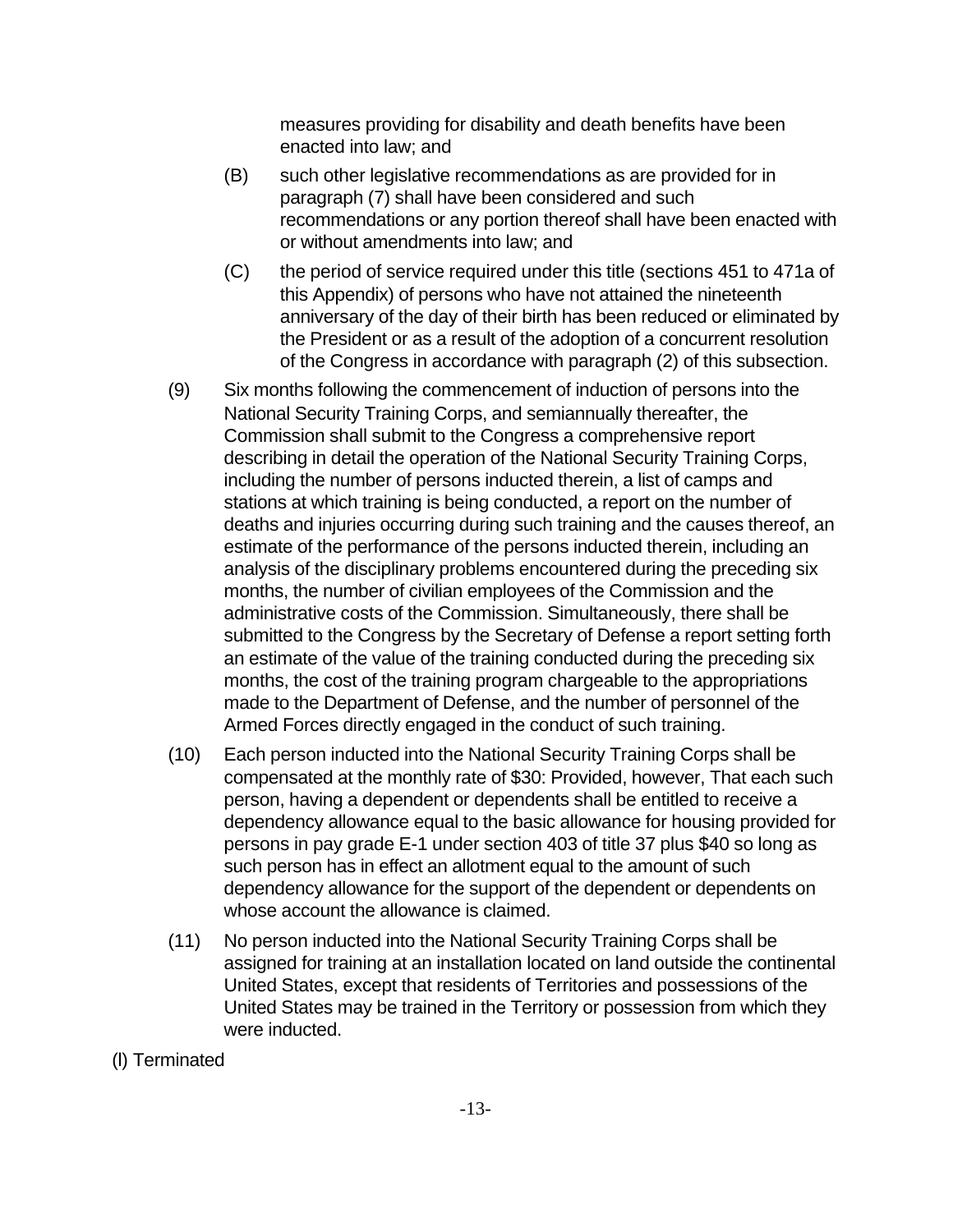#### **Sec. 454e Volunteer service of physicians and dentists; minimum period.**

Any physician or dentist who meets the qualifications for a reserve commission in the respective military departments shall, so long as there is a need for the services of such a physician or dentist, be afforded an opportunity to volunteer for a period of active duty of not less than twenty-four months. Any physician or dentist who so volunteers his service, and meets the qualifications for a reserve commission shall be ordered to active duty for not less than twenty-four months, notwithstanding the grade or rank to which such physician or dentist is entitled under the provisions of the Act of September 9, 1950, as amended. ( Note: This section was not enacted as part of the MSSA. )

#### **Sec. 455. Manner of Selection of men for training and service; quotas.**

(a) (1) The selection of persons for training and service under section 4 (section 454 of this Appendix) shall be made in an impartial manner, under such rules and regulations as the President may prescribe, from the persons who are liable for such training and service and who at the time of selection are registered and classified, but not deferred or exempted: Provided, That in the selection of persons for training and service under this title (sections 451 to 471a of this Appendix), and in the interpretation and execution of the provisions of this title (said sections), there shall be no discrimination against any person on account of race or color: Provided further, That in the classification of registrants within the jurisdiction of any local board, the registrants of any particular registration may be classified, in the manner prescribed by and in accordance with rules and regulations prescribed by the President, before, together with, or after the registrants of any prior registration or registrations; and in the selection for induction of persons within the jurisdiction of any local board and within any particular classification, persons who were registered at any particular registration may be selected, in the manner prescribed by and in accordance with rules and regulations prescribed by the President, before, together with, or after persons who were registered at any prior registration or registrations: And provided further, That nothing herein shall be construed to prohibit the selection or induction of persons by age group or groups under rules and regulations prescribed by the President: And provided further, That

> (1) no local board shall order for induction for training and service in the Armed Forces of the United States any person who has not attained the age of nineteen unless there is not within the jurisdiction of such local board a sufficient number of persons who are deemed by such local board to be available for induction and who have attained the age of nineteen to enable such local board to meet a call for men which it has been ordered to furnish for induction;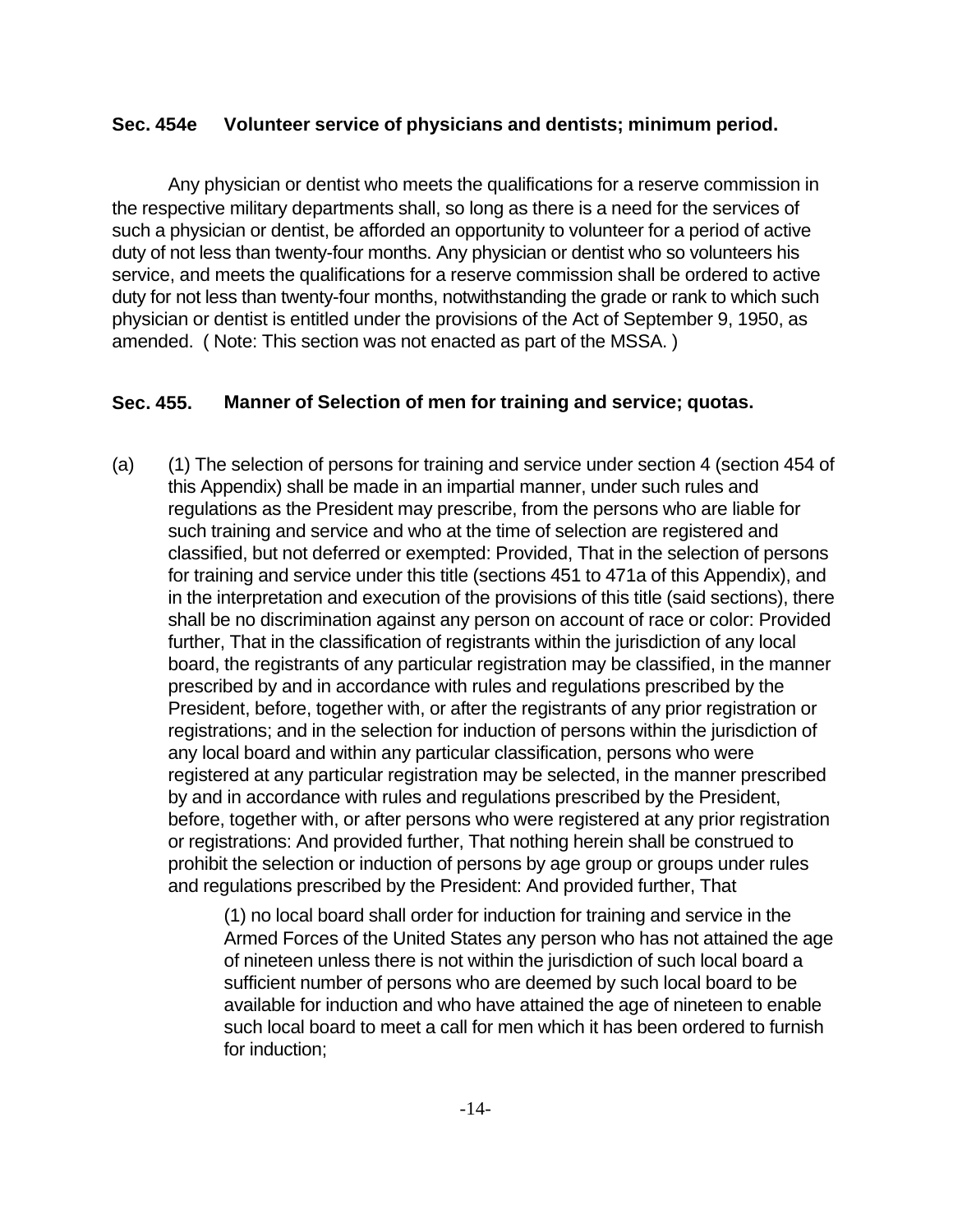(2) no local board shall order for induction for training and service in the Armed Forces of the United States any person who has not attained the age of nineteen, if there is any person within the jurisdiction of such local board who (i) is as much as ninety days older, (ii) has not attained the age of nineteen, and (iii) is deemed by the local board to be available for induction; and

(3) no local board shall order for induction for training and service in the Armed Forces of the United States an alien unless such alien shall have resided in the United States for one year.

(2) Repealed. Pub. L. 91-124, Sec. 2, Nov. 26, 1969, 83 Stat. 220.

- (b) Quotas of men to be inducted for training and service under this title (sections 451 to 471a of this Appendix) shall be determined for each State, Territory, possession, and the District of Columbia, and for subdivisions thereof, on the basis of the actual number of men in the several States, Territories, possessions, and the District of Columbia, and the subdivisions thereof, who are liable for such training and service but who are not deferred after classification, except that credits shall be given in fixing such quotas for residents of such subdivisions who are in the armed forces of the United States on the date fixed for determining such quotas. After such quotas are fixed, credits shall be given in filling such quotas for residents of such subdivisions who subsequently become members of such forces. Until the actual numbers necessary for determining the quotas are known, the quotas may be based on estimates, and subsequent adjustments therein shall be made when such actual numbers are known. All computations under this subsection shall be made in accordance with such rules and regulations as the President may prescribe.
- (c) Terminated
- (d) Whenever the President has provided for the selection of persons for training and service in accordance with random selection under subsection (a) of this section, calls for induction may be placed under such rules and regulations as he may prescribe, notwithstanding the provisions of subsection (b) of this section.
- (e) Notwithstanding any other provision of this Act, not more than 130,000 persons may be inducted into the Armed Forces under this Act in the fiscal year ending June 30, 1972, and not more than 140,000 in the fiscal year ending June 30, 1973, unless a number greater than that authorized in this subsection for such fiscal year or years is authorized by a law enacted after the date of enactment of this subsection (Sept. 28, 1971).

## **Sec. 456. Deferments and exemptions from training and service**

# (a) **[ Exemptions from Registration and Service ]**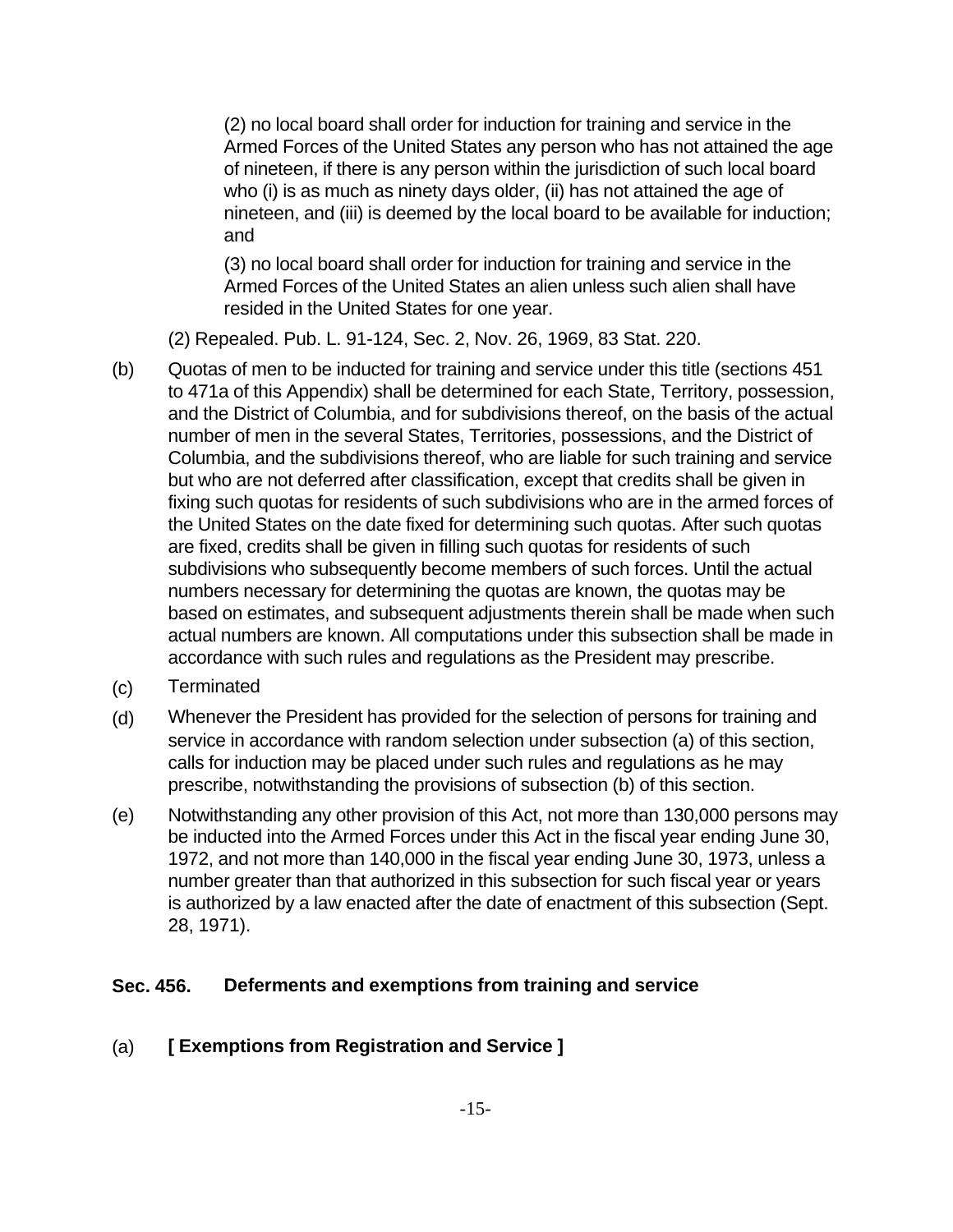(1) Commissioned officers, warrant officers, pay clerks, enlisted men, and aviation cadets of the Regular Army, the Navy, the Air Force, the Marine Corps, the Coast Guard, and the Environmental Science Services Administration; cadets, United States Military Academy; midshipmen, United States Naval Academy; cadets, United States Air Force Academy; cadets, United States Coast Guard Academy; midshipmen, Merchant Marine Reserve, United States Naval Reserves; students enrolled in an officer procurement program at military colleges the curriculum of which is approved by the Secretary of Defense; members of the reserve components of the Armed Forces and the Coast Guard, while on active duty; and foreign diplomatic representatives, technical attacheAE1s of foreign embassies and legations, consuls general, consuls, vice consuls and other consular agents of foreign countries who are not citizens of the United States, and members of their families, and persons in other categories to be specified by the President who are not citizens of the United States, shall not be required to be registered under section 3 (section 453 of this Appendix) and shall be relieved from liability for training and service under section 4 (section 454 of this Appendix), except that aliens admitted for permanent residence in the United States shall not be so exempted: Provided, That any alien lawfully admitted for permanent residence as defined in paragraph (20) of section 101(a) of the Immigration and Nationality Act, as amended (66 Stat. 163, 8 U.S.C. 1101), and who by reason of occupational status is subject to adjustment to nonimmigrant status under paragraph (15)(A), (15)(E), or  $(15)(G)$  of such section 101(a) (8 U.S.C. 1101(a)(15)(A), (E), or (G)) but who executes a waiver in accordance with section 247(b) of that Act (8 U.S.C. 1257(b)) of all rights, privileges, exemptions, and immunities which would otherwise accrue to him as a result of that occupational status, shall be subject to registration under section 3 of this Act (section 453 of this Appendix), but shall be deferred from induction for training and service for so long as such occupational status continues. Any person who subsequent to June 24, 1948, serves on active duty for a period of not less than twelve months in the armed forces of a nation with which the United States is associated in mutual defense activities as defined by the President, may be exempted from training and service, but not from registration, in accordance with regulations prescribed by the President, except that no such exemption shall be granted to any person who is a national of a country which does not grant reciprocal privileges to citizens of the United States: Provided, That any active duty performed prior to June 24, 1948, by a person in the armed forces of a country allied with the United States during World War II and with which the United States is associated in such mutual defense activities, shall be credited in the computation of such twelve-month period: Provided further, That any person who is in a medical, dental, or allied specialist category not otherwise deferred or exempted under this subsection shall be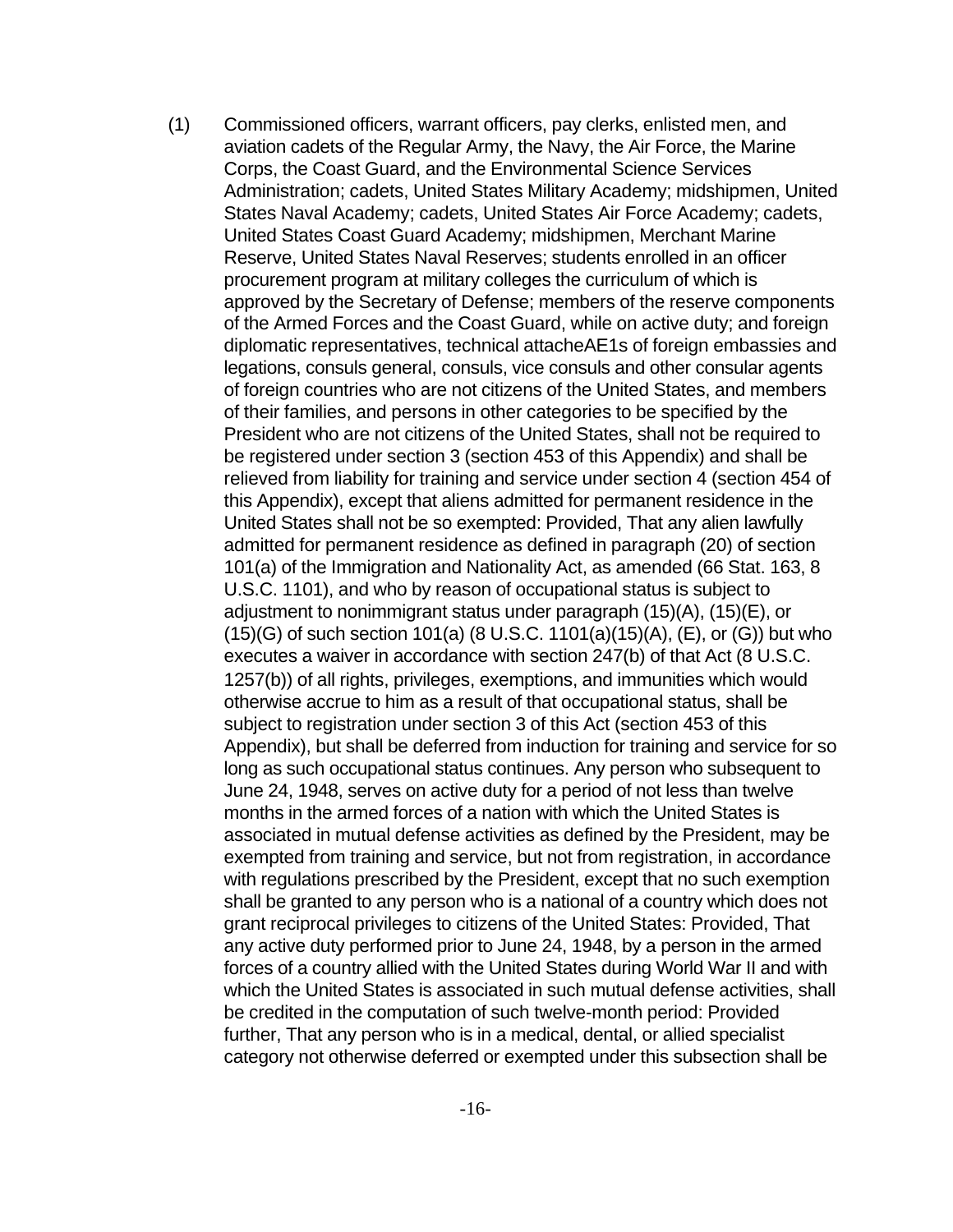liable for registration and training and service until the thirty-fifth anniversary of the date of his birth.

(2) Commissioned officers of the Public Health Service and members of the Reserve of the Public Health Service while on active duty and assigned to staff the various offices and bureaus of the Public Health Service, including the National Institutes of Health, or assigned to the Coast Guard, the Bureau of Prisons, Department of Justice, the Environmental Protection Agency, or the Environmental Science Services Administration or who are assigned to assist Indian tribes, groups, bands, or communities pursuant to the Act of August 5, 1954 (68 Stat. 674), as amended (42 U.S.C. 2001 et seq.), shall not be required to be registered under section 3 (section 453 of this Appendix) and shall be relieved from liability for training and service under section 4 (section 454 of this Appendix). Notwithstanding the preceding sentence, commissioned officers of the Public Health Service and members of the Reserve of the Public Health Service who, prior to the enactment of this paragraph (June 30, 1967), had been detailed or assigned to duty other than that specified in the preceding sentence shall not be required to be registered under section 3 (section 453 of this Appendix) and shall be relieved from liability for training and service under section 4 (section 454 of this Appendix).

## (b) **[Veterans Exemptions]**

- (1) No person who served honorably on active duty between September 16, 1940, and the date of enactment of this title (June 24, 1948) for a period of twelve months or more, or between December 7, 1941, and September 2, 1945, for a period in excess of ninety days, in the Army, the Air Force, the Navy, the Marine Corps, the Coast Guard, the Public Health Service, or the armed forces of any country allied with the United States in World War II prior to September 2, 1945, shall be liable for induction for training and service under this title (sections 451 to 471a of this Appendix), except after a declaration of war or national emergency made by the Congress subsequent to the date of enactment of this title (June 24, 1948).
- (2) No person who served honorably on active duty between September 16, 1940, and the date of enactment of this title (June 24, 1948) for a period of ninety days or more but less than twelve months in the Army, the Air Force, the Navy, the Marine Corps, the Coast Guard, the Public Health Service, or the armed forces of any country allied with the United States in World War II prior to September 2, 1945, shall be liable for induction for training and service under this title (sections 451 to 471a of this Appendix), except after a declaration of war or national emergency made by the Congress subsequent to the date of enactment of this title (June 24, 1948), if -
	- (A) the local board determines that he is regularly enlisted or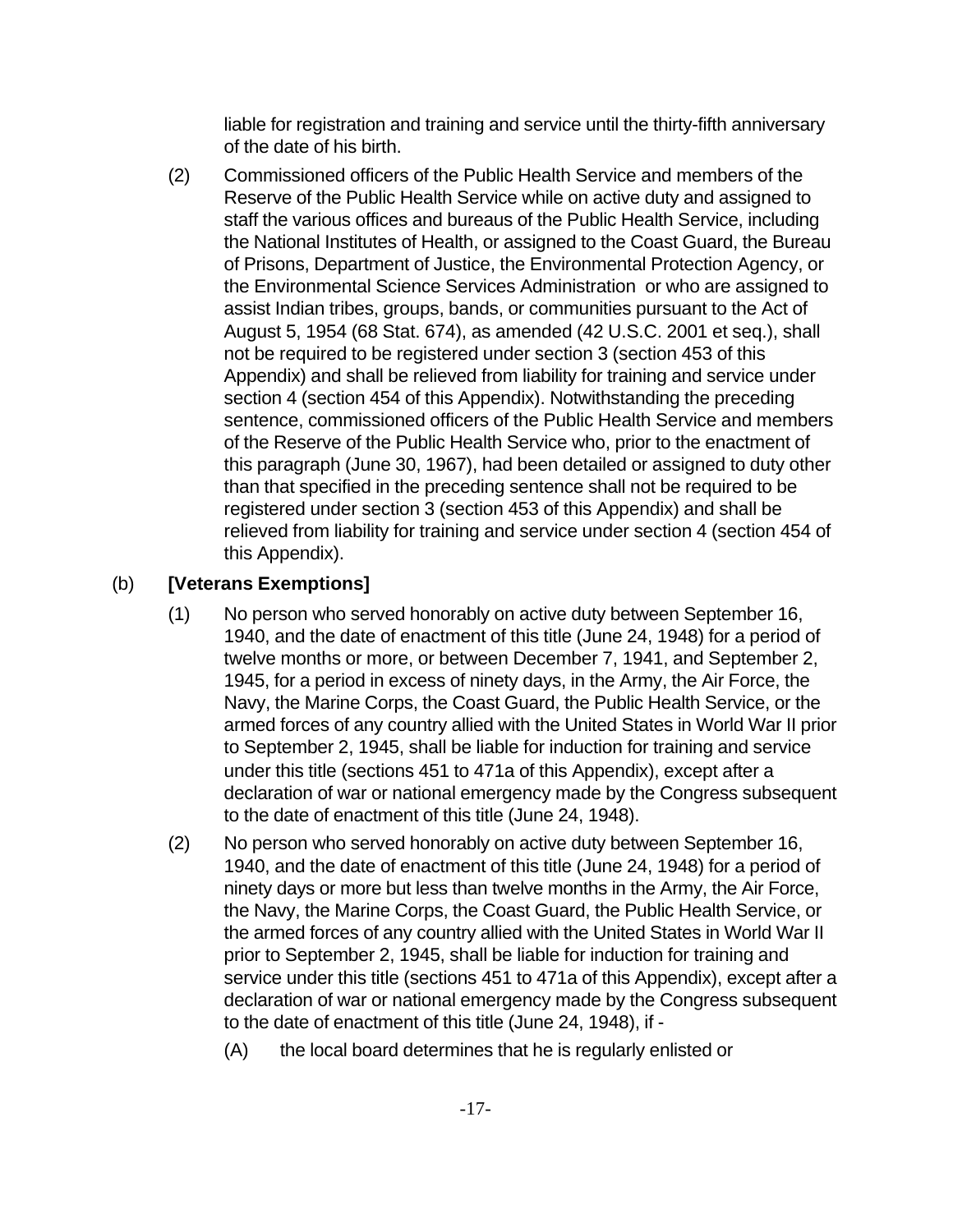commissioned in any organized unit of a reserve component of the armed force in which he served, provided such unit is reasonably accessible to such person without unduly interrupting his normal pursuits and activities (including attendance at a college or university in which he is regularly enrolled), or in a reserve component (other than in an organized unit) of such armed force in any case in which enlistment or commission in an organized unit of a reserve component of such armed force is not available to him; or

(B) the local board determines that enlistment or commission in a reserve component of such armed force is not available to him or that he has voluntarily enlisted or accepted appointment in an organized unit of a reserve component of an armed force other than the armed force in which he served.

Nothing in this paragraph shall be deemed to be applicable to any person to whom paragraph (1) of this subsection is applicable.

- (3) Except as provided in section 5(a) of this Act (section 455(a) of this Appendix), and notwithstanding any other provision of this Act, no person who (A) has served honorably on active duty after September 16, 1940, for a period of not less than one year in the Army, the Air Force, the Navy, the Marine Corps, or the Coast Guard, or (B) subsequent to September 16, 1940, was discharged for the convenience of the Government after having served honorably on active duty for a period of not less than six months in the Army, the Air Force, the Navy, the Marine Corps, or the Coast Guard, or (C) has served for a period of not less than twenty-four months (i) as a commissioned officer in the Public Health Service or (ii) as a commissioned officer in the Coast and Geodetic Survey, shall be liable for induction for training and service under this Act, except after a declaration of war or national emergency made by the Congress subsequent to the date of enactment of this title (June 24, 1948).
- (4) No person who is honorably discharged upon the completion of an enlistment pursuant to section 4(c) (section 454(c) of this Appendix) shall be liable for induction for training and service under this title (sections 451 to 471a of this Appendix), except after a declaration of war or national emergency made by the Congress subsequent to the date of enactment of this title (June 24, 1948).
- (5) For the purposes of computation of the periods of active duty referred to in paragraphs (1), (2), or (3) of this subsection, no credit shall be allowed for
	- (A) periods of active duty training performed as a member of a reserve component pursuant to an order or call to active duty solely for training purposes;
	- (B) periods of active duty in which the service consisted solely of training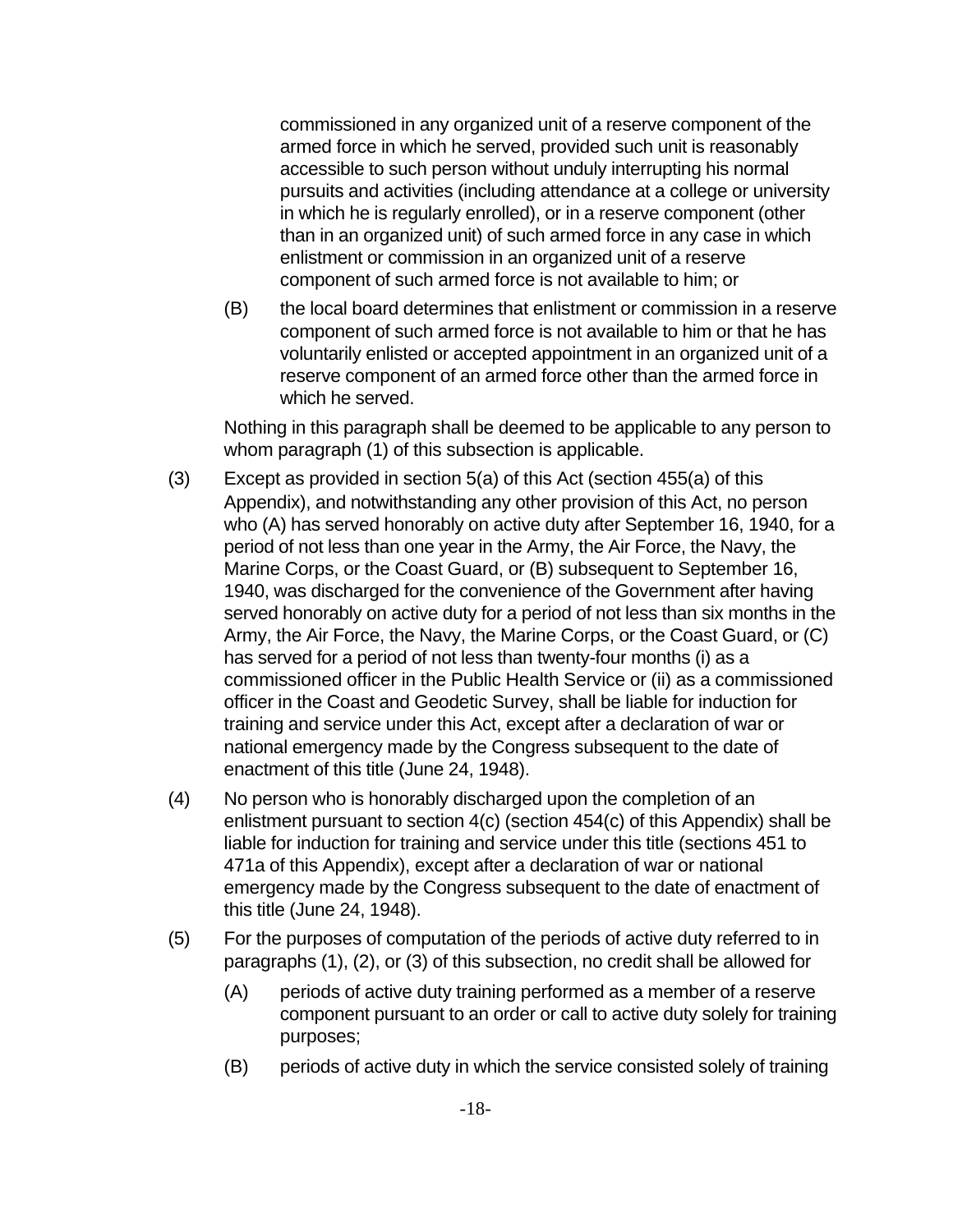under the Army specialized training program, the Army Air Force college training program, or any similar program under the jurisdiction of the Navy, Marine Corps, or Coast Guard;

- (C) periods of active duty as a cadet at the United States Military Academy or United States Coast Guard Academy, or as a midshipman at the United States Naval Academy, or in a preparatory school after nomination as a principal, alternate, or candidate for admission to any of such academies; or
- (D) periods of active duty in any of the armed forces while being processed for entry into or separation from any educational program or institution referred to in paragraphs (B) or (C);

# (c) **[Reserve Components Exemptions]**

- (1) Persons who, on February 1, 1951, were members of organized units of the federally recognized National Guard, the federally recognized Air National Guard, the Officers' Reserve Corps, the Regular Army Reserve, the Air Force Reserve, the Enlisted Reserve Corps, the Naval Reserve, the Marine Corps Reserve, the Coast Guard Reserve, or the Public Health Service Reserve, shall, so long as they continue to be such members and satisfactorily participate in scheduled drills and training periods as prescribed by the Secretary of Defense, be exempt from training and service by induction under the provisions of this title (sections 451 to 471a of this Appendix), but shall not be exempt from registration unless on active duty.
- (2) (A) Any person, other than a person referred to in subsection (d) of this section, who -

(i) prior to the issuance of orders for him to report for induction; or

(ii) prior to the date scheduled for his induction and pursuant to a proclamation by the Governor of a State to the effect that the authorized strength of any organized unit of the National Guard of that State cannot be maintained by the enlistment or appointment of persons who have not been issued orders to report for induction under this title (sections 451 to 471a of this Appendix); or

(iii) prior to the date scheduled for his induction and pursuant to a determination by the President that the strength of the Ready Reserve of the Army Reserve, Naval Reserve, Marine Corps Reserve, Air Force Reserve, or Coast Guard Reserve cannot be maintained by the enlistment or appointment of persons who have not been issued orders to report for induction under this title (sections 451 to 471a of this Appendix);

enlists or accepts appointment, before attaining the age of 26 years, in the Ready Reserve of any Reserve component of the Armed Forces, the Army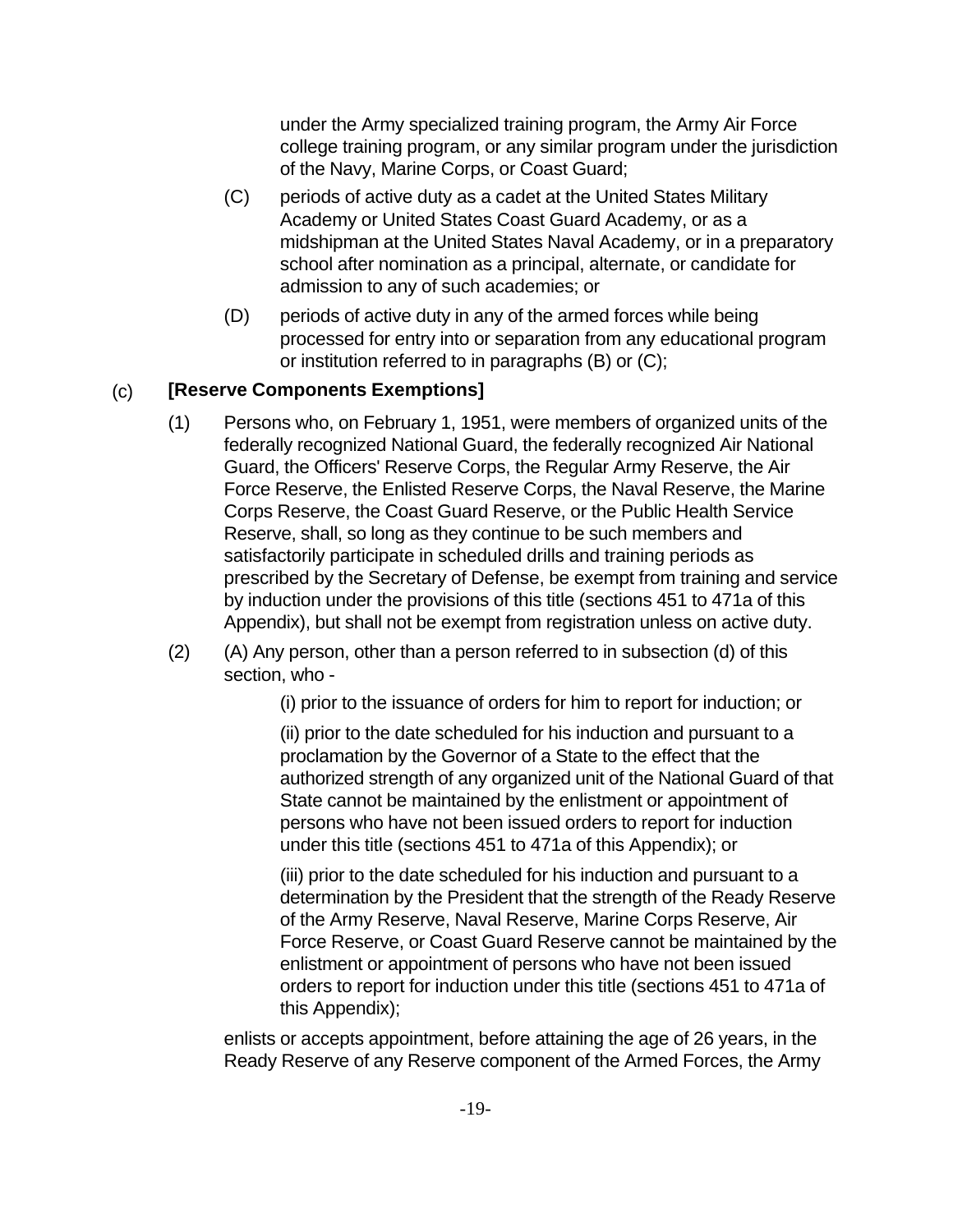National Guard, or the Air National Guard, shall be deferred from training and service under this title (sections 451 to 471a of this Appendix) so long as he serves satisfactorily as a member of an organized unit of such Reserve or National Guard in accordance with section 10147 of title 10 or section 502 of title 32, United States Code, as the case may be, or satisfactorily performs such other Ready Reserve service as may be prescribed by the Secretary of Defense. Enlistments or appointments under subparagraphs (ii) and (iii) of this clause may be accepted notwithstanding the provisions of section 15(d) of this title (section 465(d) of this Appendix). Notwithstanding the provisions of subsection (h) of this section, no person deferred under this clause who has completed six years of such satisfactory service as a member of the Ready Reserve or National Guard, and who during such service has performed active duty for training with an armed force for not less than twelve consecutive weeks, shall be liable for induction for training and service under this Act, except after a declaration of war or national emergency made by the Congress after August 9, 1955. In no event shall the number of enlistments or appointments made under authority of this paragraph in any fiscal year in any Reserve component of the Armed Forces or in the Army National Guard or the Air National Guard cause the personnel strength of such Reserve component or the Army National Guard or the Air National Guard, as the case may be, to exceed the personnel strength for which funds have been made available by the Congress for such fiscal year.

(B) A person who, under any provision of law, is exempt or deferred from training and service under this Act by reason of membership in a reserve component, the Army National Guard, or the Air National Guard, as the case may be, shall, if he becomes a member of another reserve component, the Army National Guard, or the Air National Guard, as the case may be, continue to be exempt or deferred to the same extent as if he had not become a member of another reserve component, the Army National Guard, or the Air National Guard, as the case may be, so long as he continues to serve satisfactorily.

(C) Except as provided in subsection (b) and the provisions of this subsection, no person who becomes a member of a reserve component after February 1, 1951, shall thereby be exempt from registration or training and service by induction under the provisions of this Act.

(D) Notwithstanding any other provision of this Act, the President, under such rules and regulations as he may prescribe, may provide that any person enlisted or appointed after October 4, 1961, in the Ready Reserve of any reserve component of the Armed Forces (other than under section 12103 of title 10, United States Code), the Army National Guard, or the Air National Guard, prior to attaining age of twenty-six years, or any person enlisted or appointed in the Army National Guard or the Air National Guard or enlisted in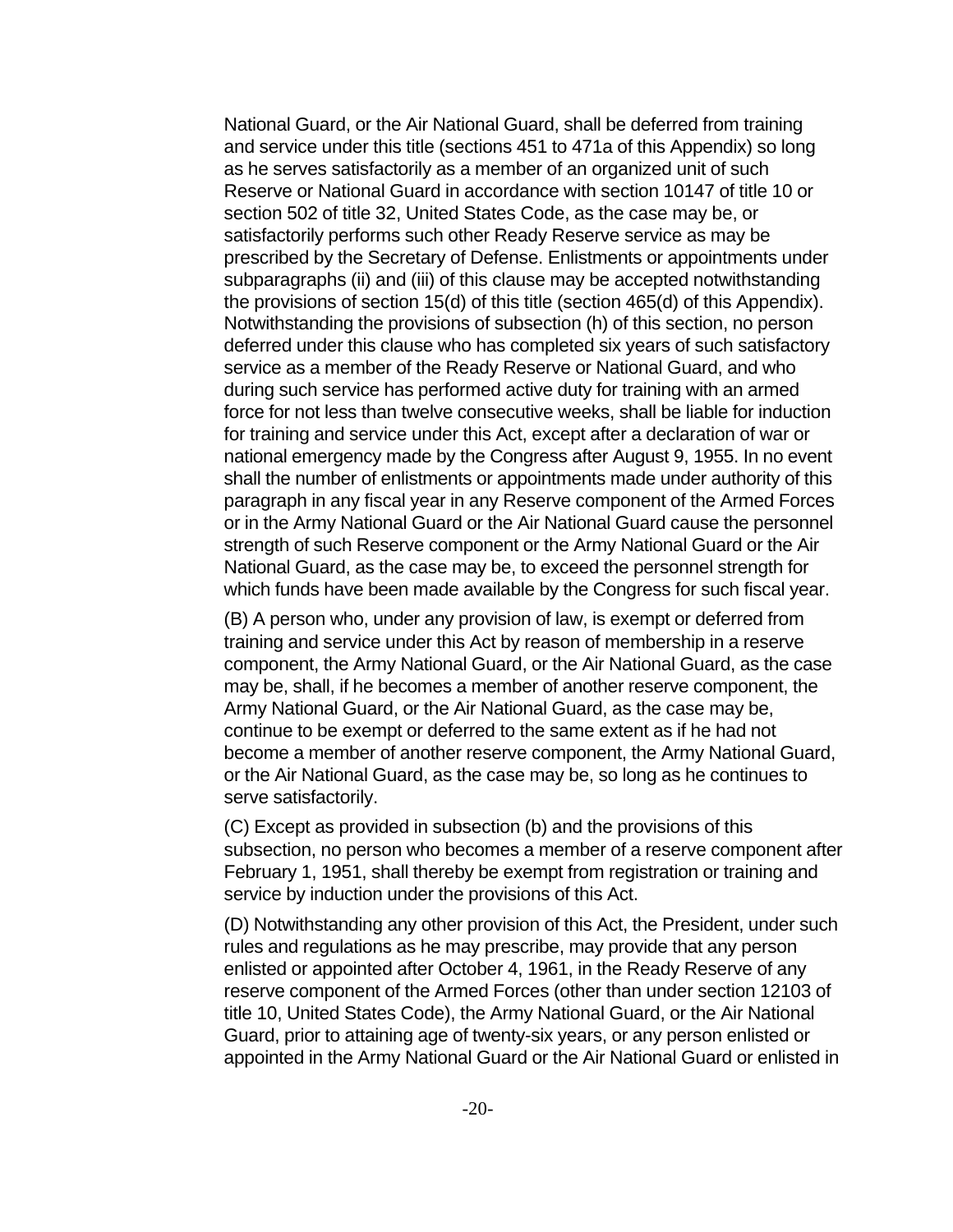the Ready Reserve of any reserve component prior to attaining the age of eighteen years and six months and deferred under the prior provisions of this paragraph as amended by the Act of October 4, 1961, Public Law 87-378 (75 Stat. 807), or under section 262 of the Armed Forces Reserve Act of 1952, as amended (50 U.S.C. 1013), who fails to serve satisfactorily during his obligated period of service as a member of such Ready Reserve or National Guard or the Ready Reserve of another reserve component or the National Guard of which he becomes a member, may be selected for training and service and inducted into the armed force of which such reserve component is a part, prior to the selection and induction of other persons liable therefor.

#### (d) **[Officers' Training; Deferment of Students Authorized]**

(1) Within such numbers as may be prescribed by the Secretary of Defense, any person who (A) has been or may hereafter be selected for enrollment or continuance in the senior division, Reserve Officers' Training Corps, or the Air Reserve Officers' Training Corps, or the Naval Reserve Officers' Training Corps, or the naval and Marine Corps officer candidate training program established by the Act of August 13, 1946 (60 Stat. 1057), as amended, or the Reserve officers' candidate program of the Navy, or the platoon leaders' class of the Marine Corps, or the officer procurement programs of the Coast Guard and the Coast Guard Reserve, or appointed an ensign, United States Naval Reserve, while undergoing professional training; (B) agrees, in writing, to accept a commission, if tendered, and to serve, subject to order of the Secretary of the military department having jurisdiction over him (or the Secretary of Transportation with respect to the United States Coast Guard), not less than two years on active duty after receipt of a commission; and (C) agrees to remain a member of a regular or reserve component until the eighth anniversary of the receipt of a commission in accordance with his obligation under the first sentence of section 651 of title 10, United States Code, or until the sixth anniversary of the receipt of a commission in accordance with his obligation under the second sentence of section 651 of title 10, United States Code, shall be deferred from induction under this title (sections 451 to 471a of this Appendix) until after completion or termination of the course of instruction and so long as he continues in a regular or reserve status upon being commissioned, but shall not be exempt from registration. Such persons, except those persons who have previously completed an initial period of military training or an equivalent period of active military training and service, shall be required while enrolled in such programs to complete a period of training equal (as determined under regulations approved by the Secretary of Defense or the Secretary of Transportation with respect to the United States Coast Guard) in duration and type of training to an initial period of military training. There shall be added to the obligated active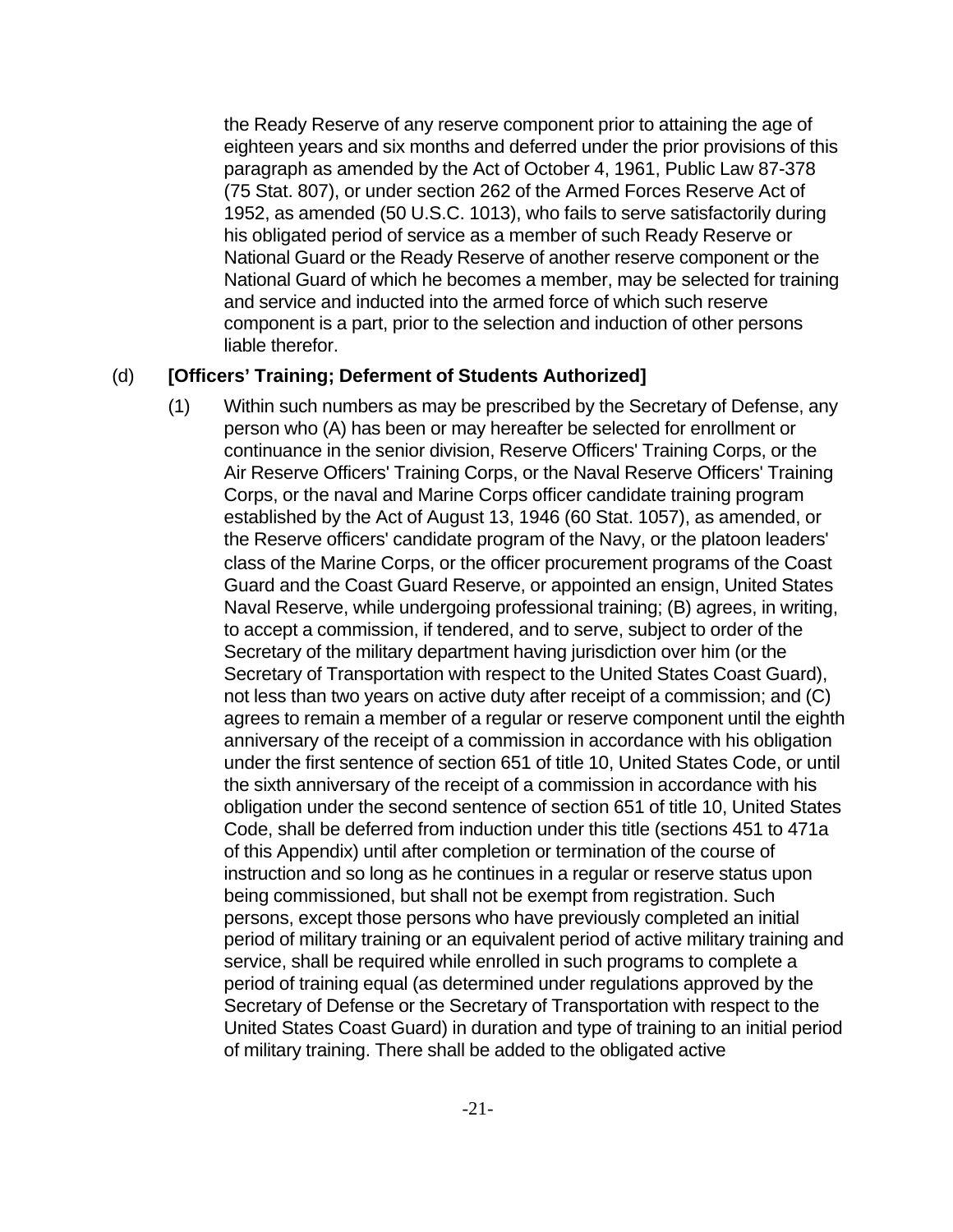commissioned service of any person who has agreed to perform such obligatory service in return for financial assistance while attending a civilian college under any such training program a period of not to exceed one year. Except as provided in paragraph (5), upon the successful completion by any person of the required course of instruction under any program listed in clause (A) of the first sentence of this paragraph, such person shall be tendered a commission in the appropriate reserve component of the Armed Forces if he is otherwise qualified for such appointment. If, at the time of, or subsequent to, such appointment, the armed force in which such person is commissioned does not require his service on active duty in fulfillment of the obligation undertaken by him in compliance with clause (B) of the first sentence of this paragraph, such person shall be ordered to active duty for training with such armed force in the grade in which he was commissioned for a period of active duty for training of not more than six months (not including duty performed under section 10147 of title 10, United States Code), as determined by the Secretary of the military department concerned to be necessary to qualify such person for a mobilization assignment. Upon being commissioned and assigned to a reserve component, such person shall be required to serve therein, or in a reserve component of any other armed force in which he is later appointed, until the eighth anniversary of the receipt of such commission pursuant to the provisions of this section. So long as such person performs satisfactory service, as determined under regulations prescribed by the Secretary of Defense, he shall be deferred from training and service under the provisions of this Act. If such person fails to perform satisfactory service, and such failure is not excused under regulations prescribed by the Secretary of Defense, his commission may be revoked by the Secretary of the military department concerned.

(2) In addition to the training programs enumerated in paragraph (1) of this subsection, and under such regulations as the Secretary of Defense (or the Secretary of the Treasury with respect to the United States Coast Guard) may approve, the Secretaries of the military departments and the Secretary of the Treasury are authorized to establish officer candidate programs leading to the commissioning of persons on active duty. Any person heretofore or hereafter enlisted in the Army Reserve, the Naval Reserve, the Marine Corps Reserve, the Air Force Reserve, or the Coast Guard Reserve who thereafter has been or may be commissioned therein upon graduation from an Officers' Candidate School of such Armed Force shall, if not ordered to active duty as a commissioned officer, be deferred from training and service under the provisions of this Act so long as he performs satisfactory service as a commissioned officer in an appropriate unit of the Ready Reserve, as determined under regulations prescribed by the Secretary of the department concerned. If such person fails to perform satisfactory service in such unit, and such failure is not excused under such regulations, his commission may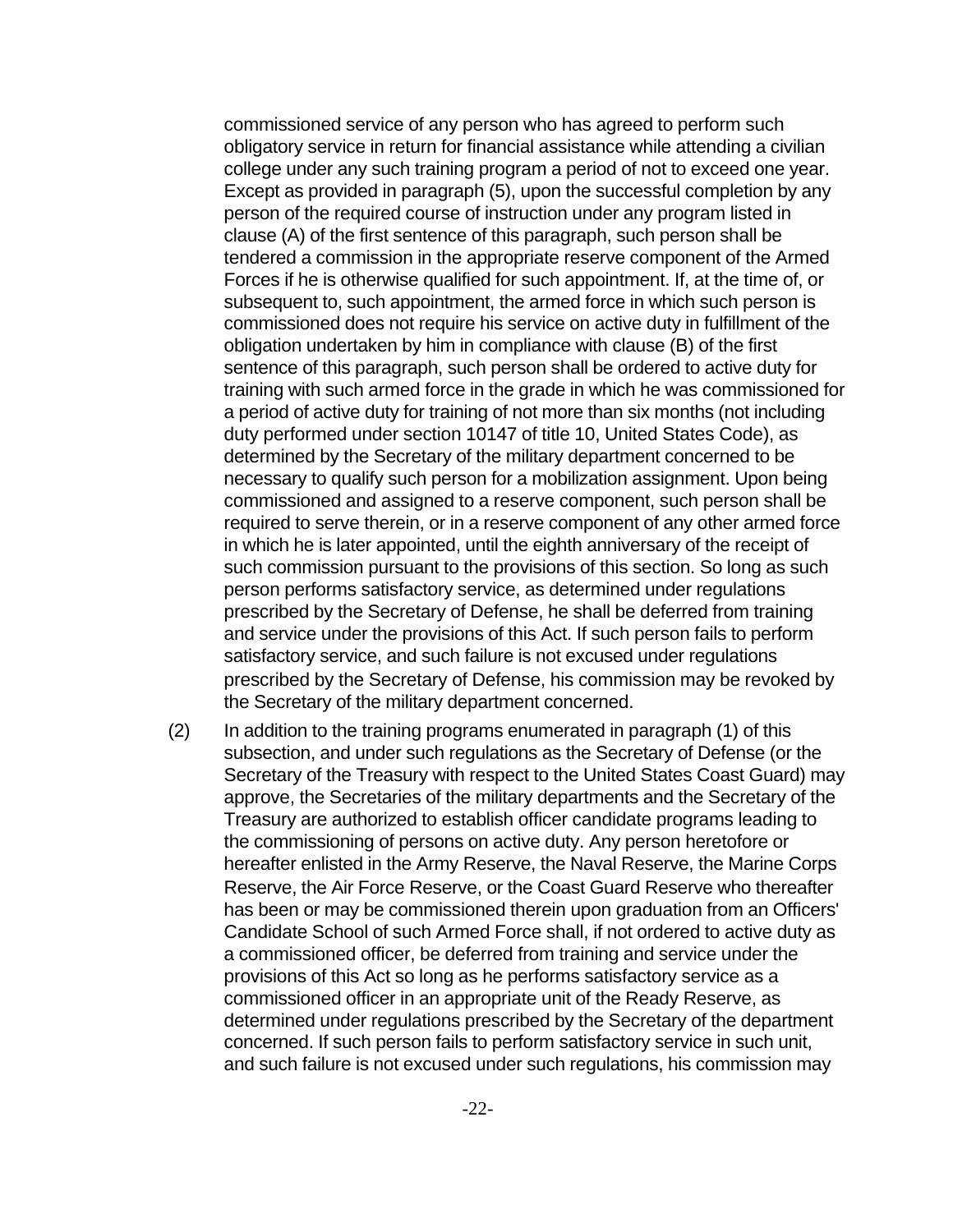be revoked by such Secretary.

- (3) Nothing in this subsection shall be deemed to preclude the President from providing, by regulations prescribed under subsection (h) of this section, for the deferment from training and service of any category or categories of students for such periods of time as he may deem appropriate.
- (4) Omitted.
- (5) Notwithstanding paragraph (1), upon the successful completion by any person of the required course of instruction under any Reserve Officers' Training Corps program listed in clause (A) of the first sentence of paragraph (1) and subject to the approval of the Secretary of the military department having jurisdiction over him, such person may, without being relieved of his obligation under that sentence, be tendered, and accept, a commission in the National Oceanic and Atmospheric Administration instead of a commission in the appropriate reserve component of the Armed Forces. If he does not serve on active duty as a commissioned officer of the National Oceanic and Atmospheric Administration for at least six years, he shall, upon discharge therefrom, be tendered a commission in the appropriate reserve component of the Armed Forces, if he is otherwise qualified for such appointment, and, in fulfillment of his obligation under the first sentence of paragraph (1), remain a member of a reserve component until the sixth anniversary of the receipt of his commission in the National Oceanic and Atmospheric Administration. While a member of a reserve component he may, in addition to as otherwise provided by law, be ordered to active duty for such period that, when added to the period he served on active duty as a commissioned officer of the National Oceanic and Atmospheric Administration, equals two years.
- (e) **[Aviation Cadet Applicants]** Fully qualified and accepted aviation cadet applicants of the Army, Navy, or Air Force who have signed an agreement of service shall, in such numbers as may be designated by the Secretary of Defense, be deferred, during the period covered by the agreement but not to exceed four months, from induction for training and service under this title (sections 451 to 471a of this Appendix) but shall not be exempt from registration.
- (f) **[Certain Public Officials]** The Vice President of the United States; the governors of the several States, Territories, and possessions, and all other officials chosen by the voters of the entire State, Territory, or possession; members of the legislative bodies of the United States and of the several States, Territories, and possessions; judges of the courts of record of the United States and of the several States, Territories, possessions, and the District of Columbia shall, while holding such offices, be deferred from training and service under this title (sections 451 to 471a of this Appendix) in the armed forces of the United States.

# (g) **[Ministers of Religion; Students Preparing for the Ministry]**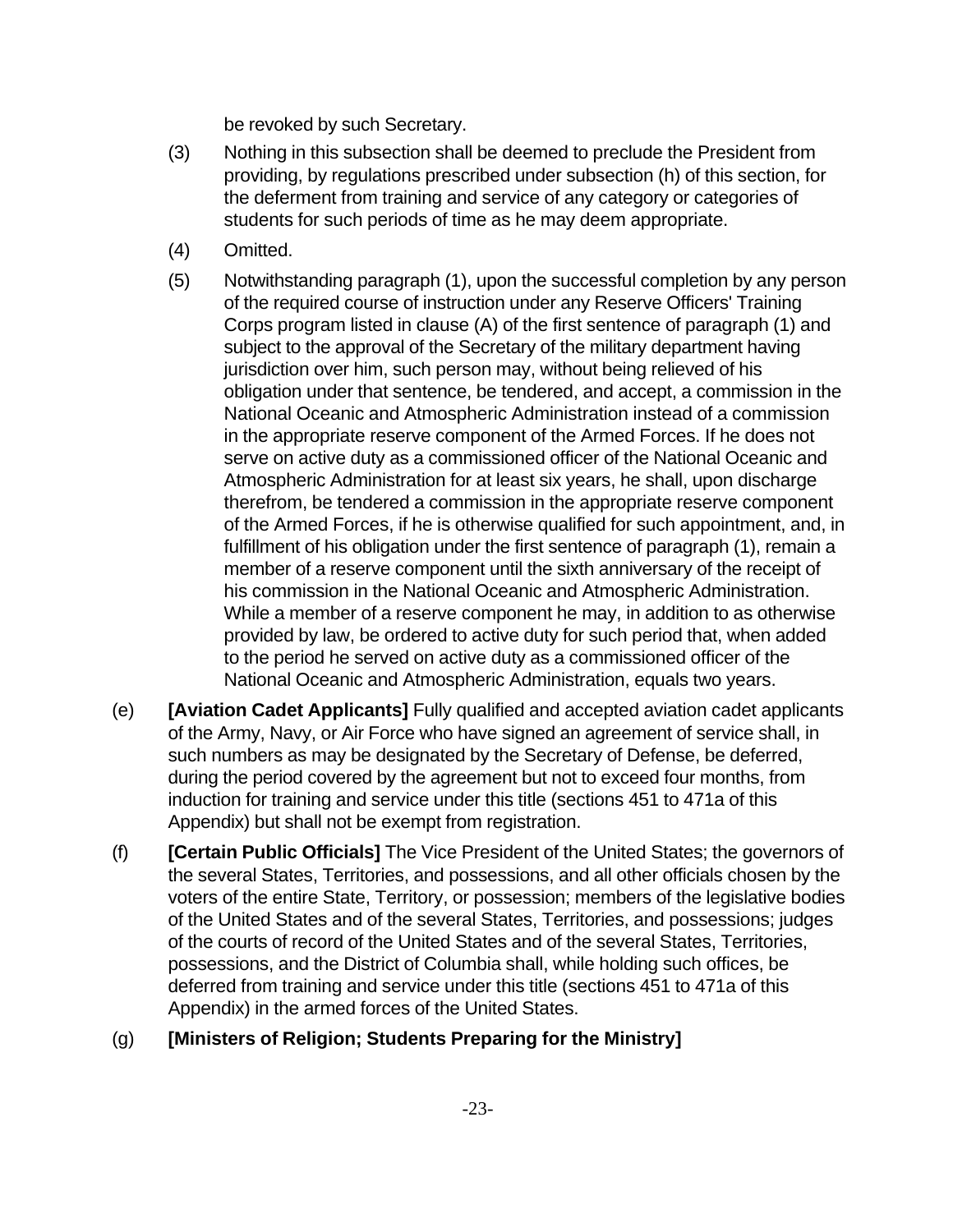- (1) Regular or duly ordained ministers of religion, as defined in this title (sections 451 to 471a of this Appendix), shall be exempt from training and service, but not from registration, under this title (said sections).
- (2) Students preparing for the ministry under the direction of recognized churches or religious organizations, who are satisfactorily pursuing full-time courses of instruction in recognized theological or divinity schools, or who are satisfactorily pursuing full-time courses of instruction leading to their entrance into recognized theological or divinity schools in which they have been preenrolled, shall be deferred from training and service, but not from registration, under this title (sections 451 to 471a of this Appendix). Persons who are or may be deferred under the provisions of this subsection shall remain liable for training and service in the Armed Forces under the provisions of section 4(a) of this Act (section 454(a) of this Appendix) until the thirty-fifth anniversary of the date of their birth. The foregoing sentence shall not be construed to prevent the exemption or continued deferment of such persons if otherwise exempted or deferrable under any other provision of this Act.

## (h) **[Deferment for Occupation, Dependency, Fitness, Extended Liability; Criteria]**

Except as otherwise provided in this subsection the President is authorized, under such rules and regulations as he may prescribe, to provide for the deferment from training and service in the Armed Forces of any or all categories of persons whose employment in industry, agriculture, or other occupations or employment, or whose continued service in an Office (other than an Office described in subsection (f)) under the United States or any State, territory, or possession, or the District of Columbia, or whose activity in study, research, or medical, dental, veterinary, optometric, osteopathic, scientific, pharmaceutical, chiropractic, chiropodial, or other endeavors is found to be necessary to the maintenance of the national health, safety, or interest: Provided, That no person within any such category shall be deferred except upon the basis of his individual status: Provided further, That persons who are or may be deferred under the provisions of this section shall remain liable for training and service in the Armed Forces under the provisions of section 4(a) of this Act (section 454(a) of this Appendix) until the thirty-fifth anniversary of the date of their birth. This proviso shall not be construed to prevent the continued deferment of such persons if otherwise deferrable under any other provisions of this Act. The President is also authorized, under such rules and regulations as he may prescribe, to provide for the deferment from training and service in the Armed Forces (1) of any or all categories of persons in a status with respect to persons (other than wives alone, except in cases of extreme hardship) dependent upon them for support which renders their deferment advisable, and (2) of any or all categories of those persons found to be physically, mentally, or morally deficient or defective. For the purpose of determining whether or not the deferment of any person is advisable, because of his status with respect to persons dependent upon him for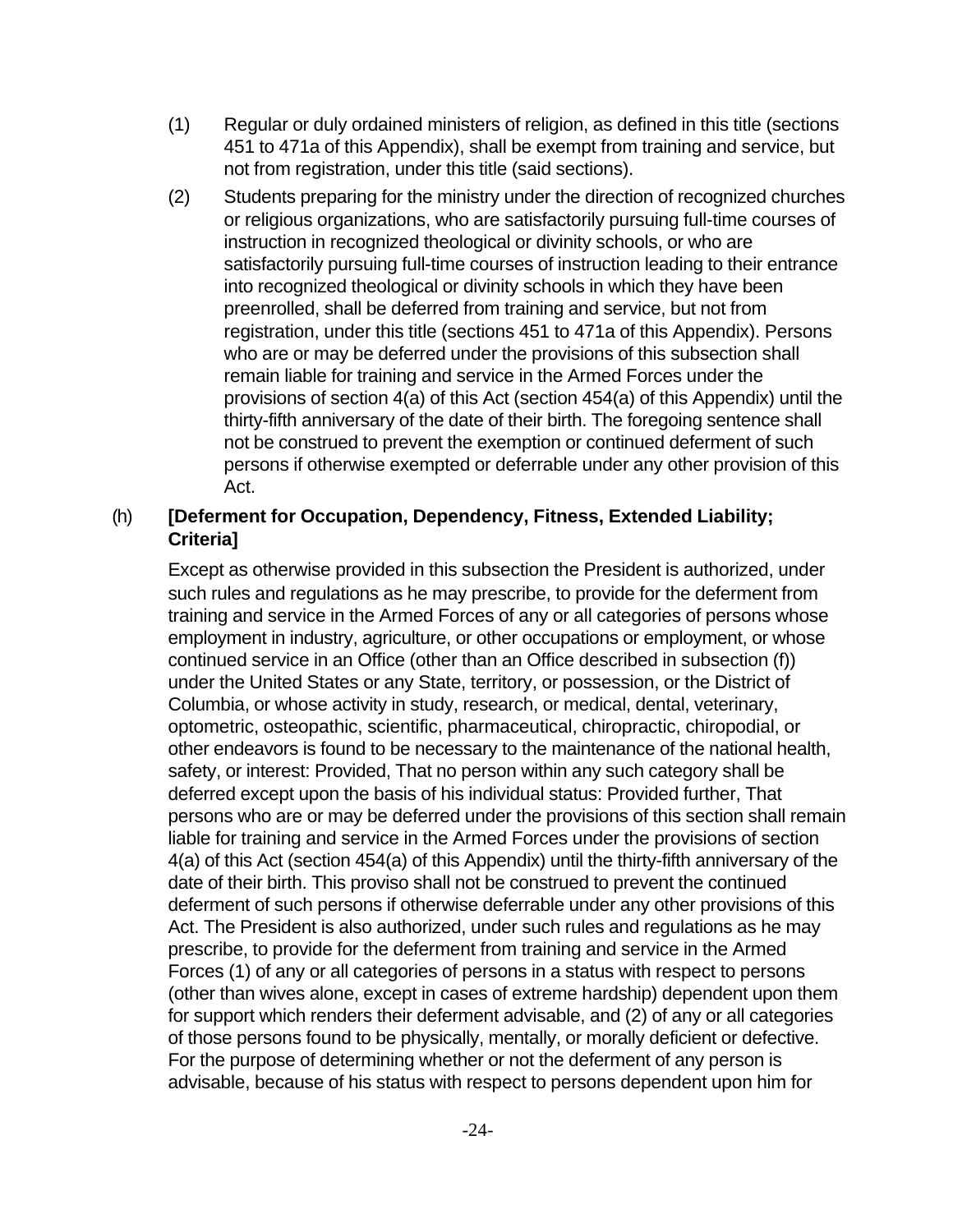support, any payments of allowances which are payable by the United States to the dependents of persons serving in the Armed Forces of the United States shall be taken into consideration, but the fact that such payments of allowances are payable shall not be deemed conclusively to remove the grounds for deferment when the dependency is based upon financial considerations and shall not be deemed to remove the ground for deferment when the dependency is based upon other than financial considerations and cannot be eliminated by financial assistance to the dependents. Except as otherwise provided in this subsection, the President is also authorized, under such rules and regulations as he may prescribe, to provide for the deferment from training and service in the Armed Forces of any or all categories of persons who have children, or wives and children, with whom they maintain a bona fide family relationship in their homes. No deferment from such training and service in the Armed Forces shall be made in the case of any individual except upon the basis of the status of such individual. There shall be posted in a conspicuous place at the office of each local board a list setting forth the names and classifications of those persons who have been classified by such local board. The President may, in carrying out the provisions of this title (sections 451 to 471a of this Appendix), recommend criteria for the classification of persons subject to induction under this title (said sections), and to the extent that such action is determined by the President to be consistent with the national interest, recommend that such criteria be administered uniformly throughout the United States whenever practicable; except that no local board, appeal board, or other agency of appeal of the Selective Service System shall be required to postpone or defer any person by reason of his activity in study, research, or medical, dental, veterinary, optometric, osteopathic, scientific, pharmaceutical, chiropractic, chiropodial, or other endeavors found to be necessary to the maintenance of the national health, safety, or interest solely on the basis of any test, examination, selection system, class standing, or any other means conducted, sponsored, administered, or prepared by any agency or department of the Federal Government, or any private institution, corporation, association, partnership, or individual employed by an agency or department of the Federal Government.

#### (i) **[Postponement of Induction of Students]**

- (1) Any person who is satisfactorily pursuing a full-time course of instruction at a high school or similar institution of learning and is issued an order for induction shall, upon the facts being presented to the local board, have his induction postponed (A) until the time of his graduation therefrom, or (B) until he attains the twentieth anniversary of his birth, or (C) until he ceases satisfactorily to pursue such course of instruction, whichever is the earliest. Notwithstanding the preceding sentence, any person who attains the twentieth anniversary of his birth after beginning his last academic year of high school shall have his induction postponed until the end of that academic year if and so long as he continues to pursue satisfactorily a full-time course of instruction.
- (2) Any person who while satisfactorily pursuing a full-time course of instruction at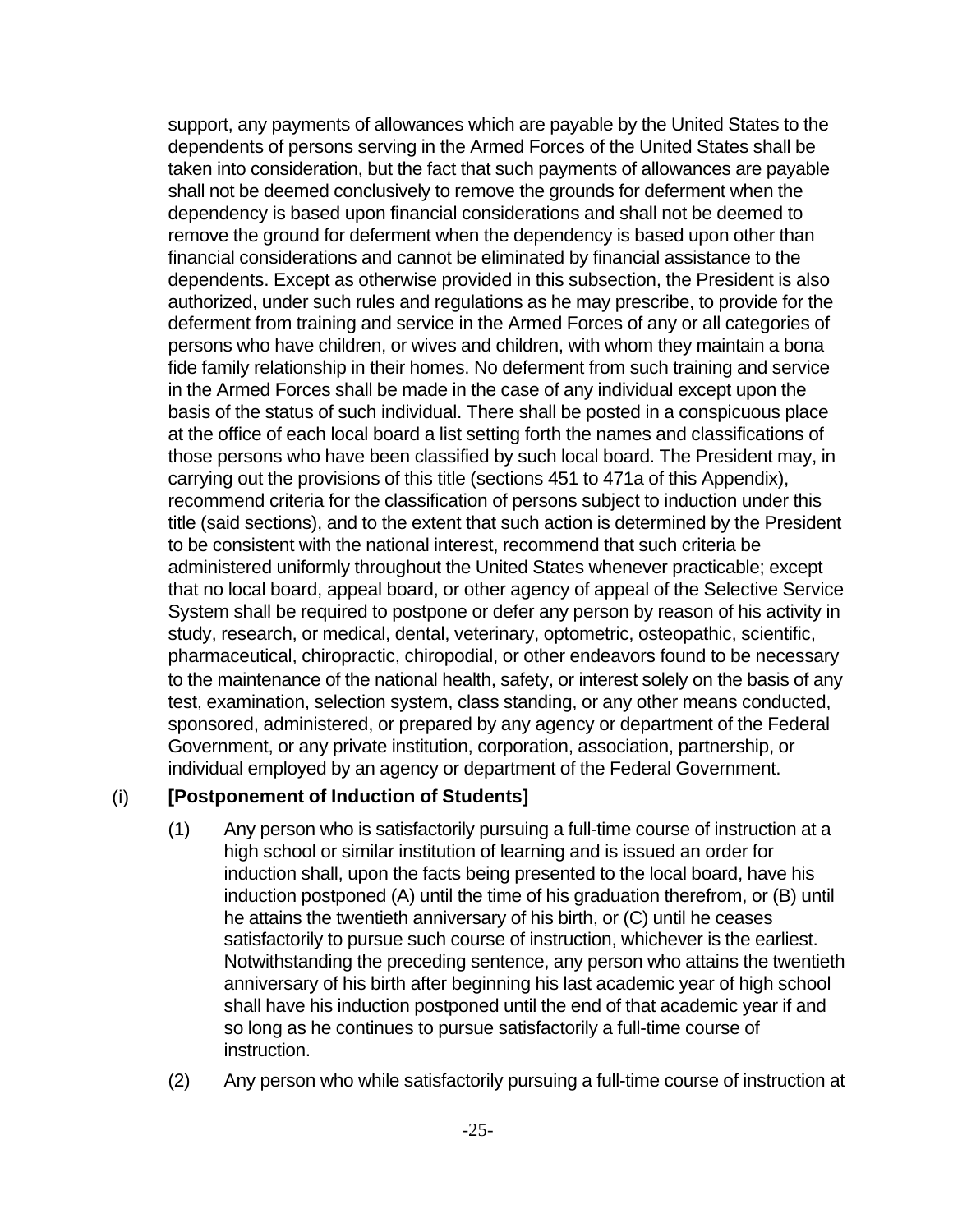a college, university, or similar institution is ordered to report for induction under this title (sections 451 to 471a of this Appendix), shall, upon the appropriate facts being presented to the local board, have his induction postponed (A) until the end of the semester or term, or academic year in the case of his last academic year, or (B) until he ceases satisfactorily to pursue such course of instruction, whichever is the earlier.

- (j) **[Conscientious Objectors]** Nothing contained in this title (sections 451 to 471a of this Appendix) shall be construed to require any person to be subject to combatant training and service in the armed forces of the United States who, by reason of religious training and belief, is conscientiously opposed to participation in war in any form. As used in this subsection, the term ''religious training and belief'' does not include essentially political, sociological, or philosophical views, or a merely personal moral code. Any person claiming exemption from combatant training and service because of such conscientious objections whose claim is sustained by the local board shall, if he is inducted into the armed forces under this title (said sections), be assigned to noncombatant service as defined by the President, or shall, if he is found to be conscientiously opposed to participation in such noncombatant service, in lieu of such induction, be ordered by his local board, subject to such regulations as the President may prescribe, to perform for a period equal to the period prescribed in section 4(b) (section 454(b) of this Appendix) such civilian work contributing to the maintenance of the national health, safety, or interest as the Director may deem appropriate and any such person who knowingly fails or neglects to obey any such order from his local board shall be deemed, for the purposes of section 12 of this title (section 462 of this Appendix), to have knowingly failed or neglected to perform a duty required of him under this title (said sections).The Director shall be responsible for finding civilian work for persons exempted from training and service under this subsection and for the placement of such persons in appropriate civilian work contributing to the maintenance of the national health, safety, or interest.
- (k) **[Duration of Exemption or Deferment]** No exception from registration, or exemption or deferment from training and service, under this title (sections 451 to 471a of this Appendix), shall continue after the cause therefor ceases to exist.
- (l) **[Minority Discharges]** Notwithstanding any other provisions of law, no person between the ages of eighteen and twenty-one shall be discharged from service in the armed forces of the United States while this title (sections 451 to 471a of this Appendix) is in effect because such person entered such service without the consent of his parent or guardian.
- (m) **[Moral Standards]** No person shall be relieved from training and service under this title (sections 451 to 471a of this Appendix) by reason of conviction of a criminal offense, except where the offense of which he has been convicted may be punished by death, or by imprisonment for a term exceeding one year.
- (n) **[Appeals; Occupational Deferments]** In the case of any registrant whose principal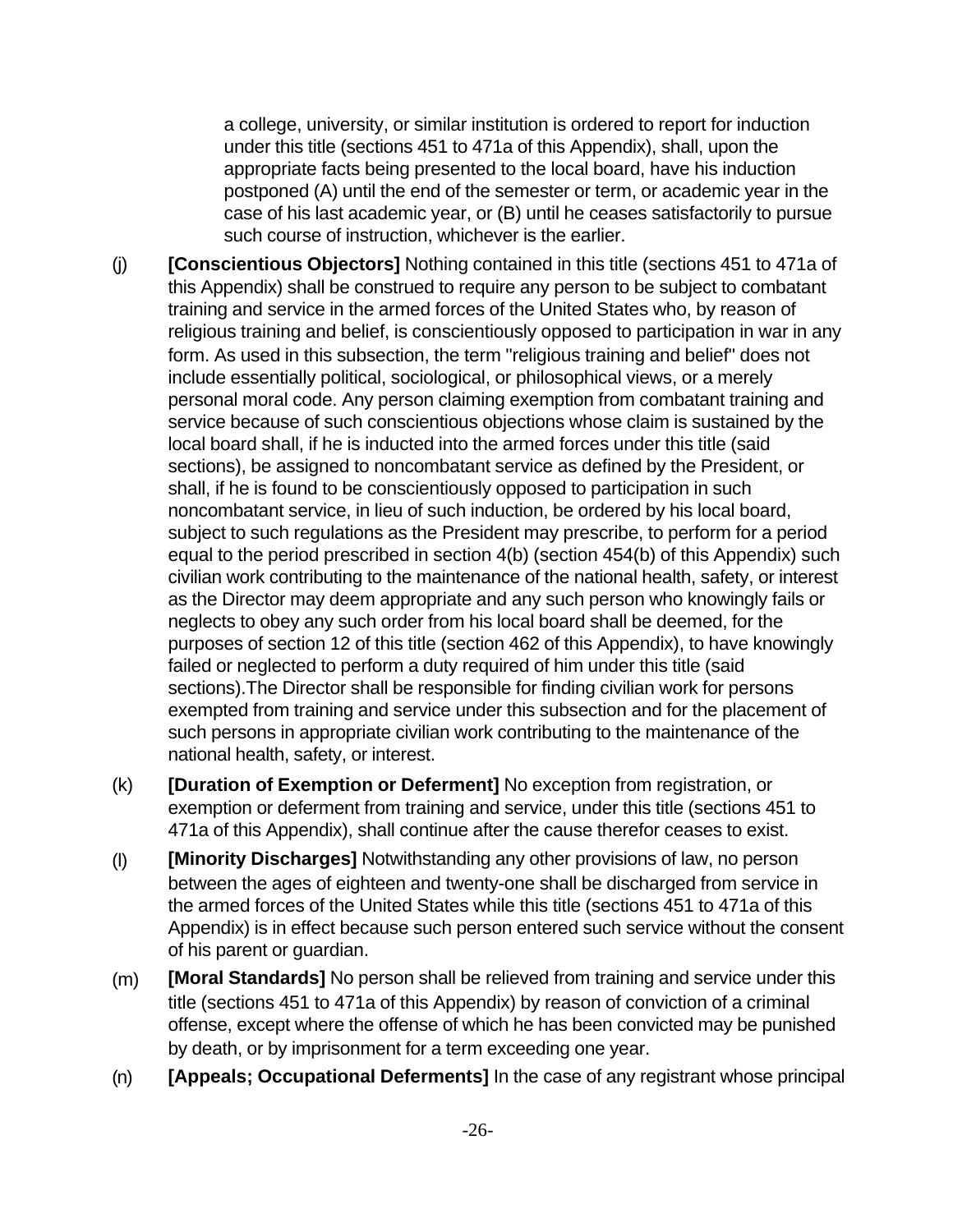place of employment is located outside the appeal board area in which the local board having jurisdiction over the registrant is located, any occupational deferment made under subsection (h) of this section may, within five days after such deferment is made, be submitted for review and decision to the appeal board having jurisdiction over the area in which is located the principal place of employment of the registrant. Such decision of the appeal board shall be final unless modified or changed by the President, and such decision shall be made public.

- (o) **[Surviving Son or Brother]** Except during the period of a war or a national emergency declared by Congress, no person may be inducted for training and service under this title (sections 451 to 471a of this Appendix) unless he volunteers for such induction -
	- (1) if the father or the mother or a brother or a sister of such person was killed in action or died in line of duty while serving in the Armed Forces after December 31, 1959, or died subsequent to such date as a result of injuries received or disease incurred in line of duty during such service, or
	- (2) during any period of time in which the father or the mother or a brother or a sister of such person is in a captured or missing status as a result of such service.

As used in this subsection, the term ''brother'' or ''sister'' means a brother of the whole blood or a sister of the whole blood, as the case may be.

## **Sec. 458. Bounties for induction; substitutes; purchase of release**

No bounty may be paid to induce any person to be inducted into an armed force. A clothing allowance authorized by law is not a bounty for the purposes of this section. No person liable for training and service under this Act may furnish a substitute for that training or service. No person may be enlisted, inducted, or appointed in an armed force as a substitute for another. No person liable for training and service under section 4 (section 454 of this Appendix) may escape that training and service or be discharged before the end of his period of training and service by paying money or any other valuable thing as consideration for his release from that training and service or liability therefor.

#### **Sec. 459. Separation from service**

#### (a) **Certificate recording proficiency and merit; physical examination**

Any person inducted into the armed forces under this title (sections 451 to 471a of this Appendix) for training and service, who, in the judgment of those in authority over him, satisfactorily completes his period of training and service under section 4(b)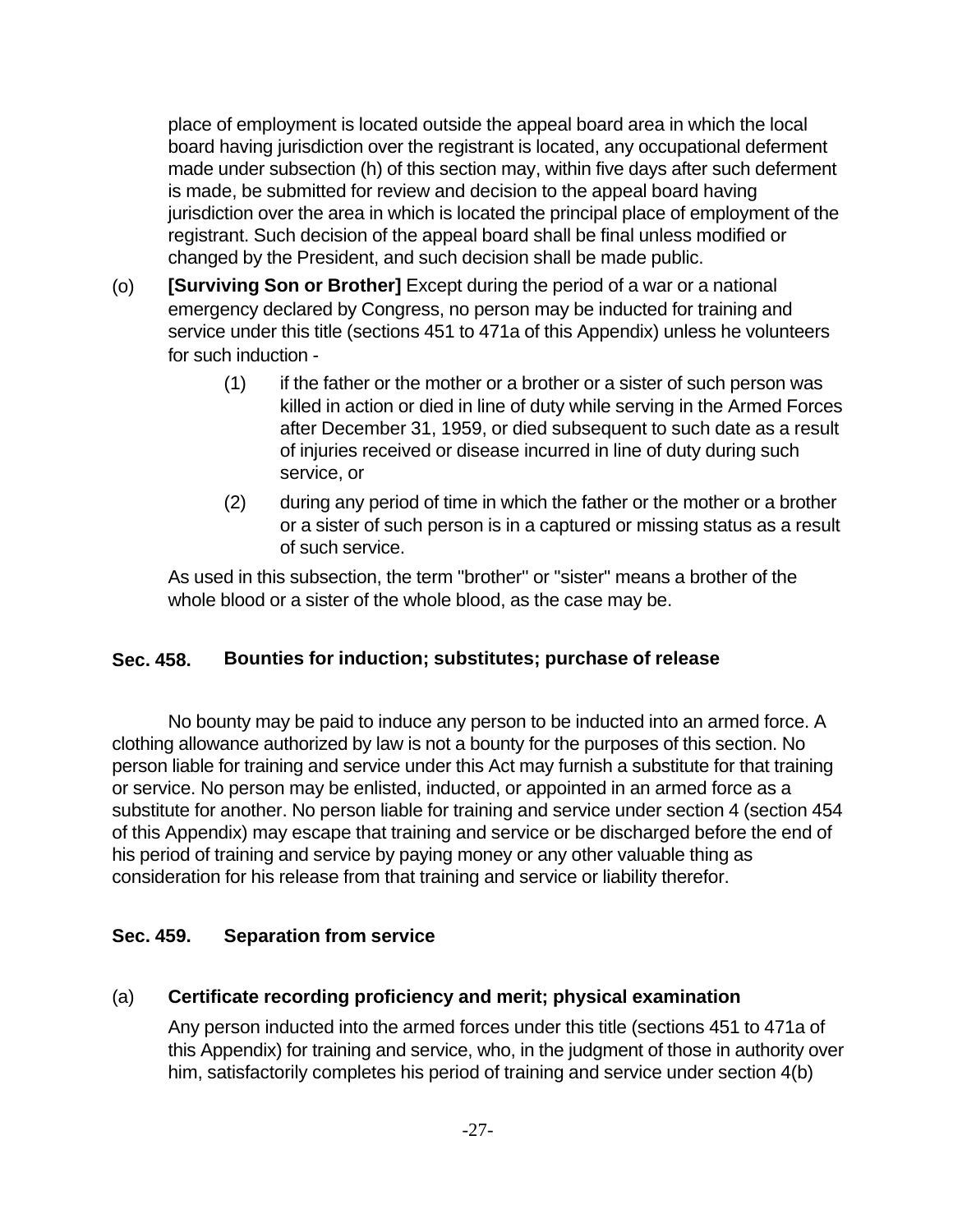(section 454(b) of this Appendix) shall be entitled to a certificate to that effect upon the completion of such period of training and service, which shall include a record of any special proficiency or merit attained. In addition, each such person who is inducted into the armed forces under this title (said sections) for training and service shall be given a physical examination at the beginning of such training and service, and upon the completion of his period of training and service under this title (said sections), each such person shall be given another physical examination and, upon his written request, shall be given a statement of physical condition by the Secretary concerned: Provided, That such statement shall not contain any reference to mental or other conditions which in the judgment of the Secretary concerned would prove injurious to the physical or mental health of the person to whom it pertains: Provided further, That, if upon completion of training and service under this title (said sections), such person continues on active duty without an interruption of more than seventytwo hours as a member of the Armed Forces of the United States, a physical examination upon completion of such training and service shall not be required unless it is requested by such person, or the medical authorities of the Armed Force concerned determine that the physical examination is warranted.

#### (b) **Right to vote; manner; poll tax**

Any person inducted into the armed forces for training and service under this title (sections 451 to 471a of this Appendix) shall, during the period of such service, be permitted to vote in person or by absentee ballot in any general, special, or primary election occurring in the State of which he is a resident, whether he is within or outside such State at the time of such election, if under the laws of such State he is otherwise entitled so to vote in such election; but nothing in this subsection shall be construed to require granting to any such person a leave of absence or furlough for longer than one day in order to permit him to vote in person in any such election. No person inducted into, or enlisted in, the armed forces for training and service under this title (said sections) shall, during the period of such service, as a condition of voting in any election for President, Vice President, electors for President or Vice President, or for Senator or Member of the House of Representatives, be required to pay any poll tax or other tax or make any other payment to any State or political subdivision thereof.

#### (c) **Reports on separated personnel**

The Secretaries of Army, Navy, Air Force, or Transportation shall furnish to the Selective Service System hereafter established a report of separation for each person separated from active duty.

#### **Sec. 460. Selective Service System**

#### (a) **Establishment; construction; appointment of Director; termination and reestablishment of Office of Selective Service Records**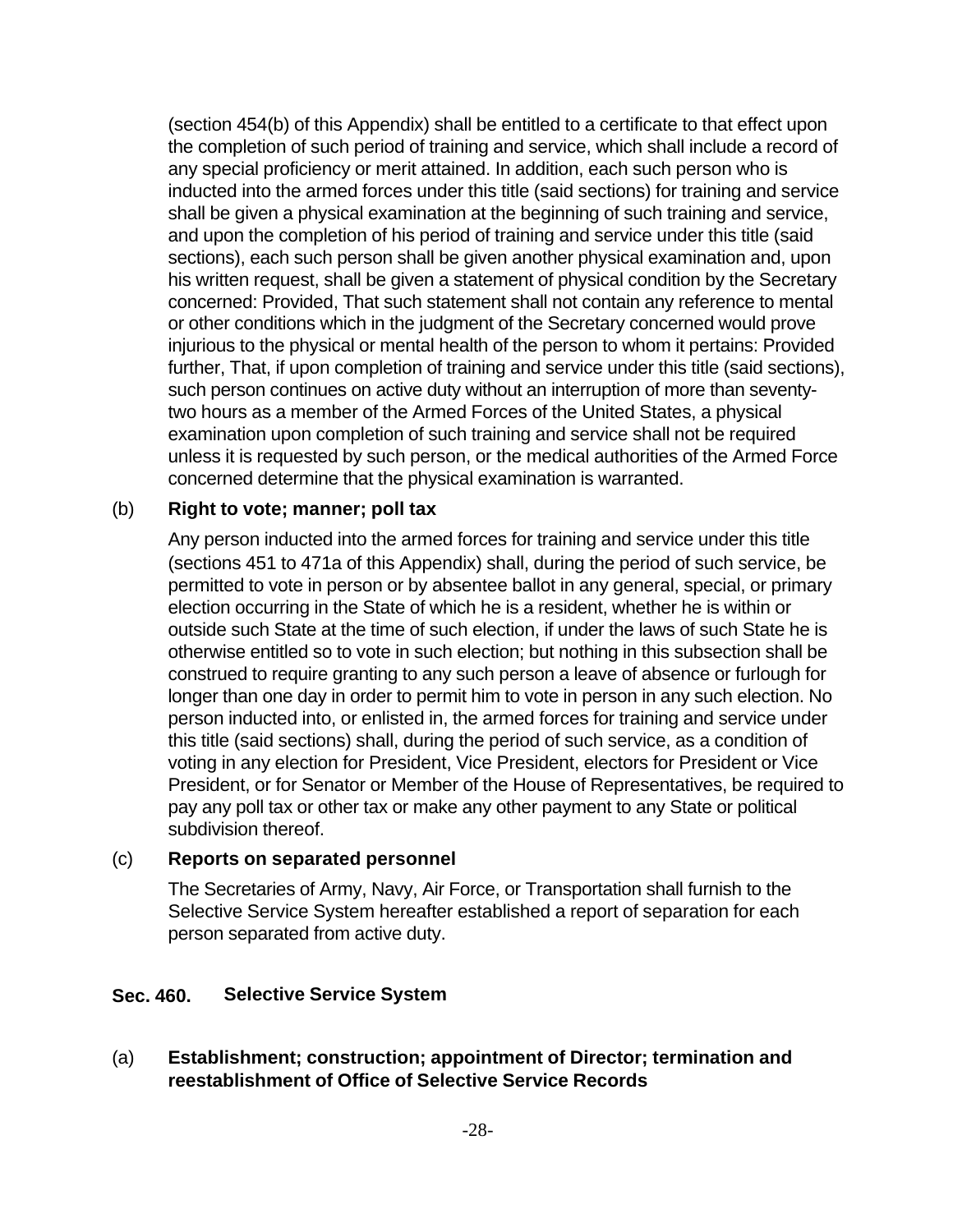- (1) There is established in the executive branch of the Government an agency to be known as the Selective Service System, and a Director of Selective Service who shall be the head thereof.
- (2) The Selective Service System shall include a national headquarters, at least one State headquarters in each State, Territory, and possession of the United States, and in the District of Columbia, and the local boards, appeal boards, and other agencies provided for in subsection (b)(3) of this section.
- (3) The Director shall be appointed by the President, by and with the advice and consent of the Senate.
- (4) The functions of the Office of Selective Service Records (established by the Act of March 31, 1947 (sections 321 to 329 of this Appendix)) and of the Director of the Office of Selective Service Records are transferred to the Selective Service System and the Director of Selective Service, respectively. The personnel, property, records, and unexpended balances (available or to be made available) of appropriations, allocations, and other funds of the Office of Selective Service Records are transferred to the Selective Service System. The Office of Selective Service Records shall cease to exist upon the taking effect of the provisions of this title (sections 451 to 471a of this Appendix): Provided, That, effective upon the termination of this title (said sections) and notwithstanding such termination in other respects, (A) the said Office of Selective Service Records is reestablished on the same basis and with the same functions as obtained prior to the effective date of this title (June 24, 1948), (B) said reestablished Office shall be responsible for liquidating any other outstanding affairs of the Selective Service System, and (C) the personnel, property, records, and unexpended balances (available or to be made available) of appropriations, allocations, and other funds of the Selective Service System shall be transferred to such reestablished Office of Selective Service Records.

## (b) **Administrative provisions**

The President is authorized to undertake the following:

- (1) To prescribe the necessary rules and regulations to carry out the provisions of this title (sections 451 to 471a of this Appendix).
- (2) To appoint, upon recommendation of the respective governor or comparable executive official, a State director of the Selective Service System for each headquarters in each State, Territory, and possession of the United States and for the District of Columbia, who shall represent the governor and be in immediate charge of the state headquarters of the Selective Service System: Provided, That no State director shall serve concurrently in an elected or appointed position of a State or local government; to employ such number of civilians, and, subject to subsection (e), to order to active duty with their consent and to assign to the Selective Service System such officers of the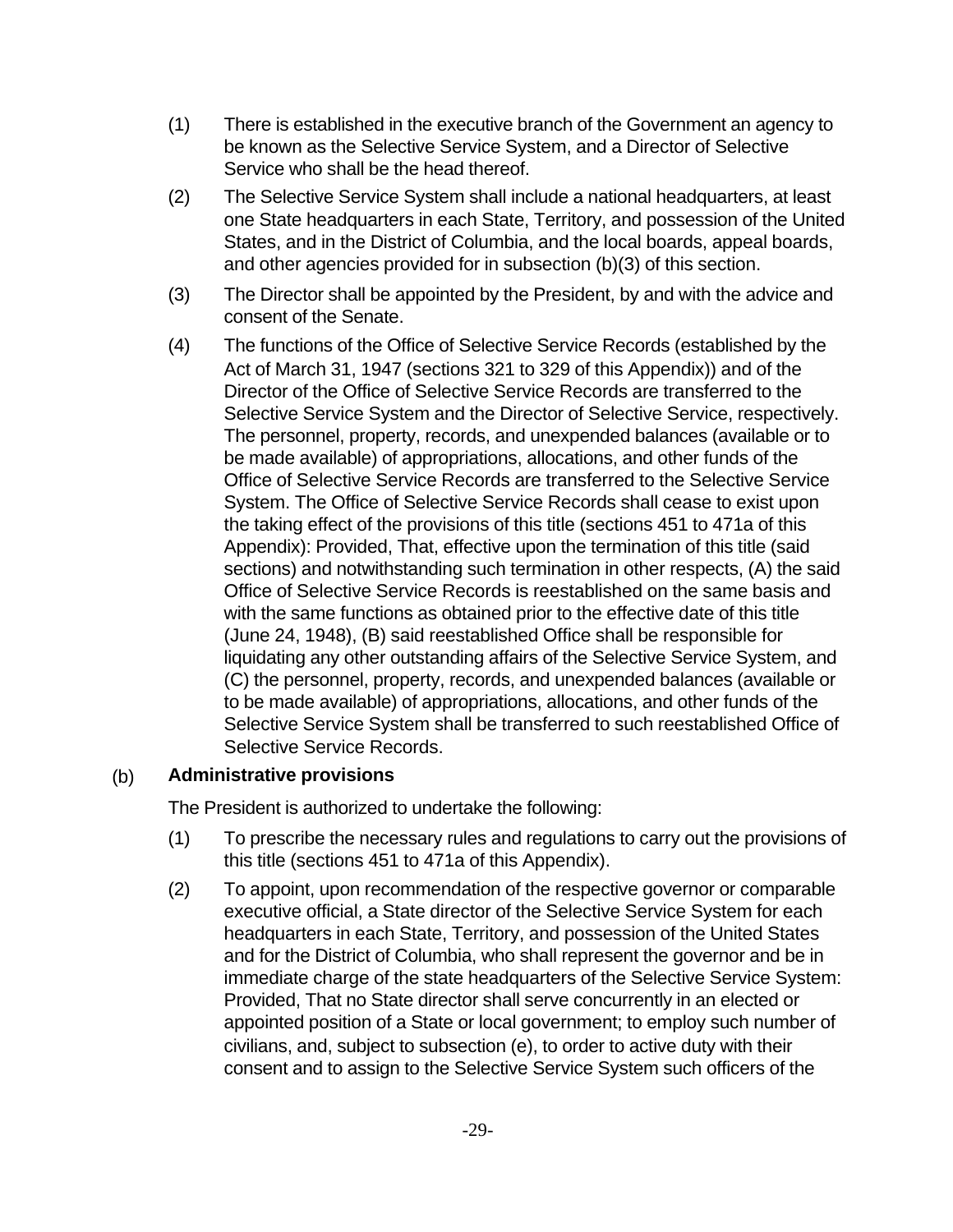selective-service section of the State headquarters and headquarters detachments and such other officers of the federally recognized National Guard of the United States or other armed forces personnel (including personnel of the reserve components thereof), as may be necessary for the administration of the national and of the several State headquarters of the Selective Service System.

(3) To create and establish within the Selective Service System civilian local boards, civilian appeal boards, and such other civilian agencies, including agencies of appeal, as may be necessary to carry out its functions with respect to the registration, examination, classification, selection, assignment, delivery for induction, and maintenance of records of persons registered under this title (sections 451 to 471a of this Appendix), together with such other duties as may be assigned under this title (said sections): Provided, That no person shall be disqualified from serving as a counselor to registrants, including service as Government appeal agent, because of his membership in a Reserve component of the Armed Forces. He shall create and establish one or more local boards in each county or political subdivision corresponding thereto of each State, territory, and possession of the United States, and in the District of Columbia. The local board and/or its staff shall perform their official duties only within the county or political subdivision corresponding thereto for which the local board is established, or in the case of an intercounty board, within the area for which such board is established, except that the staffs of local boards in more than one county of a State or comparable jurisdiction may be collocated or one staff may serve local boards in more than one county of a State or comparable jurisdiction when such action is approved by the Governor or comparable executive official or officials. Each local board shall consist of three or more members to be appointed by the President from recommendations made by the respective Governors or comparable executive officials. In making such appointments after the date of the enactment of the Act enacting this sentence (Sept. 28, 1971), the President is requested to appoint the membership of each local board so that to the maximum extent practicable it is proportionately representative of the race and national origin of those registrants within its jurisdiction, but no action by any local board shall be declared invalid on the ground that any board failed to conform to any particular quota as to race or national origin. No citizen shall be denied membership on any local board or appeal board on account of sex. After December 31, 1971, no person shall serve on any local board or appeal board who has served on any local board or appeal board for a period of more than 20 years. Notwithstanding any other provision of this paragraph, an intercounty local board consisting of at least one member from each component county or corresponding subdivision may, with the approval of the Governor or comparable executive official or officials, be established for an area not exceeding five counties or political subdivisions corresponding thereto within a State or comparable jurisdiction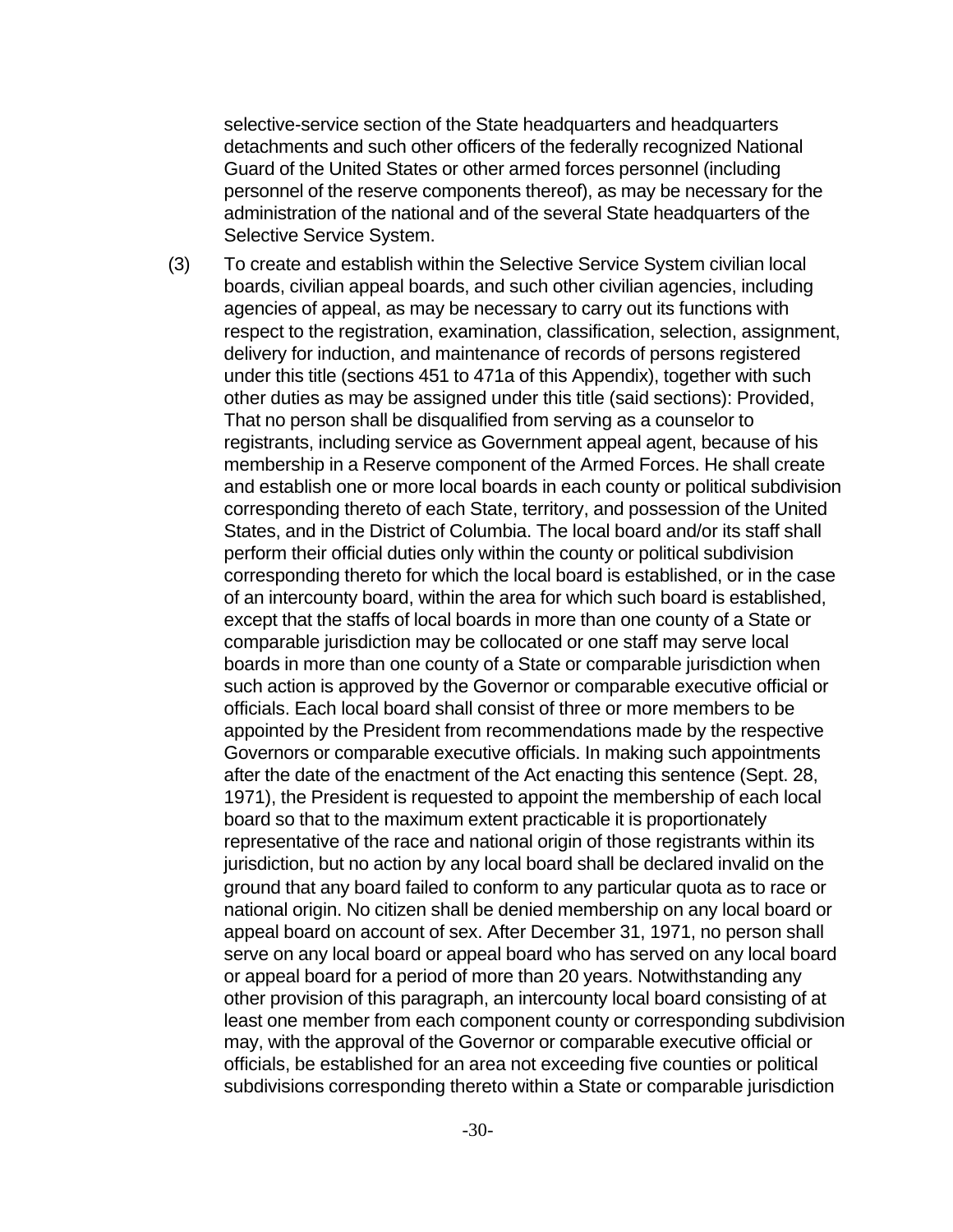when the President determines, after considering the public interest involved, that the establishment of such local board area will result in a more efficient and economical operation. Any such intercounty local board shall have within its area the same power and jurisdiction as a local board has in its area. A local board may include among its members any citizen otherwise qualified under Presidential regulations, provided he is at least eighteen years of age. No member of any local board shall be a member of the Armed Forces of the United States, but each member of any local board shall be a civilian who is a citizen of the United States residing in the county or political subdivision corresponding thereto in which such local board has jurisdiction, and each intercounty local board shall have at least one member from each county or political subdivision corresponding thereto included within the intercounty local board area. Such local boards, or separate panels thereof each consisting of three or more members, shall, under rules and regulations prescribed by the President, have the power within the respective jurisdictions of such local boards to hear and determine, subject to the right of appeal to the appeal boards herein authorized, all questions or claims with respect to inclusion for, or exemption or deferment from, training and service under this title (said sections), of all individuals within the jurisdiction of such local boards. The decisions of such local board shall be final, except where an appeal is authorized and is taken in accordance with such rules and regulations as the President may prescribe. There shall be not less than one appeal board located within the area of each Federal judicial district in the United States and within each Territory and possession of the United States, and such additional separate panels thereof, as may be prescribed by the President. Appeal boards within the Selective Service System shall be composed of civilians who are citizens of the United States and who are not members of the armed forces. The decision of such appeal boards shall be final in cases before them on appeal unless modified or changed by the President. The President, upon appeal or upon his own motion, shall have power to determine all claims or questions with respect to inclusion for, or exemption or deferment from training and service under this title (said sections), and the determination of the President shall be final. No judicial review shall be made of the classification or processing of any registrant by local boards, appeal boards, or the President, except as a defense to a criminal prosecution instituted under section 12 of this title (section 462 of this Appendix), after the registrant has responded either affirmatively or negatively to an order to report for induction or for civilian work in the case of a registrant determined to be opposed to participation in war in any form: Provided, That such review shall go to the question of the jurisdiction herein reserved to local boards, appeal boards, and the President only when there is no basis in fact for the classification assigned to such registrant. No person who is a civilian officer, member, agent, or employee of the Office of Selective Service Records or the Selective Service System, or of any local board or appeal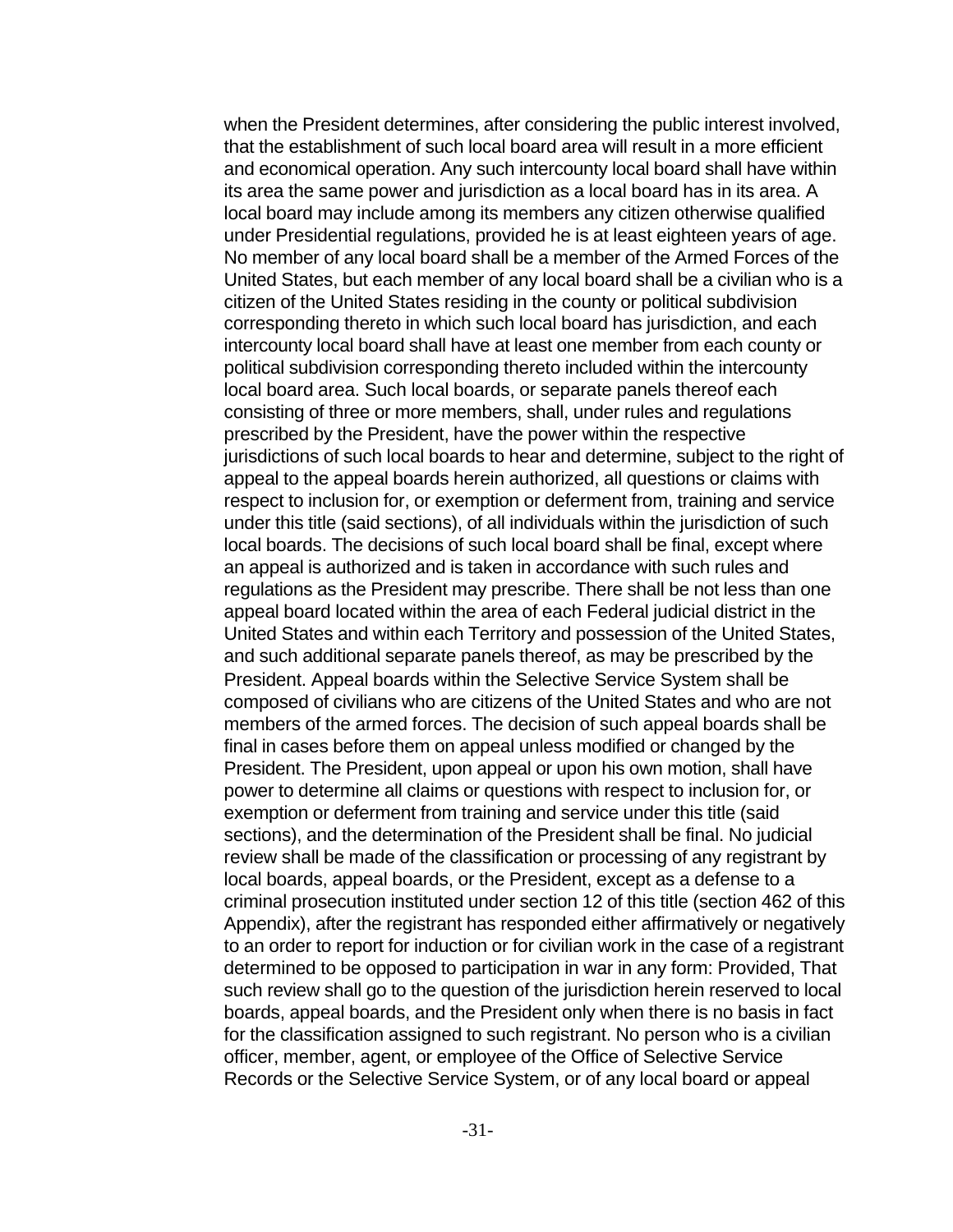board or other agency of such Officer or system, shall be excepted from registration or deferred or exempted from training and service, as provided for in this title (said sections), by reason of his status as such civilian officer, member, agent, or employee.

- (4) To appoint, and to fix, in accordance with the provisions of chapter 51 and subchapter III of chapter 53 of title 5, United States Code, relating to classification and General Schedule pay rates, the basic pay of such officers, agents, and employees as he may deem necessary to carry out the provisions of this title (sections 451 to 471a of this Appendix), however, any officer of the armed forces or any officer or employee of any department or agency of the United States who may be assigned or detailed to any office or position to carry out the provisions of this title (said sections) (except to offices or positions on local boards or appeal boards established or created pursuant to section 10(b)(3) (subsection (b)(3) of this section)) may serve in and perform the functions of such office or position without loss of or prejudice to his status as such officer in the armed forces or as such officer or employee in any department or agency of the United States.
- (5) To utilize the services of any or all departments and any and all officers or agents of the United States, and to accept the services of all officers and agents of the several States, Territories, and possessions, and subdivisions thereof, and the District of Columbia, and of private welfare organizations, in the execution of this title (sections 451 to 471a of this Appendix).
- (6) To purchase such printing, binding, and blank-book work from public, commercial, or private printing establishments or binderies upon orders placed by the Public Printer or upon waivers issued in accordance with section 12 of the Printing Act approved January 12, 1895, as amended (44 U.S.C. 504), and to obtain by purchase, loan, or gift such equipment and supplies for the Selective Service System, as he may deem necessary to carry out the provisions of this title (sections 451 to 471a of this Appendix), with or without advertising or formal contract.
- (7) To prescribe eligibility, rules, and regulations governing the release for service in the armed forces, or for any other special service established pursuant to this title (sections 451 to 471a of this Appendix), of any person convicted of a violation of any of the provisions of this title (said sections).
- (8) Subject to the availability of funds appropriated for such purpose, to procure such space as he may deem necessary to carry out the provisions of this title (sections 451 to 471a of this Appendix) and Public Law 26, Eightieth Congress, approved March 31, 1947 (sections 321 to 329 of this Appendix), by lease pursuant to existing statutes, except that the provisions of the Act of June 30, 1932 (47 Stat. 412), as amended by section 15 of the Act of March 3, 1933 (47 Stat. 1517) (40 U.S.C. 278a), shall not apply to any lease entered into under the authority of this title (said sections).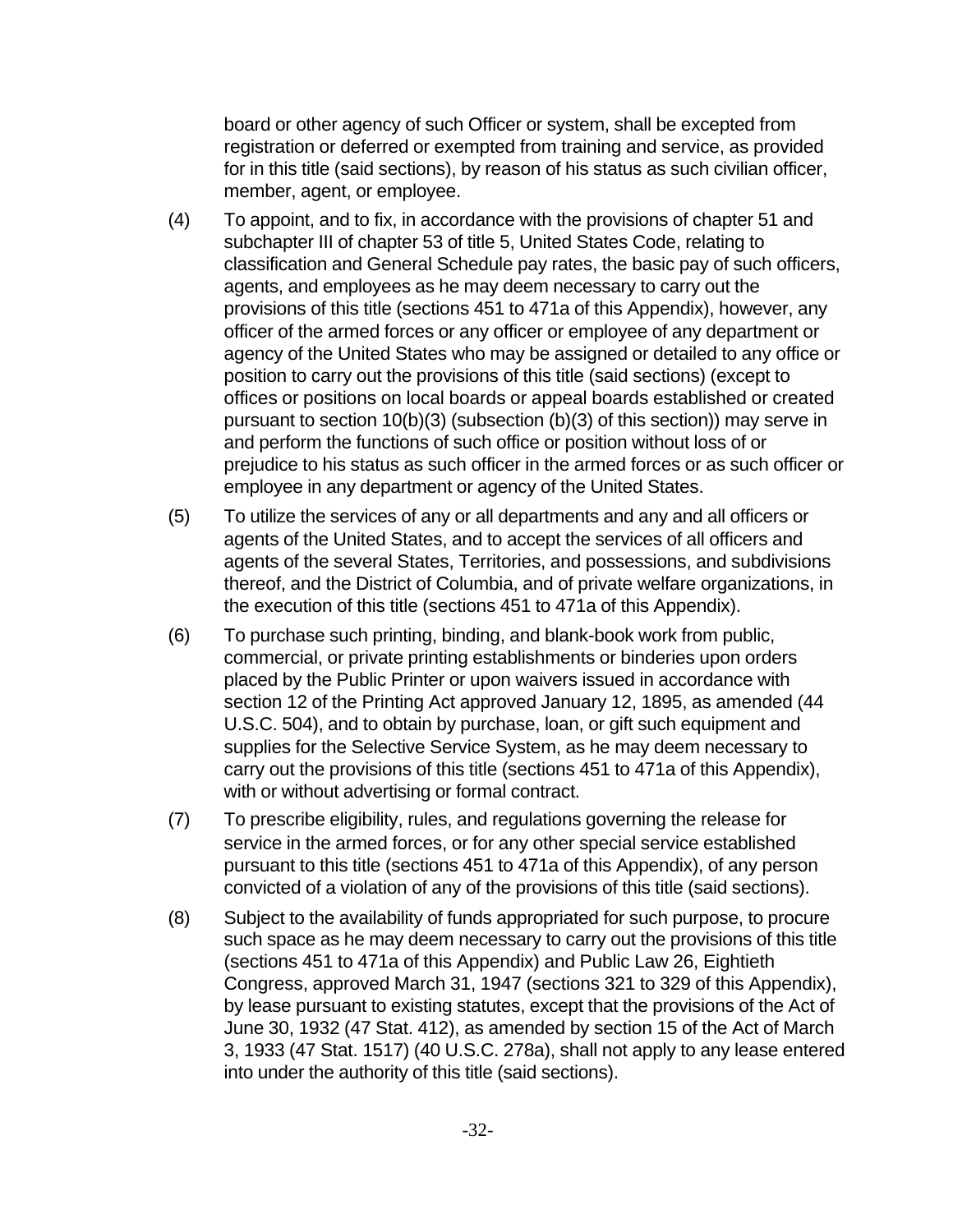- (9) Subject to the availability of funds appropriated for such purposes, to determine the location of such additional temporary installations as he may deem essential; to utilize and enlarge such existing installations; to construct, install, and equip, and to complete the construction, installation, and equipment of such buildings, structures, utilities, and appurtenances (including the necessary grading and removal, repair or remodeling of existing structures and installations), as may be necessary to carry out the provisions of this title (sections 451 to 471a of this Appendix); and, in order to accomplish the purpose of this title (said sections), to acquire lands, and rights pertaining thereto, or other interests therein, for temporary use thereof, by donation or lease, and to prosecute construction thereon prior to the approval of the title (said sections) by the Attorney General as required by section 355, Revised Statutes, as amended (40 U.S.C. 255).
- (10) Subject to the availability of funds appropriated for such purposes, to utilize, in order to provide and furnish such services as may be deemed necessary or expedient to accomplish the purposes of this title (sections 451 to 471a of this Appendix), such personnel of the armed forces and of Reserve components thereof with their consent, and such civilian personnel, as may be necessary. For the purposes of this title (said sections), the provisions of section 14 of the Federal Employees' Pay Act of 1946 (Public Law 390, Seventy-ninth Congress) with respect to the maximum limitations as to the number of civilian employees shall not be applicable to the Department of the Army, the Department of the Navy, or the Department of the Air Force.

#### (c) **Delegation of President's authority**

The President is authorized to delegate any authority vested in him under this title (sections 451 to 471a of this Appendix), and to provide for the subdelegation of any such authority.

#### (d) **Acceptance of gifts and voluntary services**

In the administration of this title (sections 451 to 471a of this Appendix), gifts of supplies, equipment, and voluntary services may be accepted.

#### (e) **Assignment of armed forces personnel**

The total number of armed forces personnel assigned to the Selective Service System under subsection (b)(2) at any time may not be less than the number of such personnel determined by the Director of Selective Service to be necessary, but not to exceed 745 persons, except that the President may assign additional armed forces personnel to the Selective Service System during a time of war or a national emergency declared by Congress or the President.

#### (f) **Settlement of travel claims, etc.**

The Director is authorized to make final settlement of individual claims, for amounts not exceeding \$500, for travel and other expenses of uncompensated personnel of the Office of Selective Service Records, or the Selective Service System, incurred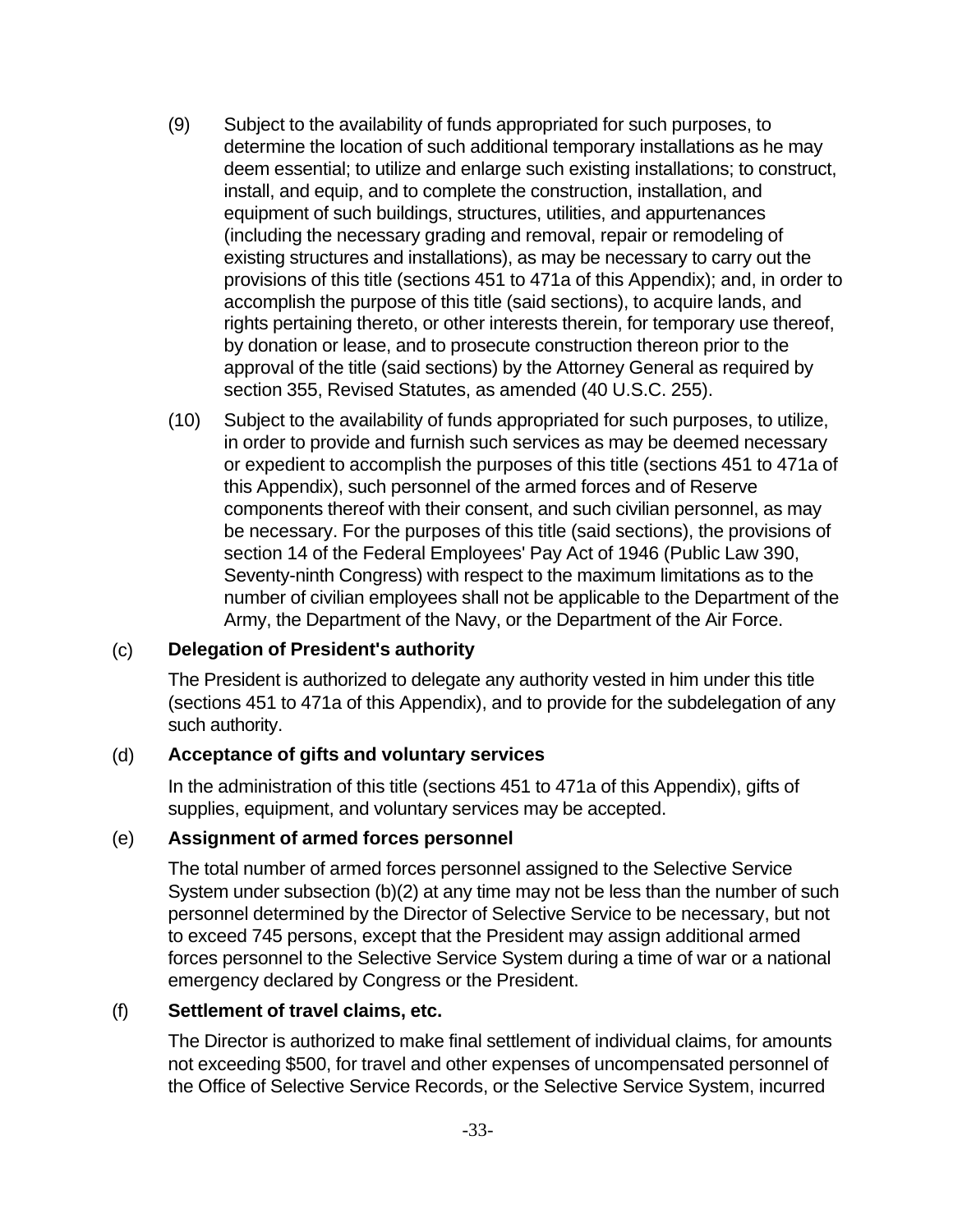while in the performance of official duties, without regard to other provisions of law governing the travel of civilian employees of the Federal Government.

## (g) **Reports to Congress**

The Director of Selective Service shall submit to the Congress annually a written report covering the operation of the Selective Service System and such report shall include, by States, information as to the number of persons registered under this Act; the number of persons inducted in to the military service under this Act; and the number of deferments granted under this Act and the basis for such deferments; and such other specific kinds of information as the Congress may from time to time request.

## (h) **Maintenance of System after institution of all volunteer program for meeting manpower needs**

The Selective Service system shall be maintained as an active standby organization, with -

(1) a complete registration and classification structure capable of immediate operation in the event of a national emergency (including a structure for registration and classification of persons qualified for practice or employment in a health care occupation essential to the maintenance of the Armed Forces), and

(2) personnel adequate to reinstitute immediately the full operation of the System, including military reservists who are trained to operate such System and who can be ordered to active duty for such purpose in the event of a national emergency.

# **Sec. 461. Emergency medical care**

Under such rules and regulations as may be prescribed by the President, funds available to carry out the provisions of this title (sections 451 to 471a of this Appendix) shall also be available for the payment of actual and reasonable expenses of emergency medical care, including hospitalization, of registrants who suffer illness or injury, and the transportation and burial of the remains of registrants who suffer death, while acting under orders issued under the provisions of this title (said sections), but such burial expenses shall not exceed the maximum that the Secretary of Veterans Affairs may pay under the provisions of section 2302(a) of title 38, United States Code, in any one case.

# **Sec. 462. Offenses and penalties**

(a) **[Imprisonment and/or Fine]** Any member of the Selective Service System or any other person charged as herein provided with the duty of carrying out any of the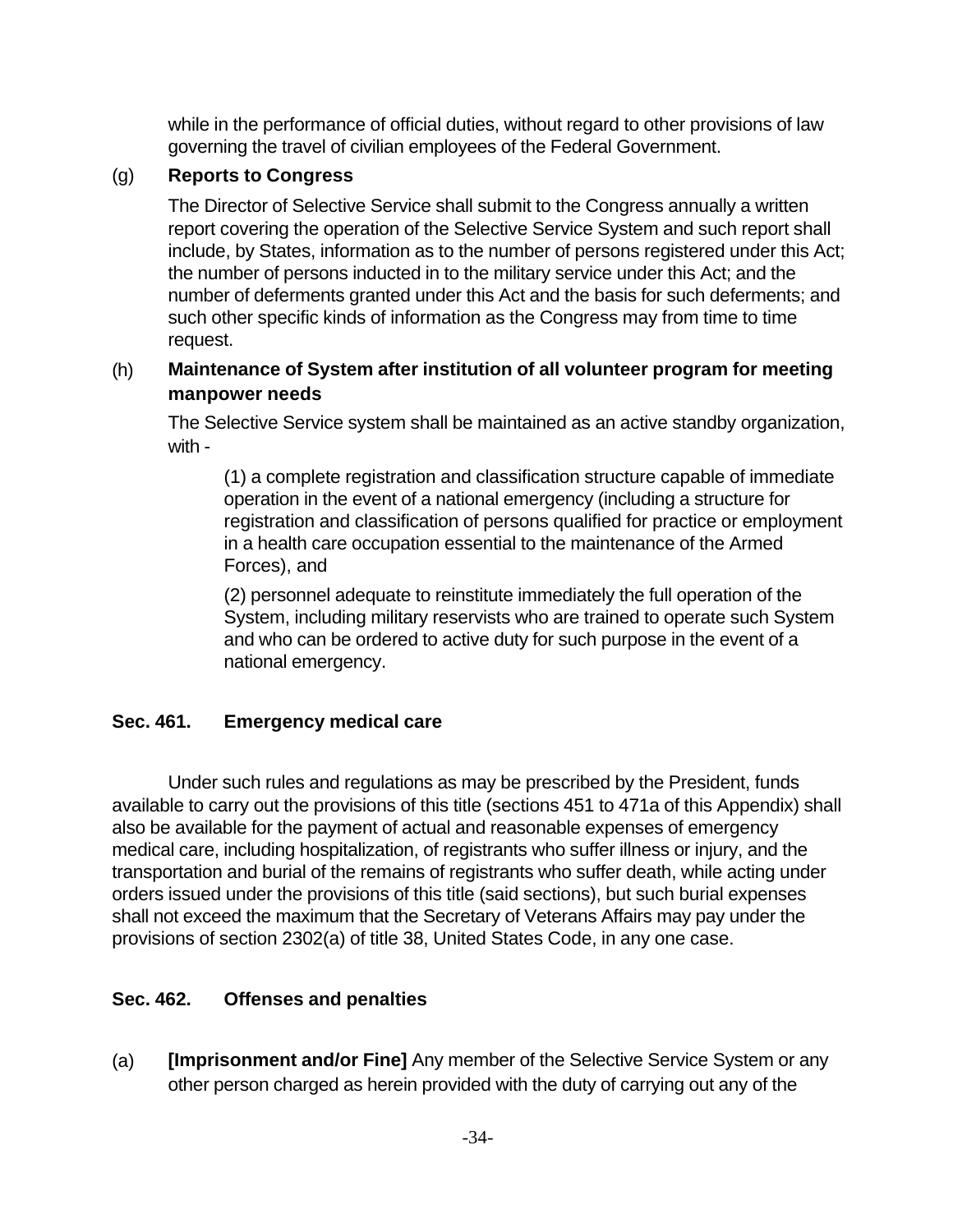provisions of this title (sections 451 to 471a of this Appendix), or the rules or regulations made or directions given thereunder, who shall knowingly fail or neglect to perform such duty, and any person charged with such duty, or having and exercising any authority under said title (said sections), rules, regulations, or directions who shall knowingly make, or be a party to the making, of any false, improper, or incorrect registration, classification, physical or mental examination, deferment, induction, enrollment, or muster, and any person who shall knowingly make, or be a party to the making, of any false statement or certificate regarding or bearing upon a classification or in support of any request for a particular classification, for service under the provisions of this title (said sections), or rules, regulations, or directions made pursuant thereto, or who otherwise evades or refuses registration or service in the armed forces or any of the requirements of this title (said sections), *or who knowingly counsels, aids, or abets another* to refuse or evade registration or service in the armed forces or any of the requirements of this title (said sections), or of said rules, regulations, or directions, or who in any manner shall knowingly fail or neglect or refuse to perform any duty required of him under or in the execution of this title (said sections), or rules, regulations, or directions made pursuant to this title (said sections), or any person or persons who shall knowingly hinder or interfere or attempt to do so in any way, by force or violence or otherwise, with the administration of this title (said sections) or the rules or regulations made pursuant thereto, or who conspires to commit any one or more of such offenses, shall, upon conviction in any district court of the United States of competent jurisdiction, be punished by imprisonment for not more than five years or a fine of not more than \$10,000, or by both such fine and imprisonment [Fine increased to \$250,00 by 18 U.S.C. 3571(b)(3)], or if subject to military or naval law may be tried by court martial, and, on conviction, shall suffer such punishment as a court martial may direct. No person shall be tried by court martial in any case arising under this title (said sections) unless such person has been actually inducted for the training and service prescribed under this title (said sections) or unless he is subject to trial by court martial under laws in force prior to the enactment of this title (June 24, 1948).

(b) **[Registration Certificate, Alterations, False Identification]** Any person (1) who knowingly transfers or delivers to another, for the purpose of aiding or abetting the making of any false identification or representation, any registration certificate, alien's certificate of nonresidence, or any other certificate issued pursuant to or prescribed by the provisions of this title (sections 451 to 471a of this Appendix), or rules or regulations promulgated hereunder; or (2) who, with intent that it be used for any purpose of false identification or representation, has in his possession any such certificate not duly issued to him; or (3) who forges, alters, knowingly destroys, knowingly mutilates, or in any manner changes any such certificate or any notation duly and validly inscribed thereon; or (4) who, with intent that it be used for any purpose of false identification or representation, photographs, prints, or in any manner makes or executes any engraving, photograph, print, or impression in the likeness of any such certificate, or any colorable imitation thereof; or (5) who has in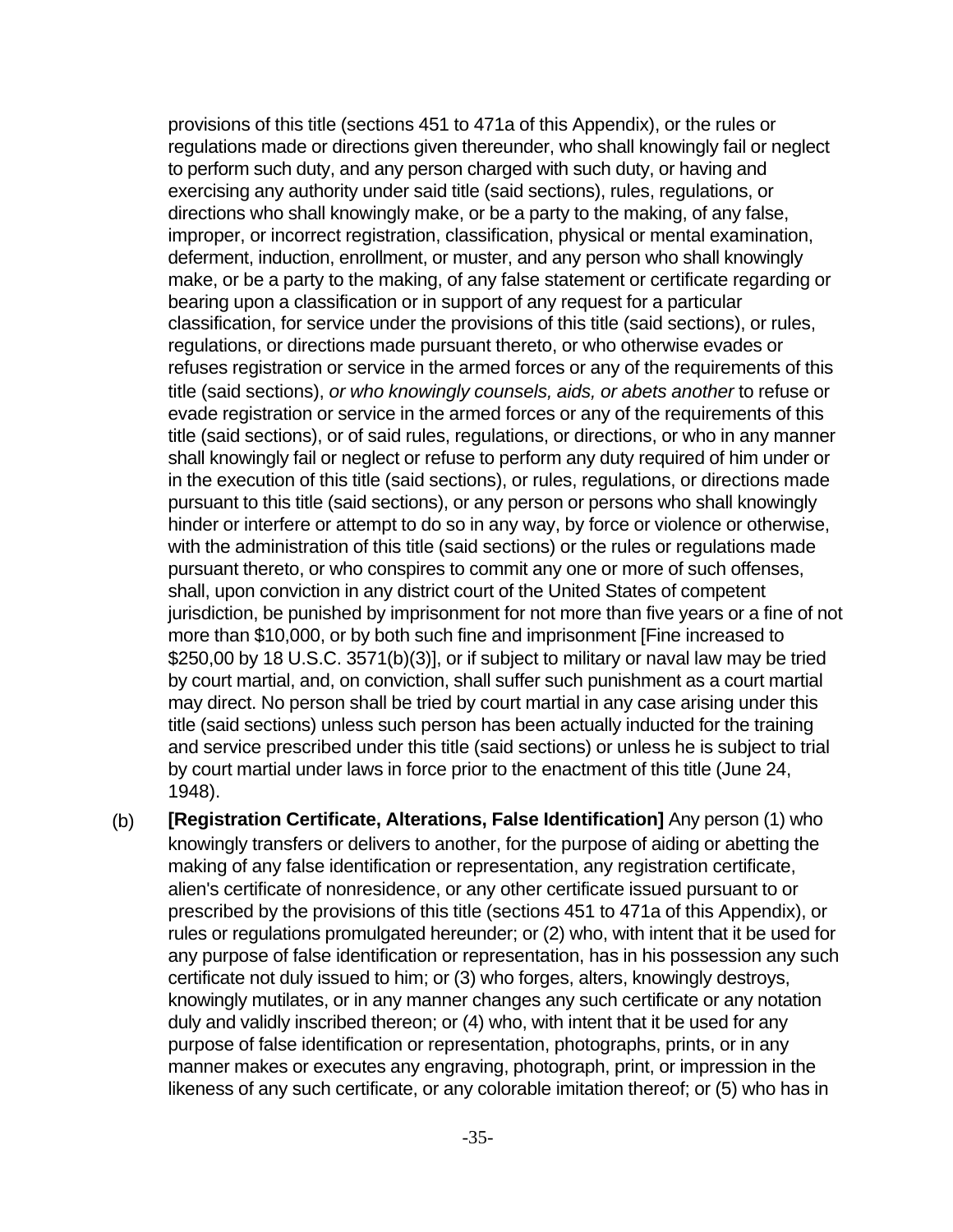his possession any certificate purporting to be a certificate issued pursuant to this title (said sections), or rules and regulations promulgated hereunder, which he knows to be falsely made, reproduced, forged, counterfeited, or altered; or (6) who knowingly violates or evades any of the provisions of this title (said sections) or rules and regulations promulgated pursuant thereto relating to the issuance, transfer, or possession of such certificate, shall, upon conviction, be fined not to exceed \$10,000 or be imprisoned for not more than five years, or both. Whenever on trial for a violation of this subsection the defendant is shown to have or to have had possession of any certificate not duly issued to him, such possession shall be deemed sufficient evidence to establish an intent to use such certificate for purposes of false identification or representation, unless the defendant explains such possession to the satisfaction of the jury.

- (c) **[Prosecutions]** The Department of Justice shall proceed as expeditiously as possible with a prosecution under this section, or with an appeal, upon the request of the Director of Selective Service System or shall advise the House of Representatives and the Senate in writing the reasons for its failure to do so.
- (d) **[Statute of Limitations]** No person shall be prosecuted, tried, or punished for evading, neglecting, or refusing to perform the duty of registering imposed by section 3 of this title (section 453 of this Appendix) unless the indictment is found within five years next after the last day before such person attains the age of twentysix, or within five years next after the last day before such person does perform his duty to register, whichever shall first occur.
- (e) **[HHS Records]** The President may require the Secretary of Health and Human Services to furnish to the Director, from records available to the Secretary, the following information with respect to individuals who are members of any group of individuals required by a proclamation of the President under section 3 (section 453 of this Appendix) to present themselves for and submit to registration under such section: name, date of birth, social security account number, and address. Information furnished to the Director by the Secretary under this subsection shall be used only for the purpose of the enforcement of this Act.

# (f) **[Student Financial Aid and the Registration Requirement]**

- (1) Except as provided in subsection (g), any person who is required under section 3 (section 453 of this Appendix) to present himself for and submit to registration under such section and fails to do so in accordance with any proclamation issued under such section, or in accordance with any rule or regulation issued under such section, shall be ineligible for any form of assistance or benefit provided under title IV of the Higher Education Act of 1965 (20 U.S.C. 1070 et seq.; 42 U.S.C. 2751 et seq.).
- (2) In order to receive any grant, loan, or work assistance under title IV of the Higher Education Act of 1965 (20 U.S.C. 1070 et seq. (and 42 U.S.C. 2751 et seq.)), a person who is required under section 3 (section 453 of this Appendix) to present himself for and submit to registration under such section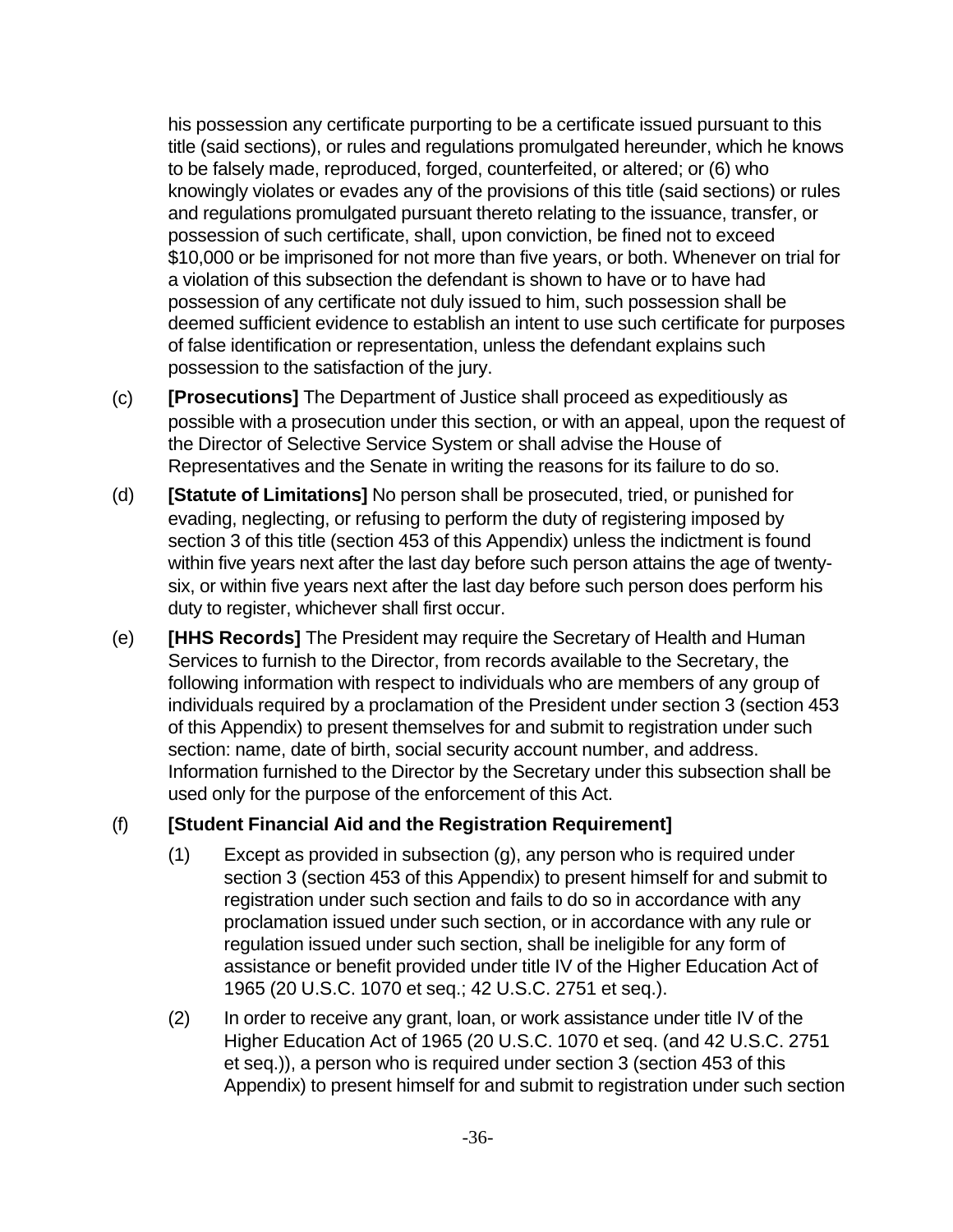shall file with the institution of higher education which the person intends to attend, or is attending, a statement of compliance with section 3 and regulations issued thereunder.

- (3) The Secretary of Education, in agreement with the Director, shall prescribe methods for verifying such statements of compliance filed pursuant to paragraph (2). Such methods may include requiring institutions of higher education to provide a list to the Secretary of Education or to the Director of persons who have submitted such statements of compliance.
- (4) The Secretary of Education, in consultation with the Director, shall issue regulations to implement the requirements of this subsection. Such regulations shall provide that any person to whom the Secretary of Education proposes to deny assistance or benefits under title IV (20 U.S.C. 1070 et seq.; 42 U.S.C. 2751 et seq.) for failure to meet the registration requirements of section 3 (section 453 of this Appendix) and regulations issued thereunder shall be given notice of the proposed denial and shall have a suitable period (of not less than thirty days) after such notice to provide the Secretary with information and materials establishing that he has complied with the registration requirement under section 3. Such regulations shall also provide that the Secretary may afford such person an opportunity for a hearing to establish his compliance or for any other purpose.
- (g) **[Knowing and Willful Failure to Register]** A person may *not* be denied a right, privilege, or benefit under Federal law by reason of failure to present himself for and submit to registration under section 3 (section 453 of this Appendix) *if* -
	- (1) the requirement for the person to so register has terminated or become inapplicable to the person; and
	- (2) the person shows by a preponderance of the evidence that the failure of the person to register was not a knowing and willful failure to register.

## **Sec. 463. Nonapplicability of certain laws**

- (a) Nothing in sections 203, 205, or 207 of title 18 of the United States Code, or in the second sentence of subsection (a) of section 9 of the Act of August 2, 1939 (53 Stat. 1148), entitled ''An Act to prevent pernicious political activities'', as amended, shall be deemed to apply to any person because of his appointment under authority of this title (sections 451 to 471a of this Appendix) or the regulations made pursuant thereto as an uncompensated official of the Selective Service System, or as an individual to conduct hearings on appeals of persons claiming exemption from combatant or noncombatant training because of conscientious objections, or as a member of the National Selective Service Appeal Board.
- (b) All functions performed under this title (sections 451 to 471a of this Appendix) shall be excluded from the operation of the Administrative Procedure Act (60 Stat. 237) (5 U.S.C. 551 et seq. and 701 et seq.) except as to the requirements of section 3 of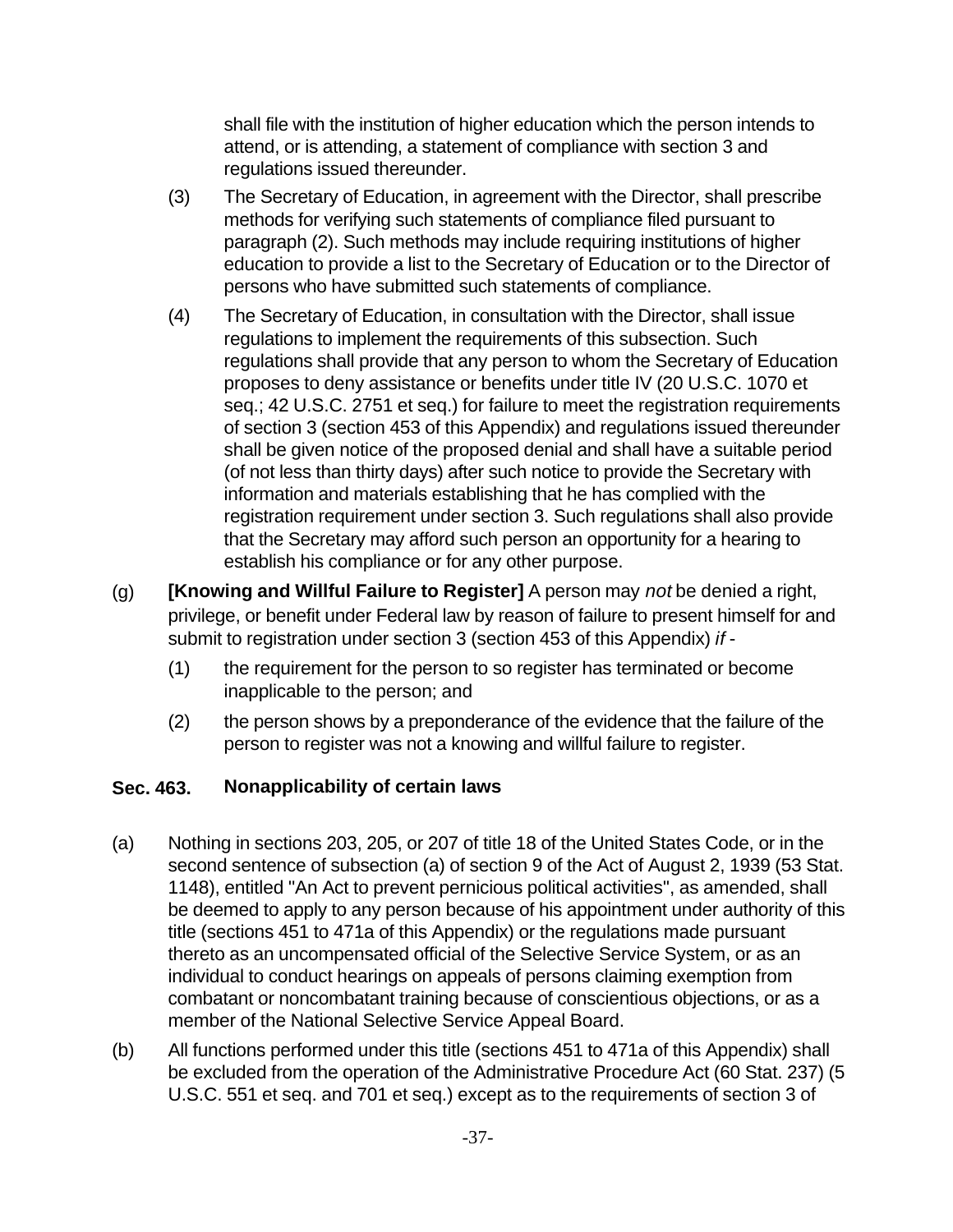such Act (5 U.S.C. 552). Notwithstanding the foregoing sentence, no regulation issued under this Act shall become effective until the expiration of thirty days following the date on which such regulation has been published in the Federal Register. After the publication of any regulation and prior to the date on which such regulation becomes effective, any person shall be given an opportunity to submit his views to the Director on such regulation, but no formal hearing shall be required on any such regulation. The requirements of this subsection may be waived by the President in the case of any regulation if he (1) determines that compliance with such requirements would materially impair the national defense, and (2) gives public notice to that effect at the time such regulation is issued.

(c) In computing the lump-sum payments made to Air Force reserve officers under the provisions of section 2 of the Act of June 16, 1936, as amended and to reserve officers of the Navy or to their beneficiaries under section 12 of the Act of August 4, 1942, as amended, no credit shall be allowed for any period of active service performed from the effective date of this title (June 24, 1948) to the date on which this title (sections 451 to 471a of this Appendix) shall cease to be effective. Each such lumpsum payment shall be prorated for a fractional part of a year of active service in the case of any reserve officer subject to the provisions of either such section, if such reserve officer performs continuous active service for one or more years (inclusive of such service performed during the period in which this title (said sections) is effective) and such active service includes a fractional part of a year immediately prior to the effective date of this title (June 24, 1948), or immediately following the date on which this title (said sections) shall cease to be effective, or both.

#### **Sec. 464. Soldiers' and Sailors' Civil Relief Act as applicable**

Notwithstanding the provisions of section 604 of the Act of October 17, 1940 (54 Stat. 1191) (section 584 of this Appendix), and the provisions of section 4 of the Act of July 25, 1947 (Public Law 239, Eightieth Congress) (section 584 note of this Appendix), all of the provisions of the Soldiers' and Sailors' Civil Relief Act of 1940, as amended (sections 501 to 593 of this Appendix), including specifically article IV thereof (sections 540 to 548 of this Appendix), shall be applicable to all persons in the armed forces of the United States, including all persons inducted into the armed forces pursuant to this title (sections 451 to 471a of this Appendix) or the Public Health Service, until such time as the Soldiers' and Sailors' Civil Relief Act of 1940, as amended (sections 501 to 593 of this Appendix) is repealed or otherwise terminated by subsequent Act of the Congress: Provided, That, with respect to persons inducted into the armed forces while this title (said sections) is in effect, wherever under any section or provision of the Soldiers' and Sailors' Civil Relief Act of 1940, as amended (sections 501 to 593 of this Appendix) a proceeding, remedy, privilege, stay, limitation, accounting, or other transaction has been authorized or provided with respect to military service performed while such Act is in force, such section or provision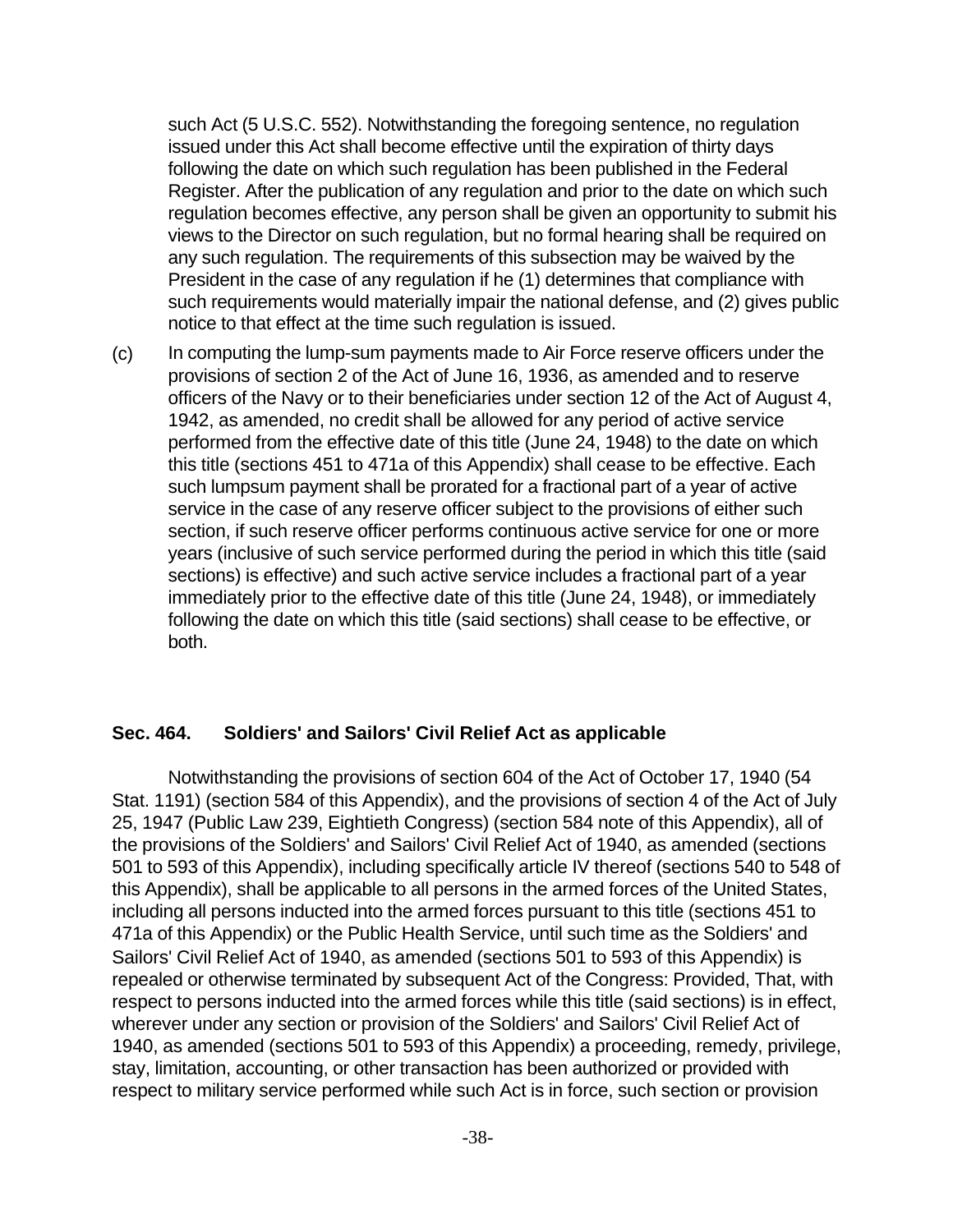shall be deemed to continue in full force and effect so long as may be necessary to the exercise or enjoyment of such proceeding, remedy, privilege, stay, limitation, accounting, or other transaction.

## **Sec. 465. Notice of requirements of Act; voluntary enlistments unaffected**

- (a) Every person shall be deemed to have notice of the requirements of this title (sections 451 to 471a of this Appendix) upon publication by the President of a proclamation or other public notice fixing a time for any registration under section 3 (section 453 of this Appendix).
- (b) It shall be the duty of every registrant to keep his local board informed as to his current address and changes in status as required by such rules and regulations as may be prescribed by the President.
- (c) If any provision of this title (sections 451 to 471a of this Appendix), or the application thereof to any person or circumstance, is held invalid, the remainder of the title (said sections), and the application of such provision to other persons or circumstances, shall not be affected thereby.
- (d) Except as provided in section 4(c) (section 454(c) of this Appendix), nothing contained in this title (sections 451 to 471a of this Appendix) shall be construed to repeal, amend, or suspend the laws now in force authorizing voluntary enlistment or reenlistment in the Armed Forces of the United States, including the reserve components thereof, except that no person shall be accepted for enlistment after he has been issued an order to report for induction unless authorized by the Director and the Secretary of Defense and except that, whenever the Congress or the President has declared that the national interest is imperiled, voluntary enlistment or reenlistment in such forces, and their reserve components, may be suspended by the President to such extent as he may deem necessary in the interest of national defense.
- (e) In order to assist the Armed Forces in recruiting individuals for voluntary service in the Armed Forces, the Director shall, upon the request of the Secretary of Defense or the Secretary of Transportation, furnish to the Secretary the names and addresses of individuals registered under this Act. Names and addresses furnished pursuant to the preceding sentence may be used by the Secretary of Defense or Secretary of Transportation only for recruiting purposes.

## **Sec. 466. Definitions**

When used in this title (sections 451 to 471a of this Appendix) -

(a) The term ''between the ages of eighteen and twenty-six'' shall refer to men who have attained the eighteenth anniversary of the day of their birth and who have not attained the twenty-sixth anniversary of the day of their birth; and other terms designating different age groups shall be construed in a similar manner.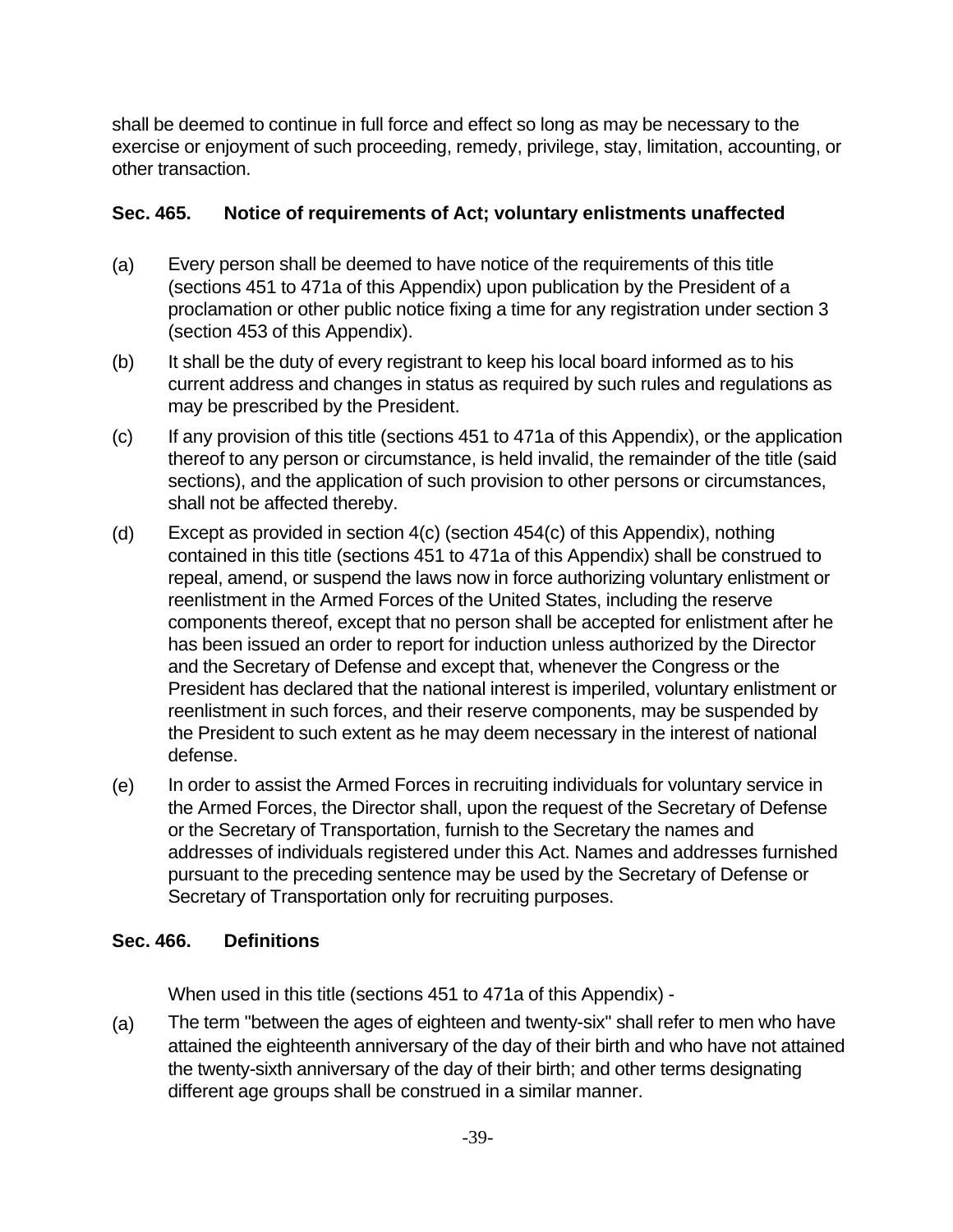- (b) The term ''United States'', when used in a geographical sense, shall be deemed to mean the several States, the District of Columbia, Puerto Rico, the Virgin Islands, and Guam.
- (c) The term ''armed forces'' shall be deemed to include the Army, the Navy, the Marine Corps, the Air Force, and the Coast Guard.
- (d) The term ''district court of the United States'' shall be deemed to include the courts of the United States for the Territories and possessions of the United States.
- (e) The term ''local board'' shall be deemed to include an intercounty local board in the case of any registrant who is subject to the jurisdiction of an intercounty local board.
- (f) The term ''Director'' shall be deemed to mean the Director of the Selective Service System.
- (g) (1) The term ''duly ordained minister of religion'' means a person who has been ordained, in accordance with the ceremonial, ritual, or discipline of a church, religious sect, or organization established on the basis of a community of faith and belief, doctrines and practices of a religious character, to preach and to teach the doctrines of such church, sect, or organization and to administer the rites and ceremonies thereof in public worship, and who as his regular and customary vocation preaches and teaches the principles of religion and administers the ordinances of public worship as embodied in the creed or principles of such church, sect, or organization.

(2) The term ''regular minister of religion'' means one who as his customary vocation preaches and teaches the principles of religion of a church, a religious sect, or organization of which he is a member, without having been formally ordained as a minister of religion, and who is recognized by such church, sect, or organization as a regular minister.

(3) The term ''regular or duly ordained minister of religion'' does not include a person who irregularly or incidentally preaches and teaches the principles of religion of a church, religious sect, or organization and does not include any person who may have been duly ordained a minister in accordance with the ceremonial, rite, or discipline of a church, religious sect or organization, but who does not regularly, as a bona fide vocation, teach and preach the principles of religion and administer the ordinances of public worship as embodied in the creed or principles of his church, sect, or organization.

- (h) The term ''organized unit'', when used with respect to a reserve component, shall be deemed to mean a unit in which the members thereof are required satisfactorily to participate in scheduled drills and training periods as prescribed by the Secretary of Defense.
- (i) The term ''reserve components of the armed forces'' shall, unless the context otherwise requires, be deemed to include the federally recognized National Guard of the United States, the federally recognized Air National Guard of the United States, the Officers' Reserve Corps, the Regular Army Reserve, the Air Force Reserve, the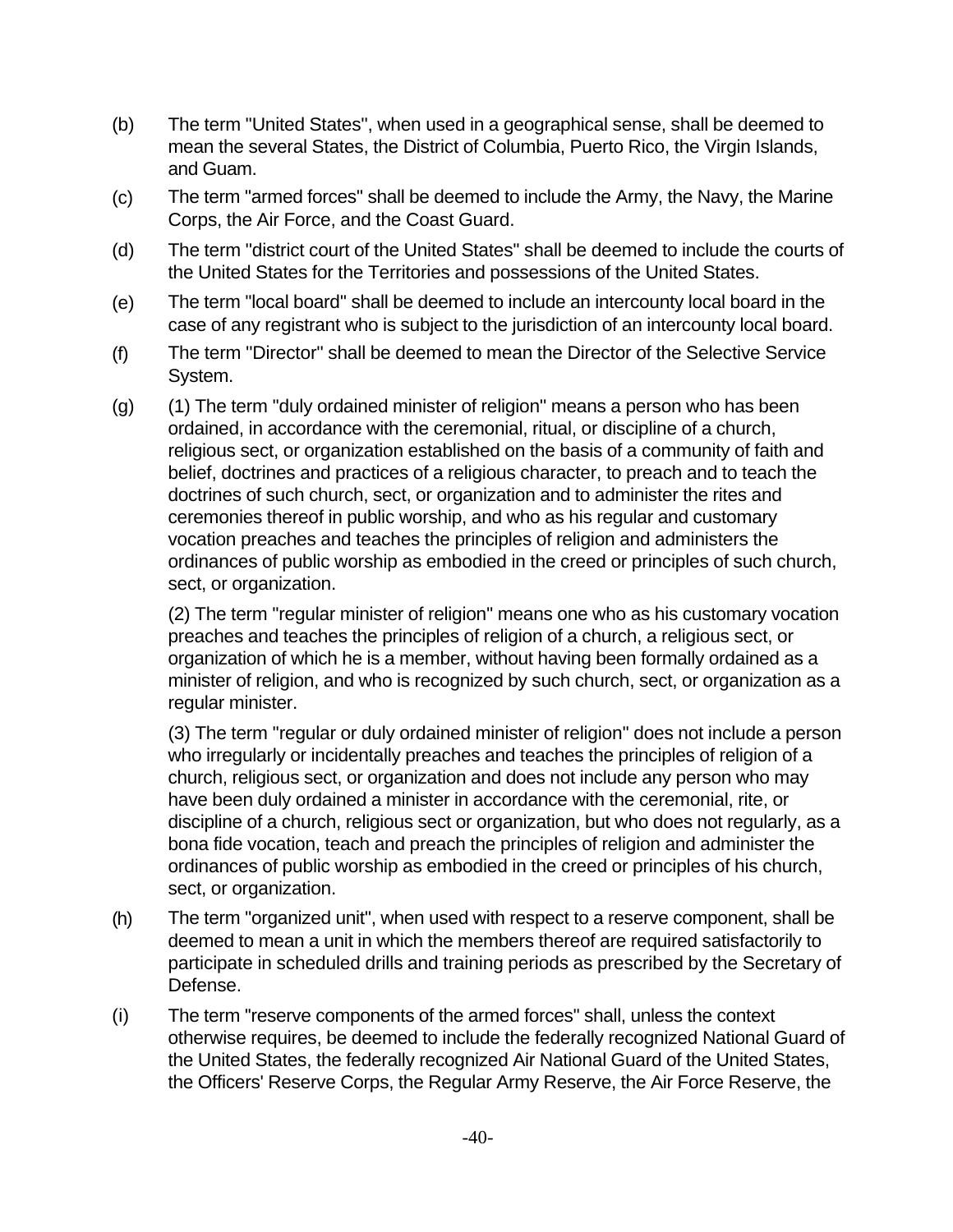Enlisted Reserve Corps, the Naval Reserve, the Marine Corps Reserve, and the Coast Guard Reserve, and shall include, in addition to the foregoing, the Public Health Service Reserve when serving with the armed forces.

#### **Sec. 467. Repeals; appropriations; termination date**

- (a) Except as provided in this title (sections 451 to 471a of this Appendix) all laws or any parts of laws in conflict with the provisions of the title (said sections) are repealed to the extent of such conflict.
- (b) There are authorized to be appropriated, out of any money in the Treasury not otherwise appropriated, such sums as may be necessary to carry out the provisions of this title (sections 451 to 471a of this Appendix). All funds appropriated for the administrative expenses of the National Security Training Commission shall be appropriated directly to the Commission and all funds appropriated to pay the expenses of training carried out by the military departments designated by the Commission shall be appropriated directly to the Department of Defense.
- (c) Notwithstanding any other provisions of this title (sections 451 to 471a of this Appendix), no person shall be inducted for training and service in the Armed Forces after July 1, 1973, except persons now or hereafter deferred under section 6 of this title (section 456 of this Appendix) after the basis for such deferment ceases to exist.

## **Sec. 468. Utilization of industry**

(a) **Placement of orders; Congressional action: notification of committees of certain proposed payment orders, resolution of disapproval, continuity of session, computation of period; ''small business'' defined -** 

Whenever the President after consultation with and receiving advice from the National Security Resources Board determines that it is in the interest of the national security for the Government to obtain prompt delivery of any articles or materials the procurement of which has been authorized by the Congress exclusively for the use of the armed forces of the United States, or for the use of the Atomic Energy Commission, he is authorized, through the head of any Government agency, to place with any person operating a plant, mine, or other facility capable of producing such articles or materials an order for such quantity of such articles or materials as the President deems appropriate, except that no order which requires payments thereunder in excess of \$25,000,000 shall be placed with any person unless the Committees on Armed Services of the Senate and the House of Representatives have been notified in writing of such proposed order and 60 days of continuous session of Congress have expired following the date on which such notice was transmitted to such Committees and neither House of Congress has adopted, within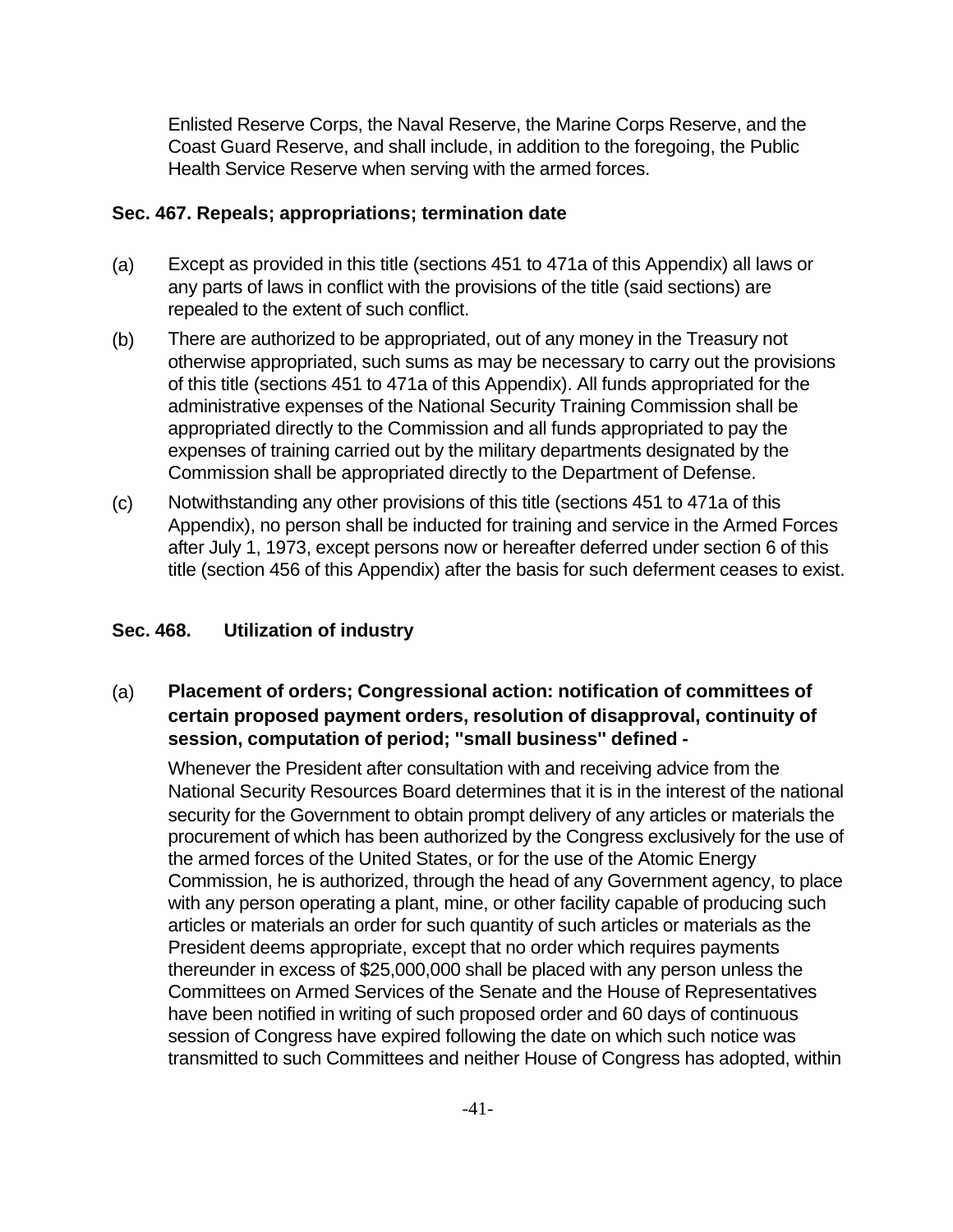such 60-day period, a resolution disapproving such order. For purposes of the preceding sentence, the continuity of a session of Congress is broken only by an adjournment of the Congress sine die, and the days on which either House is not in session because of an adjournment of more than 3 days to a day certain are excluded in the computation of such 60-day period. Any person with whom an order is placed pursuant to the provisions of this section shall be advised that such order is placed pursuant to the provisions of this section. Under any such program of national procurement, the President shall recognize the valid claim of American small business to participate in such contracts, in such manufactures, and in such distribution of materials, and small business shall be granted a fair share of the orders placed, exclusively for the use of the armed forces or for other Federal agencies now or hereafter designated in this section. For the purposes of this section, a business enterprise shall be determined to be ''small business'' if (1) its position in the trade or industry of which it is a part is not dominant, (2) the number of its employees does not exceed 500, and (3) it is independently owned and operated.

#### (b) **Precedence of Government placed orders**

It shall be the duty of any person with whom an order is placed pursuant to the provisions of subsection (a), (1) to give such order such precedence with respect to all other orders (Government or private) theretofore or thereafter placed with such person as the President may prescribe, and (2) to fill such order within the period of time prescribed by the President or as soon thereafter as possible.

## (c) **Failure to give precedence; Government possession**

In case any person with whom an order is placed pursuant to the provisions of subsection (a) of this section refuses or fails -

(1) to give such order such precedence with respect to all other orders (Government or private) theretofore or thereafter placed with such person as the President may have prescribed;

(2) to fill such order within the period of time prescribed by the President or as soon thereafter as possible as determined by the President;

(3) to produce the kind or quality of articles or materials ordered; or

(4) to furnish the quantity, kind, and quality of articles or materials ordered at such price as shall be negotiated between such person and the Government agency concerned; or in the event of failure to negotiate a price, to furnish the quantity, kind, and quality of articles or materials ordered at such price as he may subsequently be determined to be entitled to receive under subsection (d);

the President is authorized to take immediate possession of any plant, mine, or other facility of such person and to operate it, through any Government agency, for the production of such articles or materials as may be required by the Government.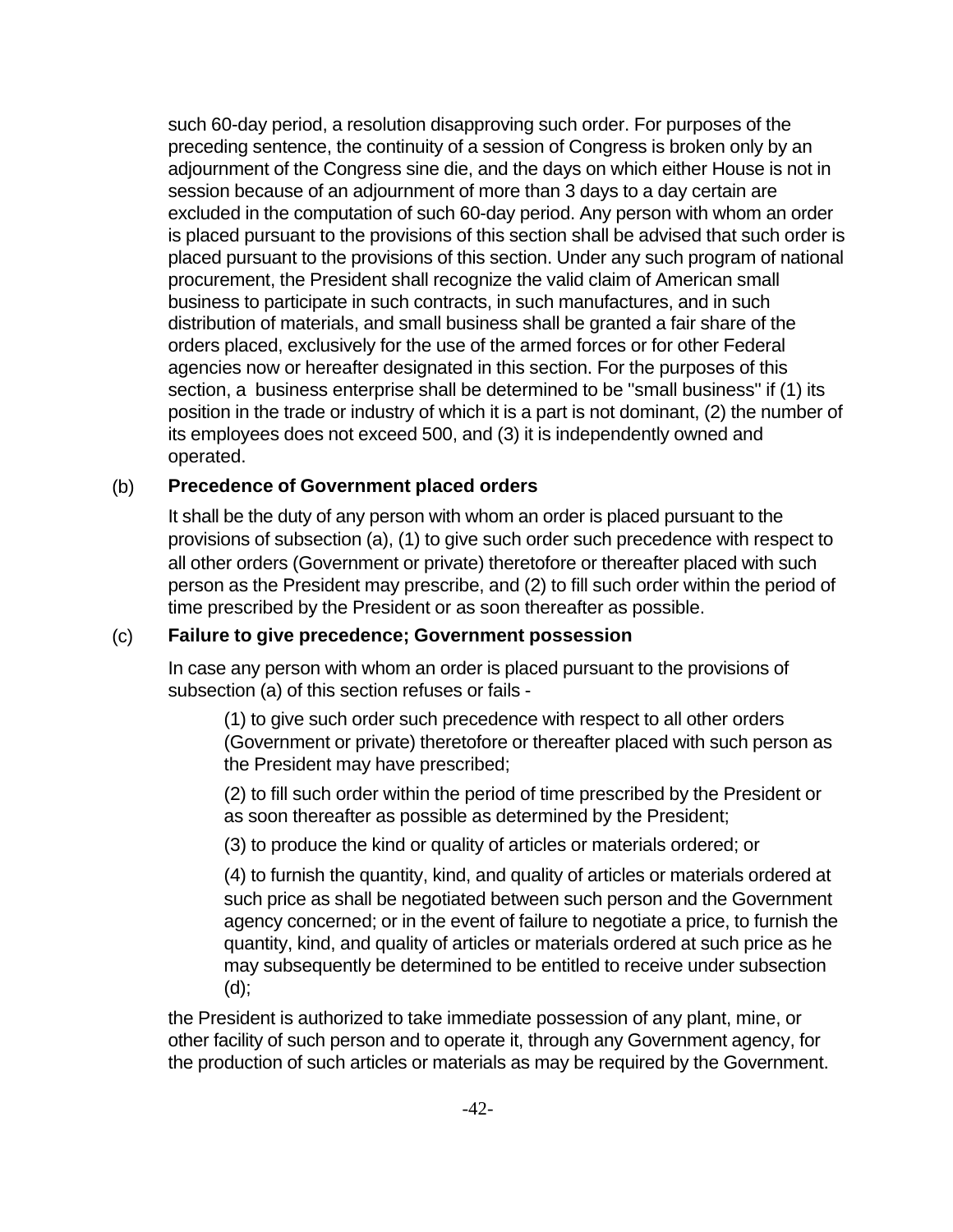#### (d) **Payment of compensation by United States**

Fair and just compensation shall be paid by the United States (1) for any articles or materials furnished pursuant to an order placed under subsection (a) of this section, or (2) as rental for any plant, mine, or other facility of which possession is taken under subsection (c).

#### (e) **Application of Federal and State laws governing employees**

Nothing contained in this section shall be deemed to render inapplicable to any plant, mine, or facility of which possession is taken pursuant to subsection (c) any State or Federal laws concerning the health, safety, security, or employment standards of employees.

#### (f) **Penalties**

Any person, or any officer of any person as defined in this section, who willfully fails or refuses to carry out any duty imposed upon him by subsection (b) of this section shall be guilty of a felony and, upon conviction thereof, shall be punished by imprisonment for not more than three years, or by a fine of not more than \$50,000, or by both such imprisonment and fine.

## (g) **''Person'' and ''Government agency'' defined**

(1) As used in this section -

(A) The term ''person'' means any individual, firm, company, association, corporation, or other form of business organization.

(B) The term ''Government agency'' means any department, agency, independent establishment, or corporation in the Executive branch of the United States Government.

(2) For the purposes of this section, a plant, mine, or other facility shall be deemed capable of producing any articles or materials if it is then producing or furnishing such articles or materials or if the President after consultation with and receiving advice from the National Security Resources Board determines that it can be readily converted to the production or furnishing of such articles or materials.

## (h) **Rules and regulations governing steel industry; mandatory**

The President is empowered, through the Secretary of Defense, to require all producers of steel in the United States to make available, to individuals, firms, associations, companies, corporations, or organized manufacturing industries having orders for steel products or steel materials required by the armed forces, such percentages of the steel production of such producers, in equal proportion deemed necessary for the expeditious execution of orders for such products or materials. Compliance with such requirement shall be obligatory on all such producers of steel and such requirement shall take precedence over all orders and contracts theretofore placed with such producers. If any such producer of steel or the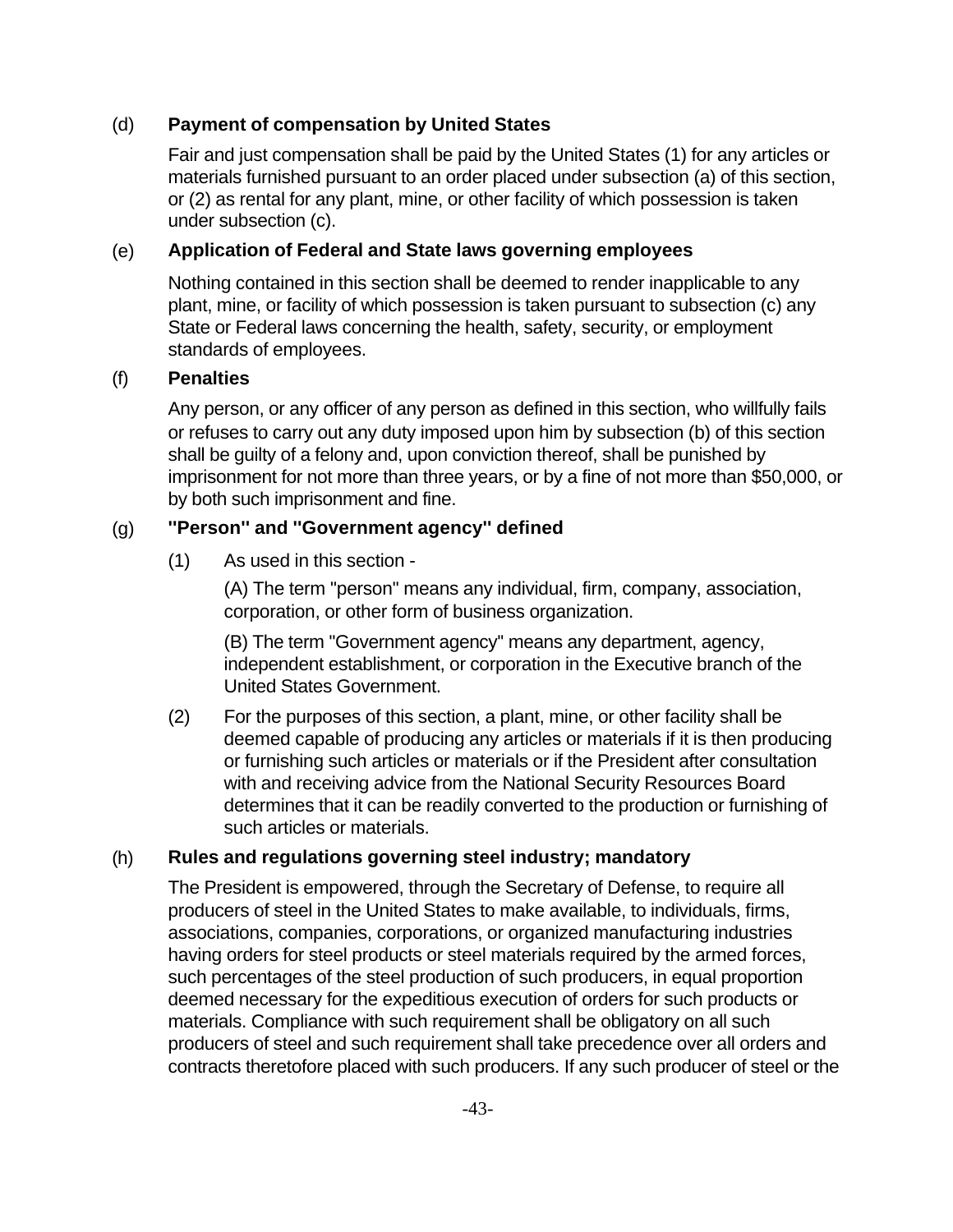responsible head or heads thereof refuses to comply with such requirement, the President, through the Secretary of Defense, is authorized to take immediate possession of the plant or plants of such producer and, through the appropriate branch, bureau, or department of the armed forces, to insure compliance with such requirement. Any such producer of steel or the responsible head or heads thereof refusing to comply with such requirement shall be deemed guilty of a felony and upon conviction thereof shall be punished by imprisonment for not more than three years and a fine not exceeding \$50,000.

#### **Sec. 469. Savings provision**

Nothing in this title (sections 451 to 471a of this Appendix) shall be deemed to amend any provision of the National Security Act of 1947 (61 Stat. 495).

## **Sec. 470. Effective date**

This title (sections 451 to 471a of this Appendix) shall become effective immediately; except that unless the President, or the Congress by concurrent resolution, declares a national emergency after the date of enactment of this Act (June 24, 1948), no person shall be inducted or ordered into active service without his consent under this title (said sections) within ninety days after the date of its enactment.

## **Sec. 471. Authority of President to order Reserve components to active service; release from active duty; retention of unit organizations and equipment**

 Until July 1, 1953, and subject to the limitations imposed by section 2 of the Selective Service Act of 1948, as amended (section 452 of this Appendix), the President shall be authorized to order into the active military or naval service of the United States for a period of not to exceed twenty-four consecutive months, with or without their consent, any or all members and units of any or all Reserve components of the Armed Forces of the United States and retired personnel of the Regular Armed Forces. Unless he is sooner released under regulations prescribed by the Secretary of the military department concerned, any member of the inactive or volunteer reserve who served on active duty for a period of 12 months or more in any branch of the Armed Forces between the period December 7, 1941, and September 2, 1945, inclusive, who is now or may hereafter be ordered to active duty pursuant to this section, shall upon completion of 17 or more months of active duty since June 25, 1950, if he makes application therefor to the Secretary of the branch of service in which he is serving, be released from active duty and shall not thereafter be ordered to active duty for periods in excess of 30 days without his consent except in time of war or national emergency hereafter declared by the Congress: Provided, That the foregoing shall not apply to any member of the inactive or volunteer reserve ordered to active duty whose rating or specialty is found by the Secretary of the military department concerned to be critical and whose release to inactive duty prior to the period for which he was ordered to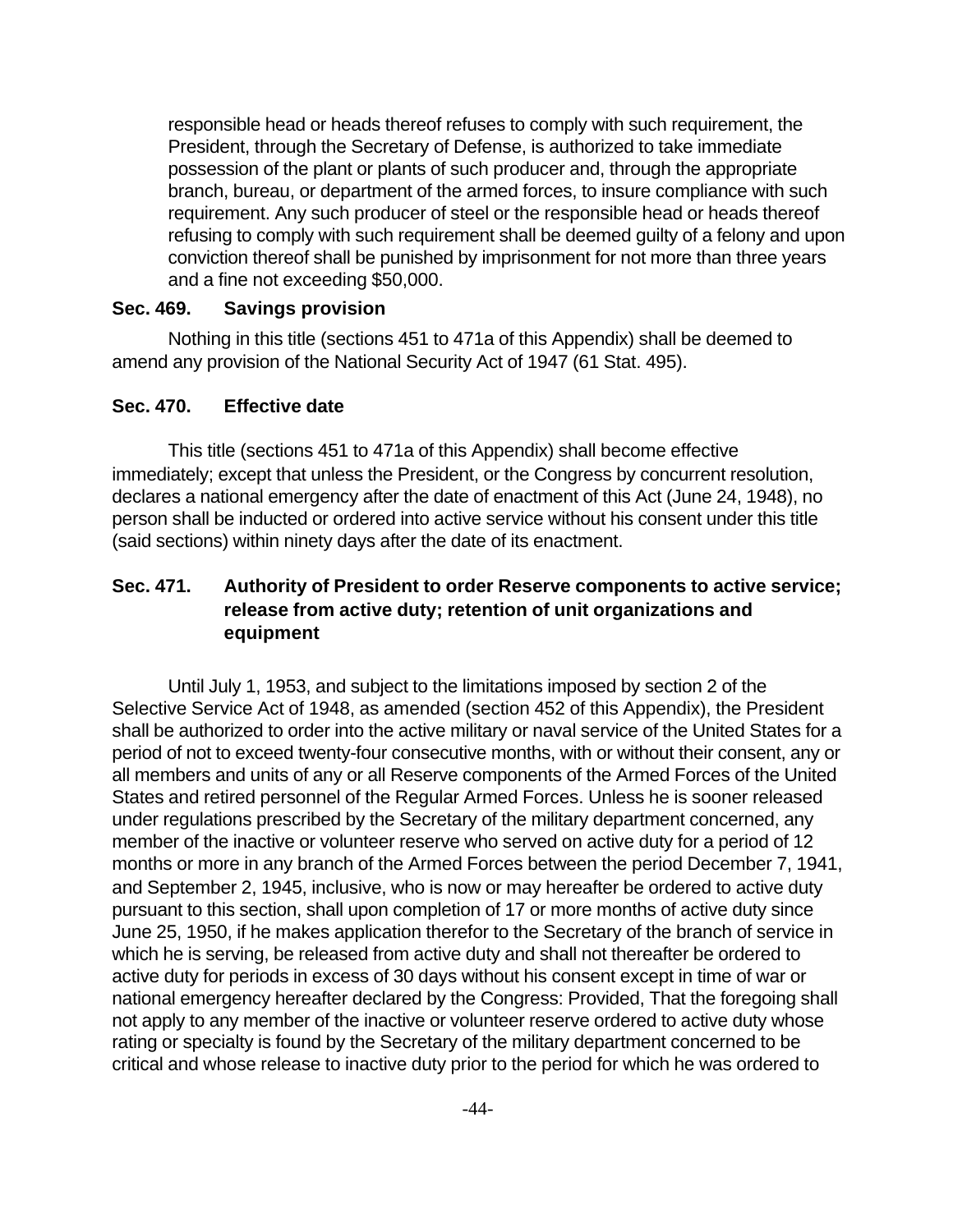active duty would impair the efficiency of the military department concerned.

The President may retain the unit organizations and the equipment thereof, exclusive of the individual members thereof, in the active Federal service for a total period of five consecutive years, and upon being relieved by the appropriate Secretary from active Federal service, National Guard, or Air National Guard units, shall, insofar as practicable, be returned to their National Guard or Air National Guard status in their respective States, Territories, the District of Columbia, and Puerto Rico, with pertinent records, colors, histories, trophies, and other historical impedimenta.

## **Sec. 471a. Procedural rights**

- (a) It is hereby declared to be the purpose of this section to guarantee to each registrant asserting a claim before a local or appeal board, a fair hearing consistent with the informal and expeditious processing which is required by selective service cases.
- (b) Pursuant to such rules and regulations as the President may prescribe
	- (1) Each registrant shall be afforded the opportunity to appear in person before the local or any appeal board of the Selective Service System to testify and present evidence regarding his status.
	- (2) Subject to reasonable limitations on the number of witnesses and the total time allotted to each registrant, each registrant shall have the right to present witnesses on his behalf before the local board.
	- (3) A quorum of any local board or appeal board shall be present during the registrant's personal appearance.
	- (4) In the event of a decision adverse to the claim of a registrant, the local or appeal board making such decision shall, upon request, furnish to such registrant a brief written statement of the reasons for its decision.

# **Sec. 472. Period of increased service applicable to all personnel**

Wherever in this amendatory Act the period of active service for any category of persons is increased, such increased period of service shall be applicable to all persons in such category serving on active duty in the Armed Forces on the date of the enactment of this amendatory Act (June 19, 1951).

## **Sec. 473. Regulations governing liquor sales; penalties**

Subject to section 2683(c) of title 10, United States Code, the Secretary of Defense